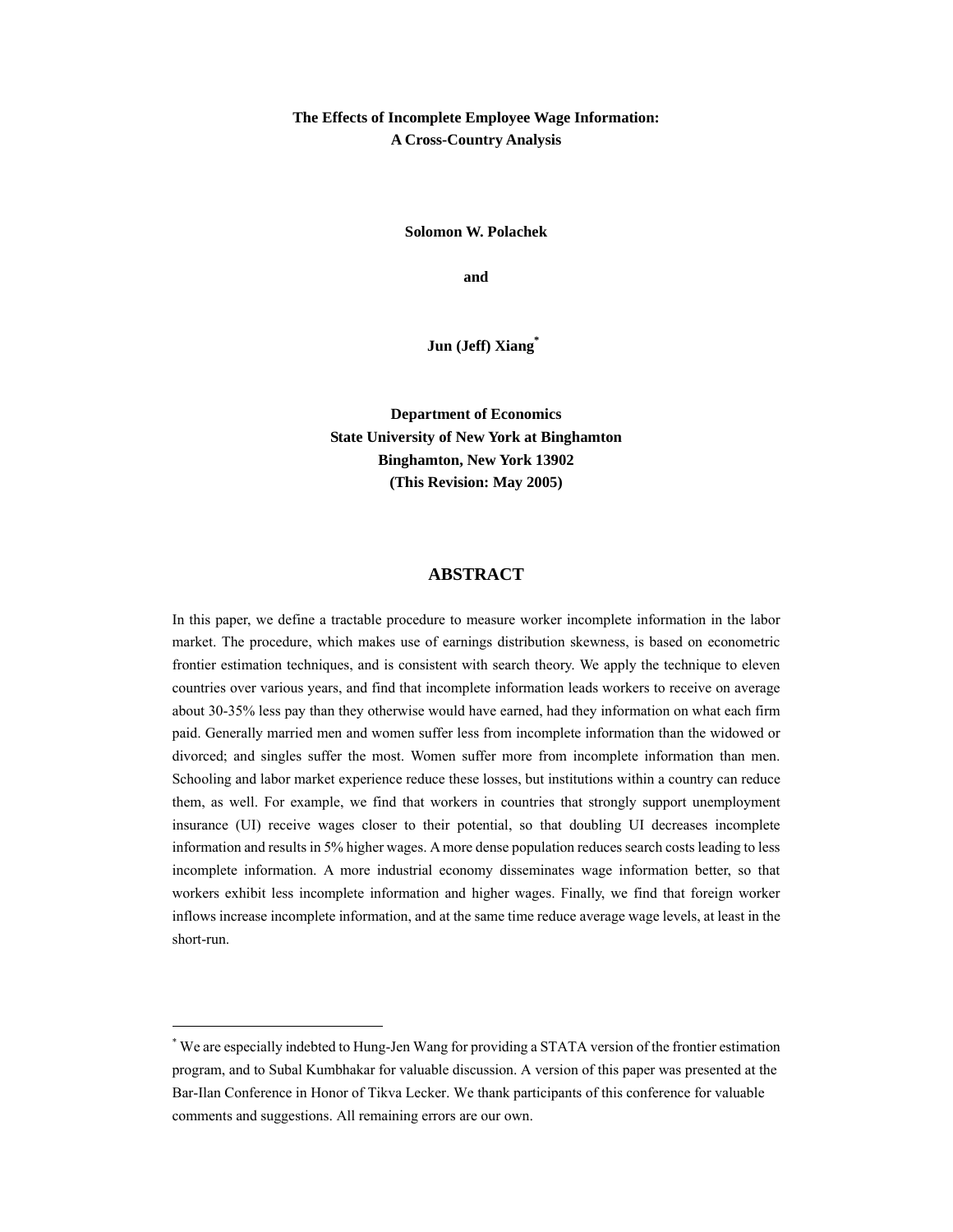# **Introduction**

l

The paper goes back to George Stigler's (1961, 1962) path breaking work on incomplete information, It applies earnings function concepts along with frontier estimation techniques to devise a measure of incomplete information, which we parameterize as the degree employees end up receiving wages less than their potential, given their skills. Then, once we estimate incomplete information, we explore how institutional factors, such as unemployment insurance and foreign worker inflows, affect incomplete information across eleven countries.

Incomplete information leads workers to accept wages below what they could have attained had they full information about each potential employer's  $pay<sup>1</sup>$  Workers could improve their wage by prolonging job search, but information about available jobs is costly. To find a job, workers search the market, but normally terminate their search before discovering the very highest paying job available. As explained by Nelson (1970), Mortonsen (1970), McCall (1970) and others, individuals set a reservation wage, and search until offered a job at least equal to this reservation wage. On average, the higher the reservation wage the longer the search, but invariably the accepted wage is almost always less than the best possible market wage available for a person of their skill level.

Receiving a wage less than the maximum possible wage (given one's skill) is an important phenomenon because it illustrates an effect of incomplete information that arises from costly search. Collectively, over the whole economy, it reflects foregone gross national product, since so many within the economy are similarly receiving less than they could potentially earn. Therefore in the aggregate, this wage gap reflects incomplete information's cost to the economy. Measuring the effects of incomplete information is significant for at least two reasons. First, as just noted, one can gauge the overall economic losses associated with costly information. Second, having a measure of these losses, one can assess appropriate policies needed to reduce search costs, thereby increasing efficiency within the economy.

One result regarding policy seems pretty much universal in past literature: Unemployment insurance (measured by the replacement rate) subsidizes employee search, which lengthens unemployment duration (e.g., Mofiftt and Nicholson (1982) and Meyer (1990)). The resulting extra search enables workers to obtain more information and higher wages (e.g., Ehrenberg and Oaxaca, (1976)). A gigantic body of literature corroborates these findings regarding UI, both for the U.S. and other countries (e.g., Jurajda and Tannery (2003), Fourgere, Pradel, and Roger (1998), Van den Berg and van der Klaauw (2001), Micklewright and Nagy (1995), Card and Levine (1998), Beach and Kaliski (1983), Ham and Rea (1987), Arellano, Bentolila and Bover (1998), Belzil (1995) and Gonzalo, Maria Teresa Gonzalo (2002)).

This paper differs from past empirical research in three ways. First, rather than concentrate on

<sup>&</sup>lt;sup>1</sup> Katz and Ziderman (1986) argue that incomplete information also affects the complete wage package including non-wage benefits. Given unobserved worker characteristics, employers provide specific non-wage amenities to attract worker with desired but unobserved characteristics, thereby affecting the equilibrium wage. Unfortunately we do not have sufficient data to consider non-wage fringes.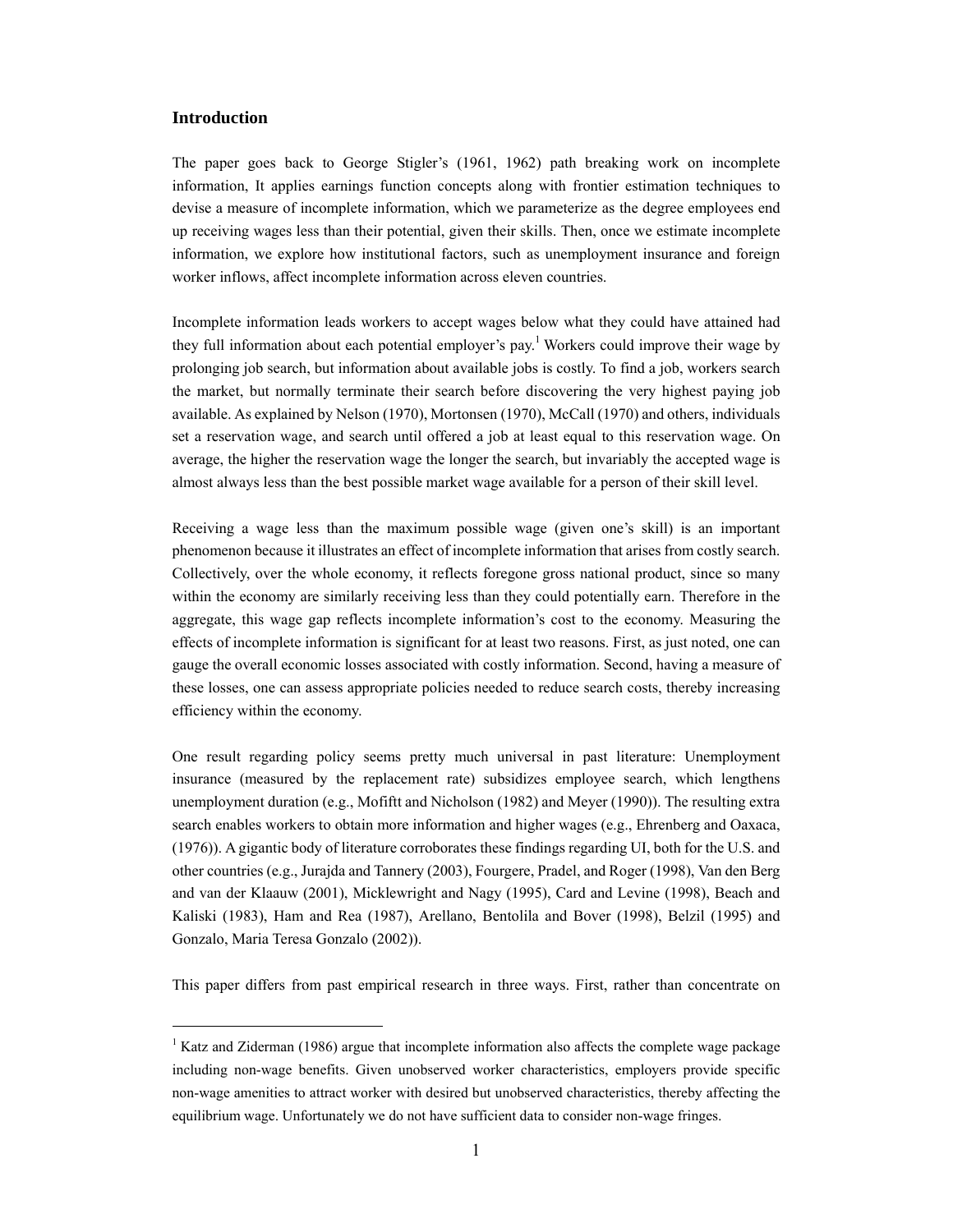unemployment duration, it examines worker wages. It focuses on the extent to which workers receive a wage less than what they could be paid based on their skill level. This focus enables the paper to get a metric defining the monetary effect (and indeed a measure of) incomplete information. Second, the paper examines incomplete information from an international perspective. Rather than examine incomplete information for one single country, it obtains measures for eleven countries over several time-periods. Third, by looking across countries, the paper is able to explain how inter-country institutional differences affect incomplete information.

In testing our model, we first corroborate past findings on unemployment insurance. We show that an employee's incomplete information is smaller where UI is a larger proportion of GDP. Then second, we test whether institutional factors lead to differences in incomplete employee information. In this context, we show that geographic considerations as well as industrial structure likely affect search costs, and hence incomplete information. Third, the paper culminates by examining how foreign migrant workers affect overall employee incomplete information. In this context, we determine that an influx of foreign workers into an economy decreases the effectiveness workers search, thereby increasing the degree of incomplete information within the labor market.<sup>2</sup>

#### Background

 $\overline{a}$ 

A country's distribution of wages defines the benefits of job search. The more dispersed are wages, the greater are the gains from search. Higher search gains lead to relatively higher reservation wages, which in turn leads to more search. But as a consequence, earnings dispersion narrows, and the degree of incomplete information diminishes. At the same time the amount of search is related to search costs. Individual characteristics, such as a worker's location vis-à-vis jobs or a worker's opportunity costs (which would be higher for those already at work) affect search costs. Higher search costs diminish search, leading to wider earnings dispersion.

The whole search process provides job seekers with wage (and amenity) information, but clearly information remains imperfect because search is costly.<sup>3</sup> Creating an index of the degree of

 $2^{2}$  Beyond the scope of this paper is how institutional characteristics affect employer (as opposed to employee) incomplete information. To answer this latter question, one would need to adopt a two-tier estimation technique (Polachek-Yoon, 1987). However, at this point, the two-tier algorithm is not available to use with LIS data, since all statistical analysis must be done on the LIS computer with standard statistical software (SAS, SPSS, and STATA).

<sup>&</sup>lt;sup>3</sup> At this point we are abstracting from life cycle considerations, particularly training and other opportunities available on the job. As will be illustrated later, the estimation procedure accounts for these factors by including life cycle variables. Differences in information between "inside" and "outside" employees may also be a consideration, but getting at these is more difficult. Not all "inside" information is acted upon, and hence it is more difficult to measure. For example, the perspicacious peregrinator (Polachek-Horvath, 1977) searches on-the-job for more beneficial opportunities. The information he/she gathers is unobservable until acted upon, which doesn't occur until the perspicacious peregrinator actually moves.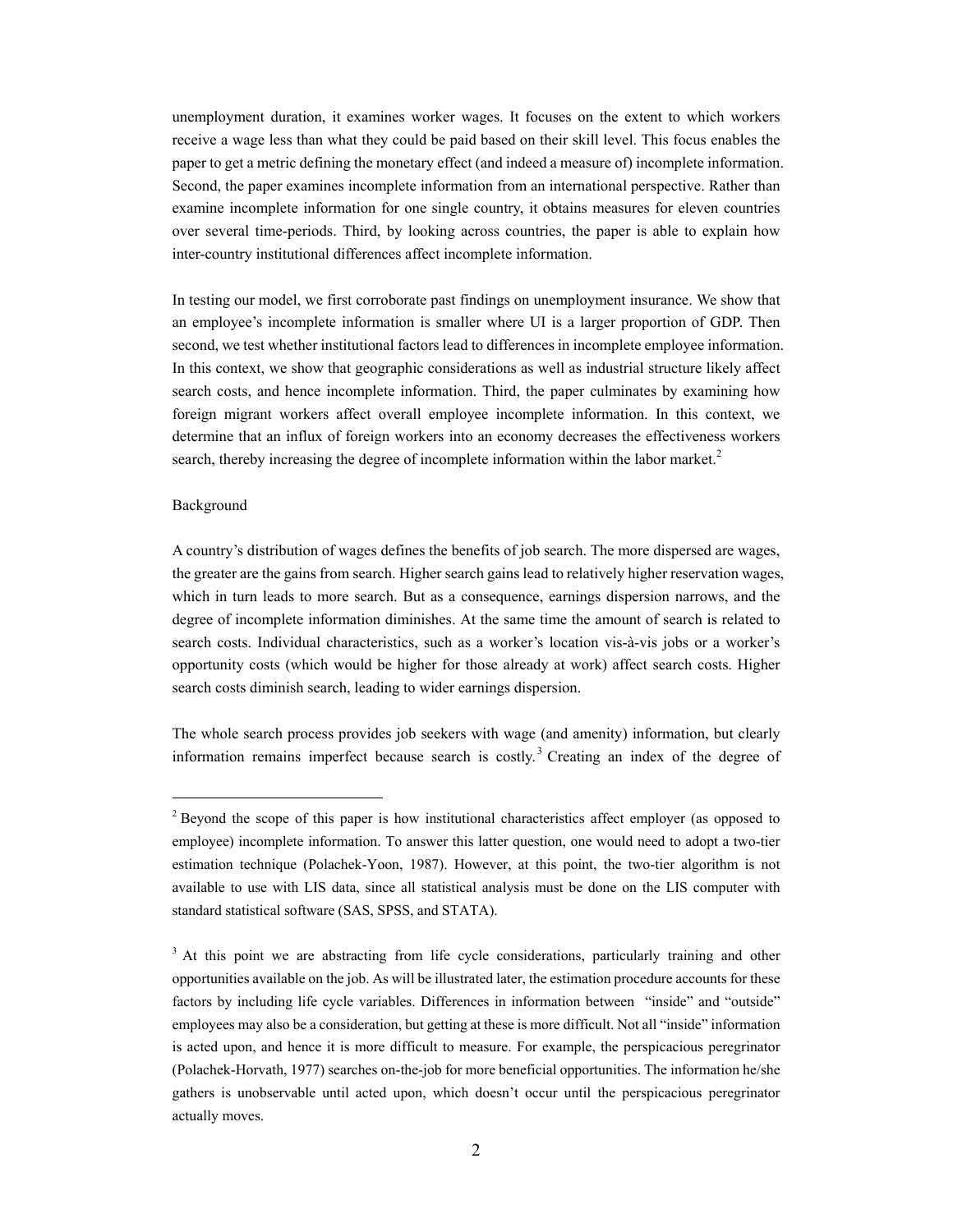incomplete information is important because, as already mentioned, incomplete information leads to lost opportunities and diminished GNP. But in addition, the level of incomplete information is an indicator of market competition. Whereas prices collapse to a unique single equilibrium in purely competitive full-information markets, this is not the case in imperfect competition where there are multiple prices. But even markets for homogeneous easily transferable commodities contain price variability when there is imperfect information.

The amount of market imperfection can also be related to institutional factors. These institutions might include information networks, such as nationally based bargaining units (e.g., Germany) and the availability of unemployment insurance (most developed countries), but they also could include other institutions, such as inflows of foreign workers (who might have little information) into an economy. There is much research on how migrants affect the labor market. These analyses include the effect of immigrants on wages. Some of this research looks at how quickly (in terms of number of generations) migrants achieve success equal to natives (Chiswick, 1978). Other of this research examines how this rate of assimilation depends on migrant quality, particularly concentrating on the skills migrants possess upon entering a country (Borjas, 1985). However, almost no research assesses workers' overall knowledge of wage offer distributions. Similarly, almost no research assesses the effects of foreign workers on incomplete information within a particular labor market. This paper examines both. It develops a metric defining the effects of incomplete information. It assesses the impact of institutional factors including unemployment insurance and population density. It assesses how in-migration of foreign workers affects the amount of information workers have regarding the labor market. All this is done with international labor market data on eleven countries obtained from the Luxembourg Income Study (LIS).

### Incomplete Information

There is a large literature on the theory of equilibrium prices. Most is theoretical, and most concerns defining the conditions under which there is an equilibrium price distribution (e.g., Reinganum (1979), Burdett and Judd (1983), Bester (1986), Arnold (2000), and Kamiya and Sato (2004)). There is also a small but growing body of literature that is empirical. That literature relies on overall price variation to measure the degree if incomplete information (e.g., Stigler (1961), Stigler and Kindahl (1970), Lach and Tsiddon (1992), and Sorensen (2000)).

As recognized by Stigler and others, there is a major drawback of merely using price (or wage) dispersion as a measure of incomplete information. Price dispersion can vary for many reasons other than incomplete information. These include differences in worker quality, differences in worker-firm bargaining power such as through unions, but they also can result from noisy data. Dispersion measures do not get at these considerations because they don't net out these effects. Regression models suffer the same biases because the dispersion measures they use as the dependent variable do not net out random price variations, nor do they distinguish between a worker's (seller's) and a firm's (buyer's) incomplete information. Thus these past more traditional measures do not reflect accurate estimates of incomplete information.

One technique to get at incomplete information that can net out worker quality as well as pure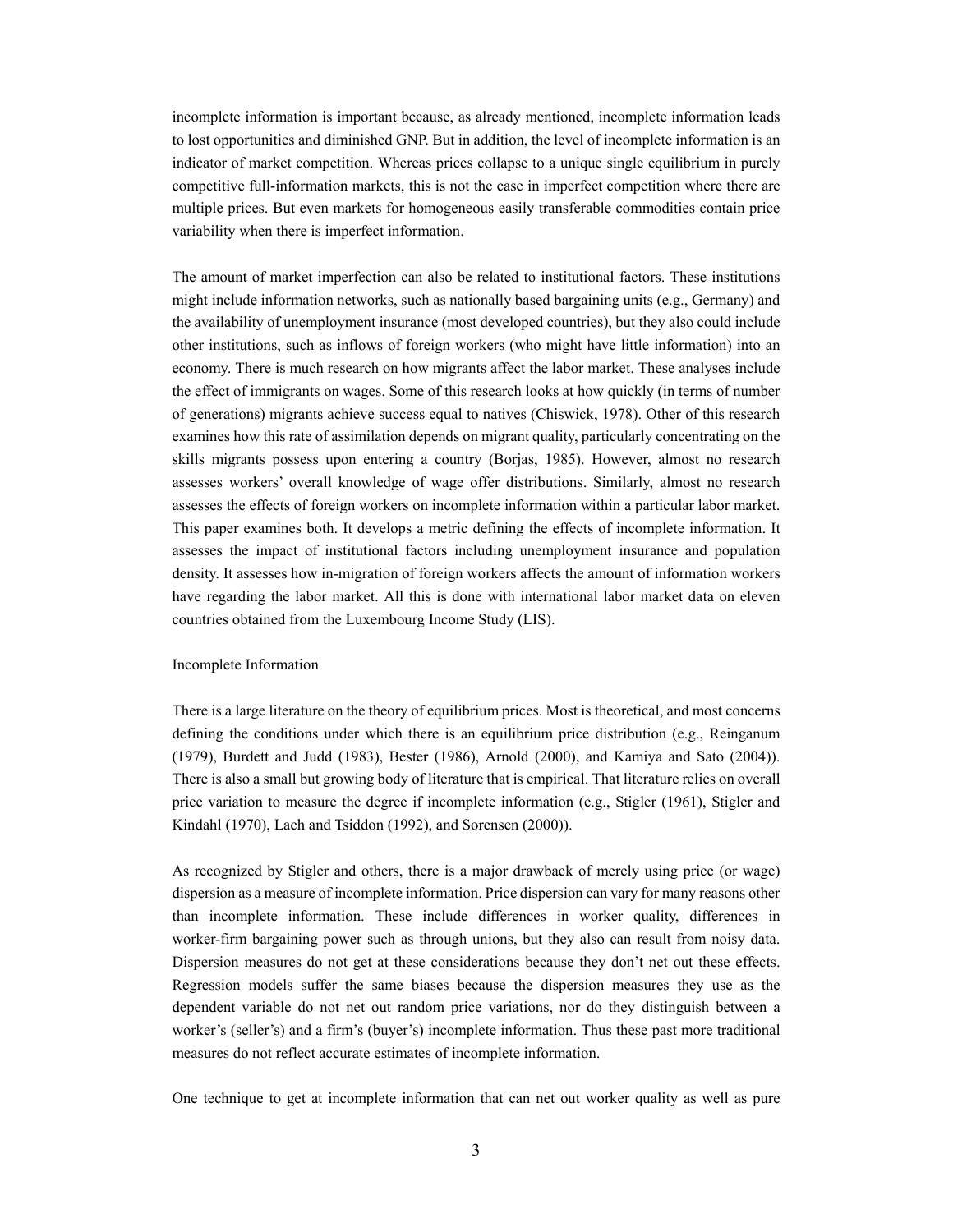measurement error, yet get a measure of the effect of incomplete employee information, is given in Hofler-Polachek (1985), and Polachek-Yoon (1987). The technique is relatively simple to implement. Basically, it measures worker incomplete information as a parameter obtained from estimating an earnings function using frontier estimation techniques. Essentially, this parameter depicts the degree workers receive wages that are less than they could obtain, had they known the specific firms paying the highest wages. Hofler and Murphy (1992) employ this technique to compute the average worker shortfall using the 1983 U.S. Current Population Survey (CPS). Gaynor and Polachek (1994) apply the technique to compute incomplete information about physician prices. Daneshvary et al. (1992) use the technique to get at assimilation of foreign workers in the U.S., and Lang (2004) uses it to get at assimilation of German immigrants. Groot and Oosterbeek (1994) corroborate the validity of the approach using a 1985 Dutch national sample of employees. Finally Polachek and Robst (1998) confirm the technique's power by showing how the technique's incomplete information measures match those independently obtained from the World of Work test administered to a group of workers in the 1966U.S.National Longitudinal Survey of Young Men (NLSYM).

But to date, no one has systematically studied how the degree of incomplete information differs across countries. Part of the problem is the paucity of data for enough countries to be able to draw valid conclusions. Comparative cross-country micro-data were simply not available. However, new data are now obtainable from the Luxembourg Income Study (LIS) for a sufficient number of countries to get meaningful results. This paper applies the techniques mentioned above to estimate the amount of employees' incomplete information. It then looks at different institutional factors across countries to determine how these institutional factors affect incomplete information.

### Approach

We use Luxembourg Income Study (LIS) data to examine incomplete information by country. The LIS is a collection of household data compiled from ongoing statistical surveys in approximately 29 countries widely spread across Europe, America, Asia and Oceania. The data are standardized in order to facilitate comparative research. The LIS began in 1983 and is now jointly sponsored by the Luxembourg government and the Centre for Population, Poverty and Policy Studies (CEPS), the Centre Universitaire (CU) de Luxembourg.

Data include country-specific labor force surveys over various labor market structures. These data provide demographic, income and expenditure information on three different levels: household, person and child. We concentrate on extracting earnings, education and age data from the LIS person files for ten OECD countries, and Israel.

For each country we use an econometric frontier estimation technique developed by Aigner, Lovell and Schmidt (1977) and Meeusen and van den Broeck (1977), originally employed by Hofler and Polachek (1985) to estimate a numeric index of incomplete worker information. Next we look at institutional factors within countries to establish which of these institutions affect incomplete information. First standard institutions such as UI are considered. Then, we concentrate on population density, the proportion of rural employment, the proportion of industrial employment,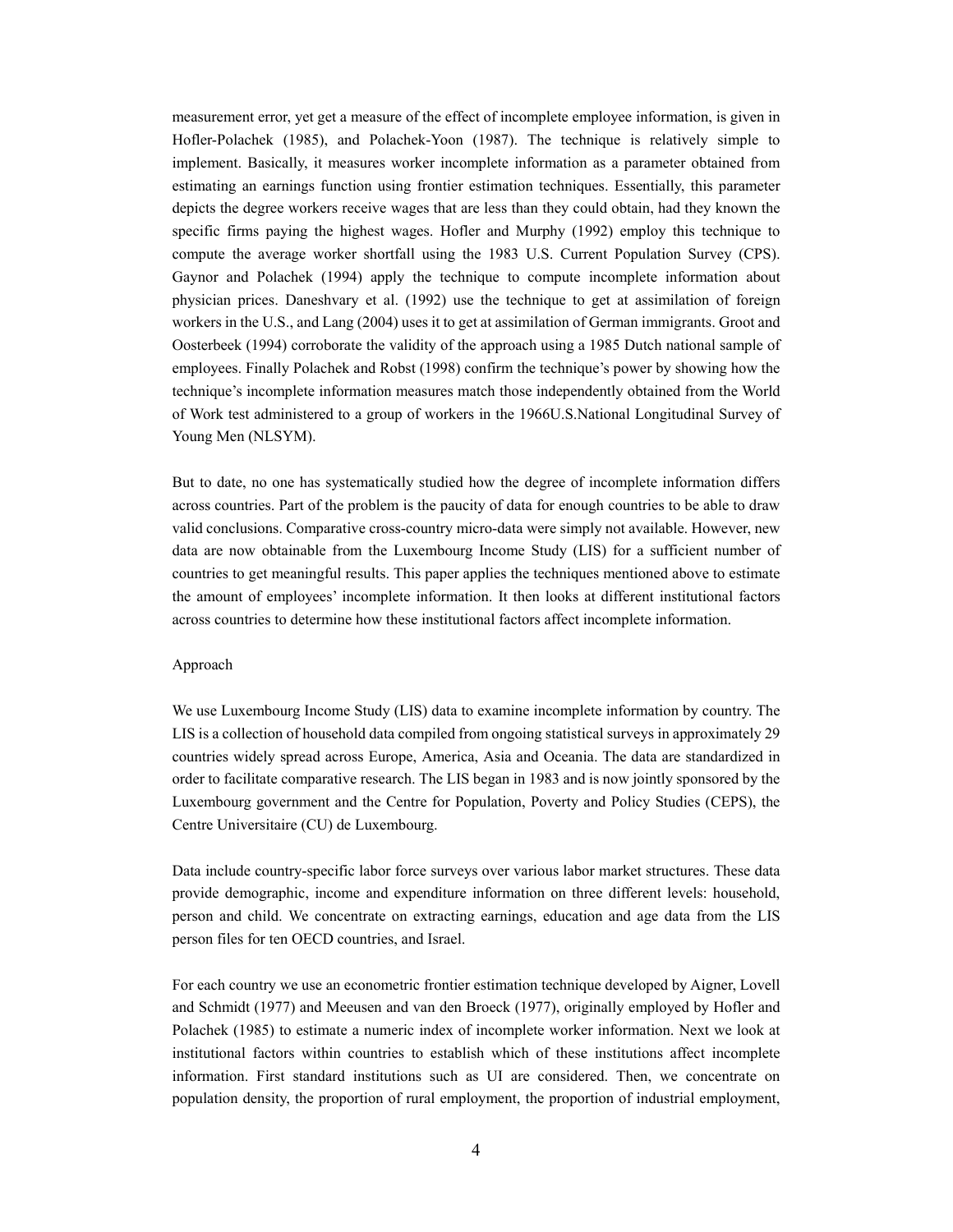and finally the influx of foreign workers into an economy.

#### **Modeling Incomplete Information**

 $\overline{a}$ 

Assume a labor market with a wage offer distribution such that wages for a worker of given skill vary from a low of  $w_{min}$  to a maximum of  $w_{max}$ .<sup>4</sup> A worker entering this job arena is motivated to seek a job at the firm paying the highest possible wage. The only problem is that the worker does not know which firms pay high wages. Indeed, given that firm heterogeneity is not uniform across jobs (so that some firms may pay high wages for one particular skill, but low wages for another), wages vary across firms in uneasy to detect ways, *a priori*. Given this incomplete information, the worker must search. To do this, the worker sets a reservation wage  $w_i^R$ , which is the minimum wage the worker will accept when searching. This reservation wage is based on perceived costs and benefits of search. On average, a worker searches more the higher the reservation wage, and less the lower the reservation wage. The greater the search, the more likely the worker achieves a wage closer to the maximum  $W_{\text{max}}$ .

Suppose worker *i* finds a job paying a wage  $w_i^0$ , such that  $w_{\text{max}} \geq w_i^0 \geq w_i^R$ . The gap between  $w_{\text{max}}$  and  $w_i^0$  will vary across individuals, depending upon relative success in the worker's job search. The greater one's knowledge of the labor market the more likely the chance  $w_i^0$  is closer to  $W_{\text{max}}$ , barring the impact of luck (which we'll talk about shortly). Let  $u_i$  be the (logarithmic) gap between  $w_{\text{max}}$  and the wage one actually receives  $(w_i^0)$ . This gap represents the proportion by

<sup>&</sup>lt;sup>4</sup> Wage level *w* is dependent on the worker's skill level *x* and a variable  $\theta$  that will be defined shortly, so that  $w = w(x, \theta)$ . This wage can vary somewhat because companies differ in how they use comparably skilled workers. Some, perhaps with good management and/or higher physical capital (both indexed by  $\theta$ ) pay more, while other less efficient companies pay lower amount for comparable workers. This results in a distribution of potential wages, for example  $W \sim N(\overline{w}, \theta)$ , given the firms' heterogeneity of utilization of workers of given quality *x* . Accordingly, there are high wage firms, the maximum wage being  $w_{\text{max}}(x)$ , and low wage firms, the minimum being  $w_{\text{min}}(x)$ . For now, since we are talking about a worker of a particular skill level, we suppress the vector of worker characteristics (x), defining these available wages as  $W_{\text{min}}$  and  $W_{\text{max}}$ .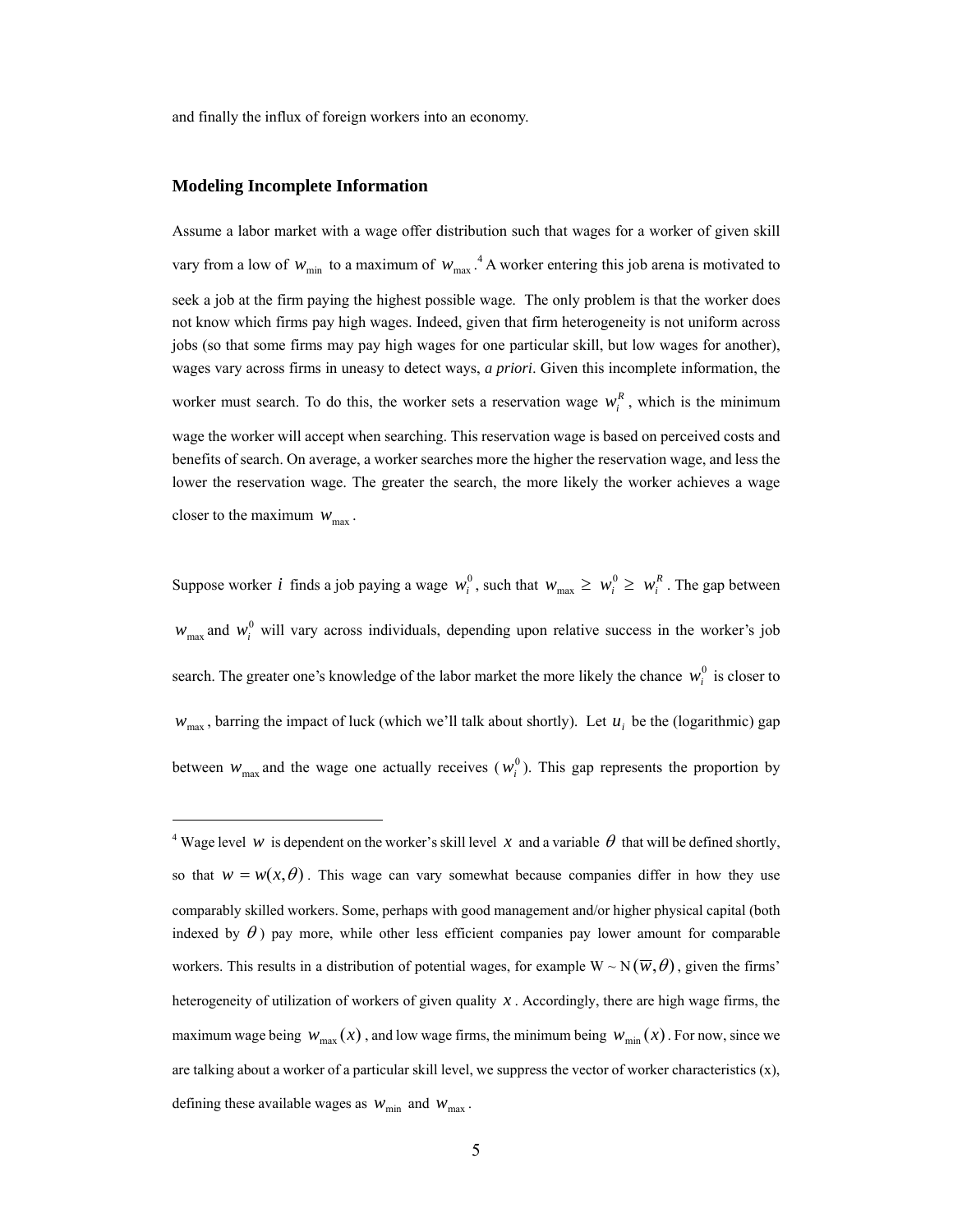which one could enhance one's current wage through continued search for the highest possible wage. The variable  $u_i$  can be expressed as

$$
u_i = \ln w_{\text{max}} - \ln w_i^0 + \omega_i \tag{1}
$$

and reflects the cost to a worker of incomplete information. In (1)  $\omega_i$  reflects luck, which for the sake of assumption can be normally distributed with zero mean. The average  $u = \sum_i u_i / N$ , over all workers (N) in the market, depicts the mean effect of worker incomplete information. Note that since  $E(\omega_i) = 0$  luck cancels out when computing average incomplete information for all workers.

Using similar logic, a firm pays more than necessary to the i<sup>th</sup> worker, since it pays  $w_i^0$  despite the worker's willingness to work at  $w_i^R$ . The gap (ln  $w_i^0$  - ln  $w_i^R$ )  $\geq 0$  reflects the effect of the firm's incomplete information regarding worker *i* (neglecting luck). But, in reality, worker *i* need not be the lowest reservation waged worker, so that the true effect of the firm's incomplete information is  $\eta_i = \ln w_i^0$  -  $\ln w_{\min}$ , where  $w_{\min}$  is the minimum reservation wage for all comparable workers who satisfy the job's requirements. The average  $\eta = \sum_{i} \eta_i / N$  $\eta = \sum_i \eta_i / N$ , across all workers (N), depicts the mean effect of firm incomplete information.

Polachek and Yoon (1987) tested search theory's implications by computing average *u* and  $\eta$  for various groups of workers. They used the Panel Study of Income Dynamics (PSID) for the U.S. in 1981, and found smaller *u* values for workers who received UI benefits before their current job. This finding illustrated the efficiency UI brings about through enhanced worker search. Similarly, using the January 1983 Current Populations Survey (CPS), Hofler and Murphy (1992: 516) found that workers in areas paying relatively higher unemployment benefits exhibit a smaller *u* . Groot and Oosterbeek (1994) found that "males have more labor market information than females [which is] probably caused by the greater market attachment of males, which makes the opportunity costs of ignorance [i.e., incomplete information] greater for males than females (p. 388)." They also found that "employees in the public sector possess more market information than workers in the private sector … probably due to the fact that wage policies in the private sector are in general less public knowledge and more individually based (p. 388)." Polachek and Robst (1998) found that workers scoring high on World of Work tests had more information than those with lower World of Work scores. Finally Gaynor and Polachek (1994) applied the technique to the medical profession, and there too found that "measured incomplete information is higher when … search costs are higher (p.830)." But to date no one has done a comprehensive study across more than one country.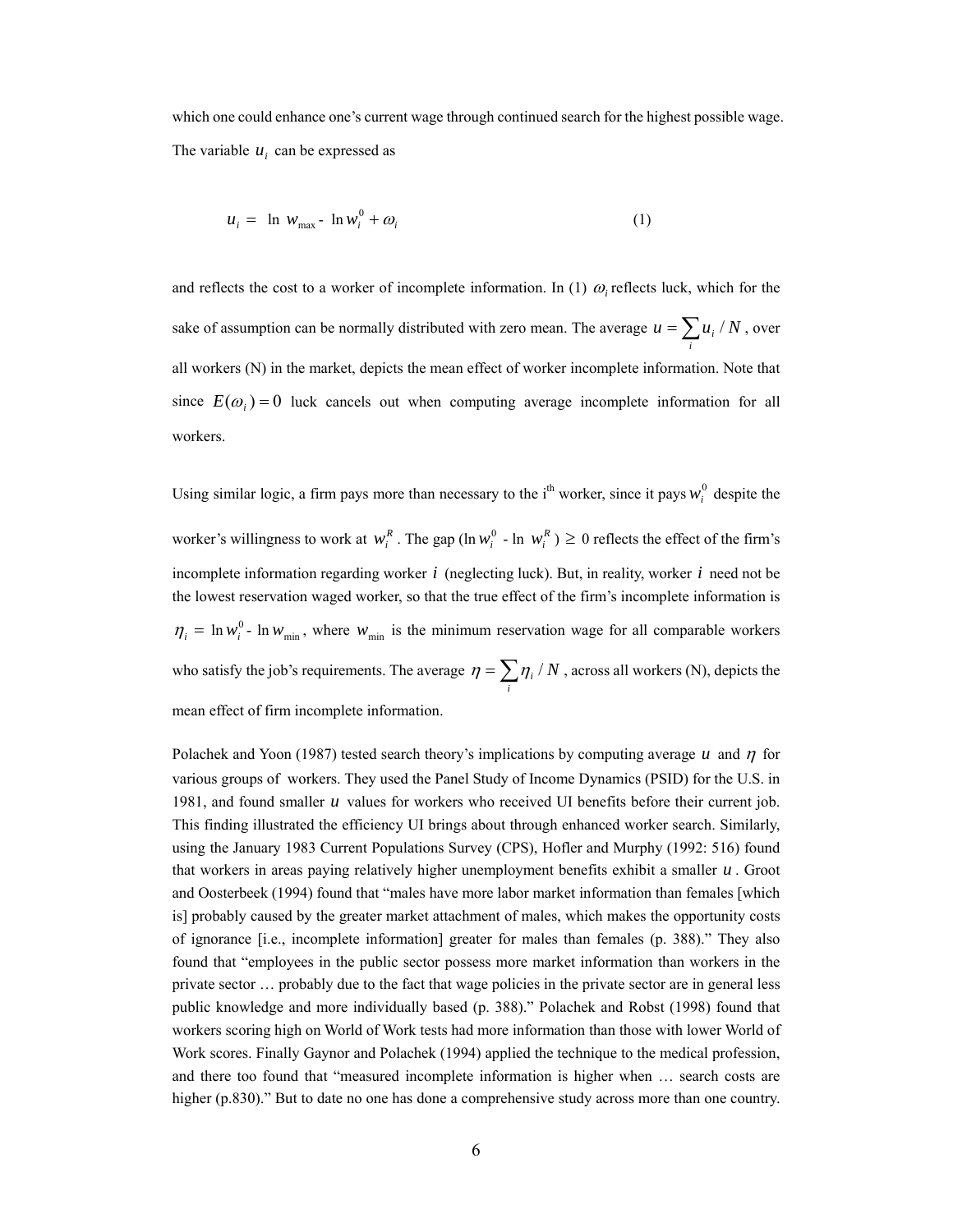Nor have they examined whether in-migration affects incomplete information.

### **Estimation Procedure**

The LIS data require all computations be done on the Luxembourg computer. At this time limitations on canned STATA and SAS software preclude estimating both employer and employee information simultaneously. However, Groot and Oosterbeek (1994) find employer incomplete information to be relatively constant across economic sectors, as does Polachek and Yoon (1987). This result means that incomplete *employee* information varies far more than incomplete *employer* information. So, because incomplete employer information varies little with institutional characteristics, we concentrate solely on incomplete *worker* information  $(u_i)$ .

To put meat on the discussion, we now derive the econometric specification. However, first a word regarding the underpinnings of an individual's maximum possible wage,  $w_{\text{max}}(x)$  defined earlier in

footnote 4. Various models can describe the underlying factors of an individual's wage potential. For example, the human capital model argues that a worker's wage potential is determined by human capital acquisition. Productivity enhancing contract models suggest contracts whereby a worker's ability to supply effort affects wage. Finally, collective bargaining implies that union power is important when negotiating a viable contract. Each of these underpinnings can be represented by a vector of an employee's own individual and his or her firm's characteristics, which we denote as vector  $x_i$ .<sup>5</sup> As such, a worker's maximum potential wage ( $w_i^p$ ) is related to  $x_i$ , plus

measurement error.<sup>6</sup> In logarithmic form,

$$
\ln w_{\text{max}} \big|_{x_i} = \ln w_i^p = \ln(g(x_i)) + v_i \tag{2}
$$

Taking a linear model for  $g(x_i)$ ,

 $\overline{a}$ 

$$
\ln w_i^p = x_i \beta + v_i, \tag{3}
$$

<sup>5</sup> The LIS data do not contain employer characteristics. Thus, such information is omitted from  $x_i$ . To

the extent these omitted variables influence  $u_i$ , our worker incomplete information estimates may be biased. However, *differences* in these measures across countries are unaffected by this bias. These *differences* are akin to serially correlated errors in fixed-effects panel estimates being better than cross-sectional estimates. (See Bound and Krueger (1991).) Economy-wide institutional variables are included later in the analysis when comparing incomplete information across countries.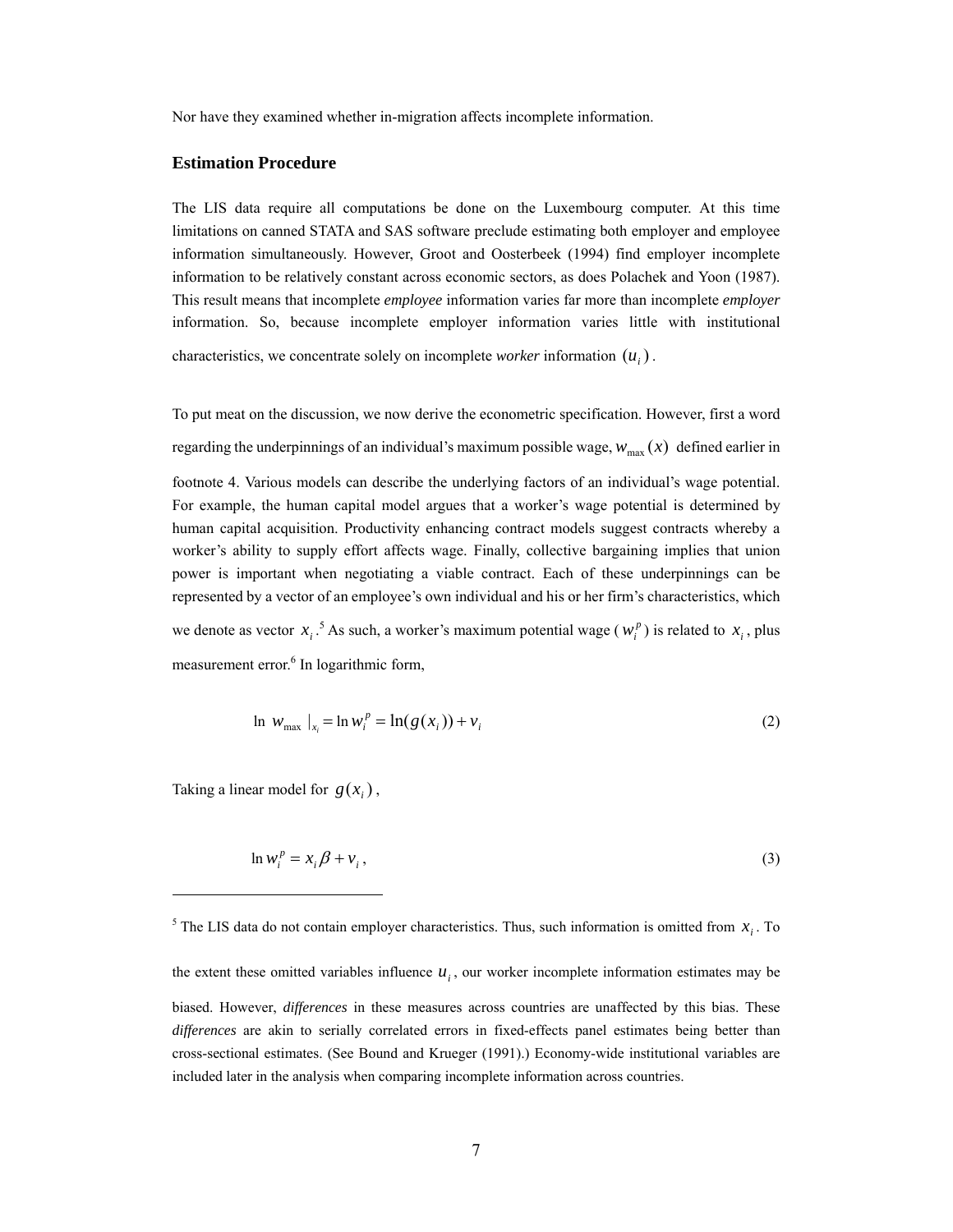where the dependent variable represents the individual's maximum potential wage offer;  $x_i$  denotes a vector of individual characteristics defining the worker  $i$ 's skill level; and  $v_i$  is a disturbance distributed as  $N(0, \sigma_v^2)$ . With *perfect* information regarding what each firm pays, a worker would be able to locate the firm paying his or her maximum potential wage  $w_i^p$ . However, in a world of *incomplete* information, where search is costly, the typical worker defines a reservation wage  $w_i^R$  below his or her potential wage. As indicated above, the offer wage one accepts  $w_i^0 \geq w_i^R$ .

Combining (1) and (2), a worker's observed wage can be represented as:

$$
\ln w_i^0 = \ln w_i^p - u_i \tag{4}
$$

where  $u_i \ge 0$ . This one-sided residual  $u_i$  represents the extent incomplete information causes one to accept a wage lower than the market's potential wage. It reflects a monetary measure of incomplete information. Substituting (3) into (4) yields

$$
\ln w_i^0 = x_i \beta + \varepsilon_i \tag{5}
$$

where  $\varepsilon_i = v_i - u_i$ . As already indicated  $v_i \sim N(0, \sigma_v^2)$  . We also assume that  $u_i \sim N^+ (\mu_{\mu_i}, \sigma_{\mu_i}^2)$ , as is typical in frontier estimation.<sup>7</sup>

Based on the above assumptions, the composite error  $(\varepsilon = v - u)$  must be rightward skewed for the approach to be valid. Therefore before proceeding, we test for skewness in  $\varepsilon$ . To do this, we follow Schmidt and Lin (1984) to obtain residuals from OLS regressions of (5) for each country and

 $\overline{a}$ 

<sup>7</sup> It is not necessary to assume  $u_i \sim N^+ (\mu_{\mu_i}, \sigma^2_{\mu_i})$ . Other common distributions used in this context include the exponential, the Gamma, and lognormal. However, past studies found little qualitative difference between results using these different distributions. See Olson, Schmidt, and Waldman (1980) and Byeong-Ho Gong and Robin C. Sickles (1992).

<sup>&</sup>lt;sup>6</sup> This is the measurement error omitted from past studies of incomplete information that simply use wage (or price) dispersion measures to get at incomplete information.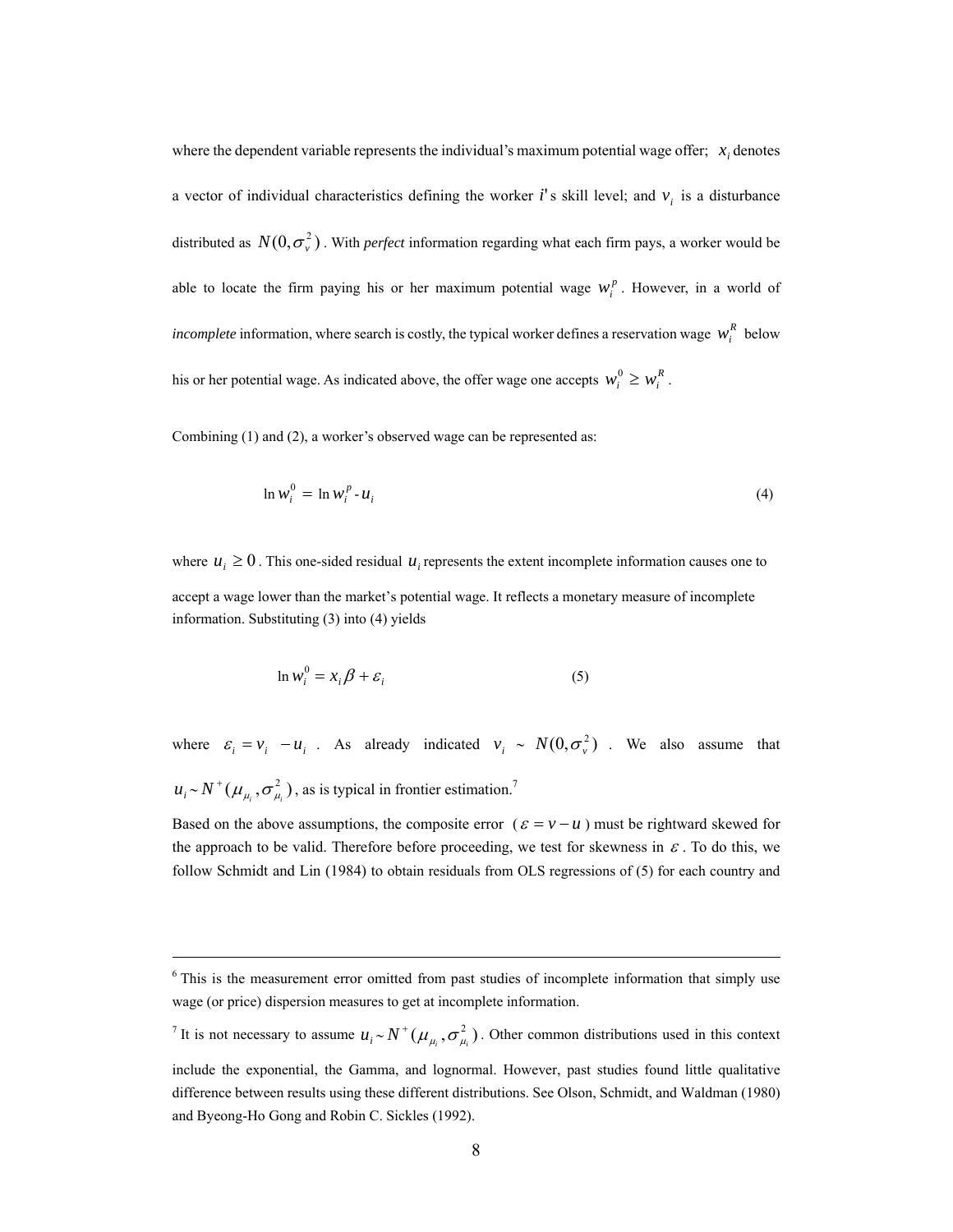year. The specific test<sup>8</sup> we adopt was developed by Royston (1991) and is a test for normality which combines two tests, one based on skewness and another based on kurtosis, into an overall test statistic. In no country or year do the test results supports the normality assumption (with p-value less than 0.1%). Therefore, our hypothesis about the skewness of the residuals is strongly upheld justifying that we can proceed with estimation of (5) using frontier techniques to disentangle  $u_i$  and  $v_i$ . To do this, we adopt the maximum likelihood approach to estimate (5) that incorporates a composed error term first proposed by Aigner, Lovell, and Schmidt (1977) and Meeusen and van den Broeck (1977). It

assumes a non-negative one-sided error term,  $u_i$ , in addition to the traditional normally distributed

error term,  $v_i$ . To understand the approach rewrite (5) as:

 $\overline{a}$ 

$$
w_i^0 = g(x_i). \exp\{-u_i + v_i\},\tag{6}
$$

where  $w_i^0$  is the actual observed earnings, as already defined, and  $g(x_i)$  is the potential maximum earnings achievable barring random errors  $v_i$ . Actual earnings ( $w_i^0$ ) are less than potential maximum earnings ( $g(x_i)$ ) by the proportion (1- $\exp\{-u_i\}$ ). In other words,  $(1 - \exp{-u_i})$  is the effect of incomplete information.

As is standard in the literature we specify the  $x_i$  vector to adhere to typical earnings functions.<sup>9</sup>

Based on current literature regarding functional form of earnings equations (Mincer, 1974, Heckman and Polachek, 1974, and Murphy and Welch, 1990), we express an individual's potential wage as

<sup>&</sup>lt;sup>8</sup> The skewness and kurtosis test for normality (sktest) is described in the STATA reference manual, p. 226-228.

<sup>&</sup>lt;sup>9</sup> As already noted, data on employers were not available, and hence omitted. However, in the latter cross-country analysis, the effect of these omitted variables are smaller, the more uniformly distributed these variables are across countries. Also, without data on tenure it is impossible to examine incomplete information differences between insider and outsider workers. However, were tenure data available one could compare information measures of recently hired workers to workers with longer tenure to ascertain the role on-the-job search of "insiders" within the firm. Preliminary evidence on this solely for the U.S. (Polachek-Yoon, 1987, Table 2) indicates that tenured employees have less incomplete information. Similarly were enough panel data available one could employ the techniques utilized by Polachek-Yoon (1997) to net out person-specific heterogeneity.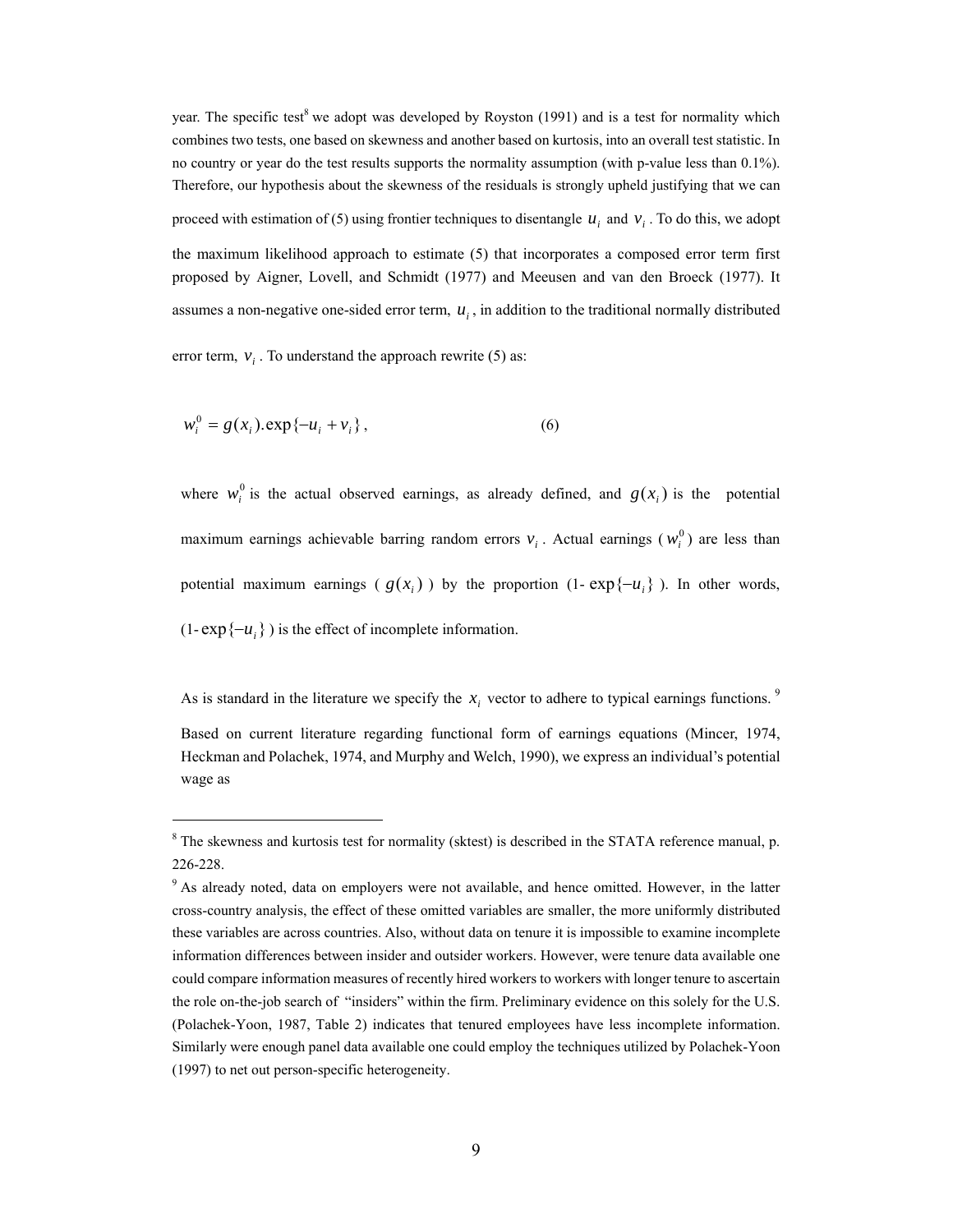$$
g(x_i) = \exp(\alpha_0 + \alpha_1 S_i + \alpha_2 t_i + \alpha_3 t_i^2 + \alpha_4 F_i)
$$
\n<sup>(7)</sup>

where,

- $S<sub>i</sub>$  is the individual worker i's completed highest schooling level,
- $t_i$  is the individual worker i's potential working experience,
- $t_i^2$  is the quadratic term of i's experience level, and
- $F<sub>i</sub>$  is the individual worker i's gender dummy, 1 for female and 0 otherwise.

The above equation (7) gives a worker's potential wage in the absence of the incomplete information. In reality, because of the limits of finite search, a worker receives less than his or her potential maximum wage, and gets an observed wage  $w_i^o$ . To incorporate incomplete information, substitute (7) into (6) to obtain

$$
w_i^o = g(x_i) . \exp\{-u_i + v_i\} = \exp(\alpha_0 + \alpha_1 S_i + \alpha_2 t_i + \alpha_3 t_i^2 + \alpha_4 F_i) \cdot \exp(-u_i + v_i)
$$
 (8)

After taking the logarithm, it becomes:

$$
\ln w_i^o = \alpha_0 + \alpha_1 S_i + \alpha_2 t_i + \alpha_3 t_i^2 + \alpha_4 F_i - u_i + v_i
$$
 (9)

The common approach is to estimate (9) using the (ln) likelihood function

$$
\ln L(w_i^0 \mid \beta, \lambda, \sigma^2) = N \ln \frac{\sqrt{2}}{\sqrt{\Pi}} + N \ln \sigma^{-1} + \sum_{i=1}^N \ln[1 - F(\varepsilon_i \lambda \sigma^{-1})] - \frac{1}{2\sigma^2} \sum_{i=1}^N \varepsilon_i^2
$$
 (10)

proposed by Aigner et al. (1977) and Meeusen and van den Broeck (1977), where

$$
\sigma^2 = \sigma_u^2 + \sigma_v^2
$$

$$
\lambda = \frac{\sigma_u}{\sigma_v}
$$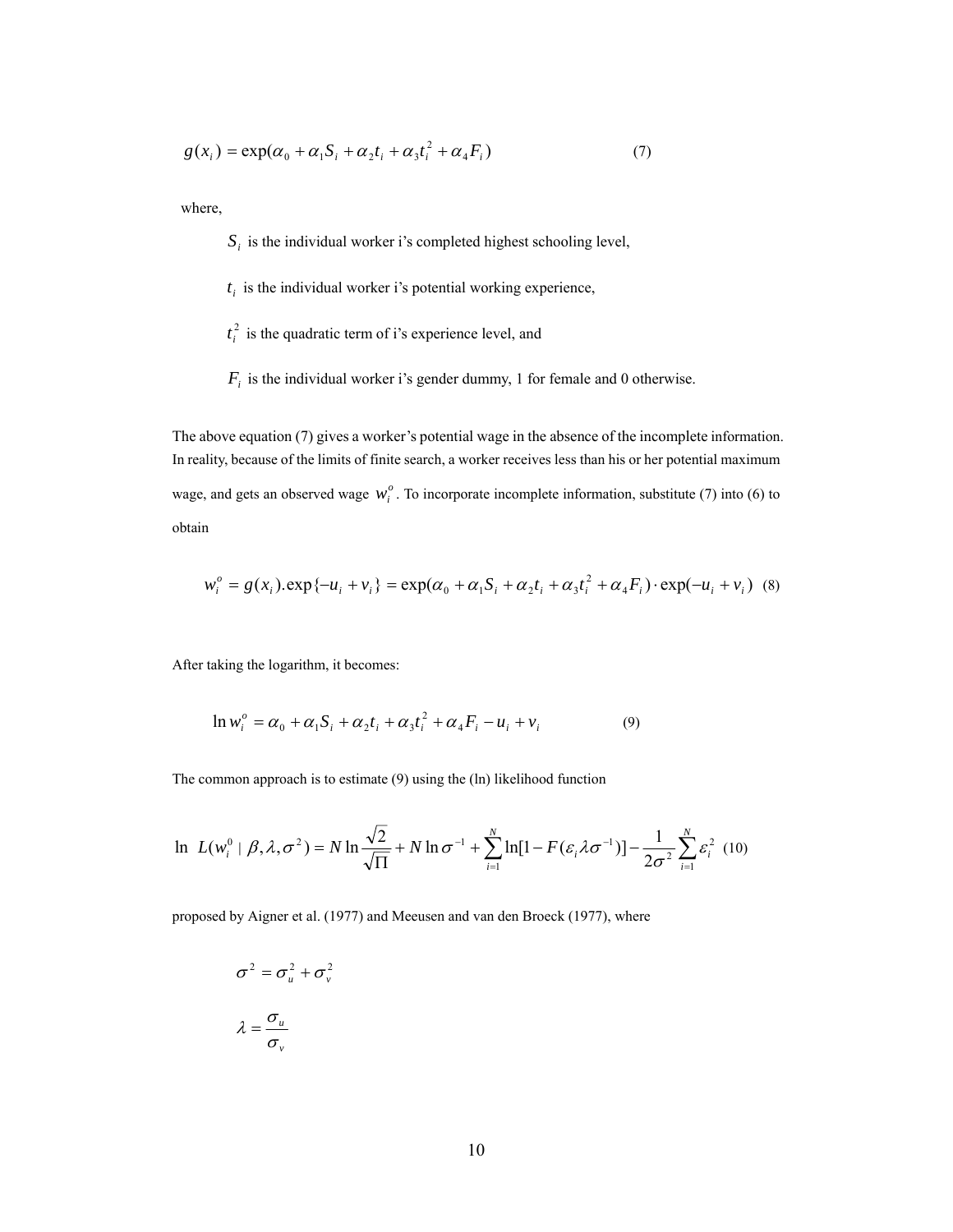and where f and F are respectively the standard normal density and distribution functions.<sup>10</sup> The expected value of the composite error is

$$
E(\varepsilon) = -E(u) = -\frac{\sqrt{2}}{\sqrt{\Pi}} \sigma_u \tag{11}
$$

the mean of the one-sided error term.

A problem with the above approach is it assumes  $u_i$  to be unrelated to any of the independent variables. So, following Wang's (2002) strategy, we take account of how the independent variables can influence incomplete information by parameterizing  $u_i$  to be a function of gender, marital status, race, schooling and experience, because each these variables affects a worker's opportunity costs of search. Thus, we assume

$$
u_{i} \sim N^{+}(\mu_{ui}, \sigma_{ui}^{2})
$$
\n
$$
\mu_{ui} = \delta_{0} + \delta_{1}F_{i} + \delta_{2}M_{1i} + \delta_{3}M_{2i} + \delta_{4}R_{i} + \delta_{5}S_{i} + \delta_{6}t_{i}
$$
\n
$$
\sigma_{ui}^{2} = \exp\{\gamma_{0} + \gamma_{1}F_{i} + \gamma_{2}M_{1i} + \gamma_{3}M_{2i} + \gamma_{4}R_{i} + \gamma_{5}S_{i} + \gamma_{6}t_{i}\}
$$
\n
$$
v_{i} \sim N(0, \sigma_{v}^{2})
$$
\n
$$
(15)
$$

where

 $\overline{a}$ 

- $u_i$  is truncated normally distributed with mean  $\mu_{ui}$  and variance  $\sigma_{ui}^2$ ,
- $M_{1i}$  is the individual worker i's marital status, 1 for married and 0 otherwise,
- $M_{2i}$  is the individual worker i's marital status, 1 for divorced, widowed, separated and 0 otherwise, and
- $R_i$  is the individual worker i's race, 1 for white and 0 otherwise. (For countries other than U.S., 1 for the majority ethnic group and 0 otherwise).

$$
f(\varepsilon) = \frac{2}{\sigma} f(\frac{\varepsilon}{\sigma})[1 - F(\varepsilon \lambda \sigma^{-1}).
$$

<sup>&</sup>lt;sup>10</sup> Note that based on Weinstein (1964), the likelihood function is based on the  $\varepsilon_i$  distribution being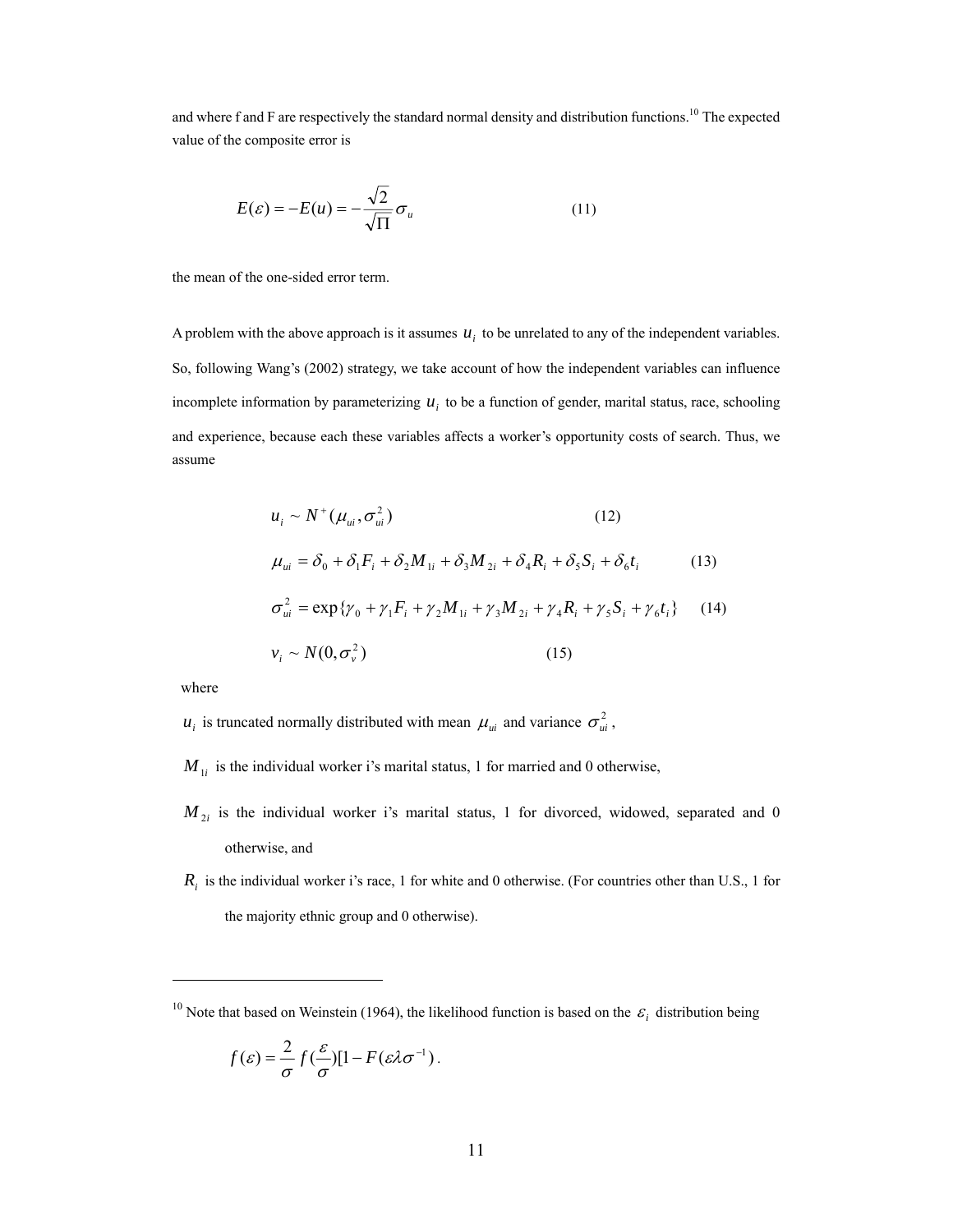The empirical estimate of the  $u_i$  is obtained through its conditional expectation on the total error term

 $\varepsilon_i$ , which is defined as

$$
\varepsilon_i = -u_i + v_i. \tag{16}
$$

As noted by a referee, our choice of independent variables in (9), (13) and (14) is an important issue. Omitting key earnings determinants from (9) that are included in (13) and (14) can bias our estimates of incomplete information  $(\mu)$ . Take an example: Suppose education affects earnings positively. Then, including education in equation (9) implies lower potential earnings for the less educated, and higher potential earnings for the more educated. On the other hand, omitting education from equation (9) implies a single potential earnings measure for all. But given the frontier estimation adopted in likelihood function (10), potential earnings in this latter case are those of the most educated group. As a result, the gap between the potential wage and the actual wage is smaller for the more educated and larger for the less educated. Thus, incorporating education in (13) but not in (9) would imply a smaller  $\mu$  for the most educated workers (hence less incomplete information) simply because the gap between the potential wage and the actual wage is smaller for the more educated when in reality frontier wages for the less educated should be lower than frontier wages for the more educated.

In this paper we adopt the Mincer earnings specification for (9). Here education, experience, and experience-squared identify potential earnings. In addition, we incorporate gender because gender is known to affect wage level. On the other hand, we include marital status and race in (13) and (14) but not (9) because marital status does not affect wage uniformly. For women marital status appears to lower earnings, whereas for men it appears to raise earnings. Similarly we incorporate race in (13) and (14) but not (9). The LIS data (which we describe later) includes majority ethnic group rather than race. For the U.S. this ethnicity variable denotes race, but not for the other countries. Blacks in the U.S. earn less than whites. However, there is no strong evidence outside the U.S. that minority ethnic groups earn less than the majority ethnicity groups. Thus we hesitate to include this ethnicity variable in the wage equation. As for the incomplete information equation, marriage and race are included because married, widowed/divorced, and majority ethnicity groups are assumed to have different search behaviors. We expect these groups to search more not only because their marginal gains for an additional search are higher, but also because their search costs are lower. The determinants of search do not always perfectly match those of earning patterns and therefore, the variables in the two equations are not required to be the same.

We admit some biases can creep in because of difficulty in specifying the variables that affect  $\mu$ but not w, and vice versa. Mostly for this reason, later in the paper, we adopt an additional approach to identify country institutional factors that affect  $\mu$ . In this latter approach (comparable to differences-in-differences) the above type errors cancel out as long as they are uniform across countries.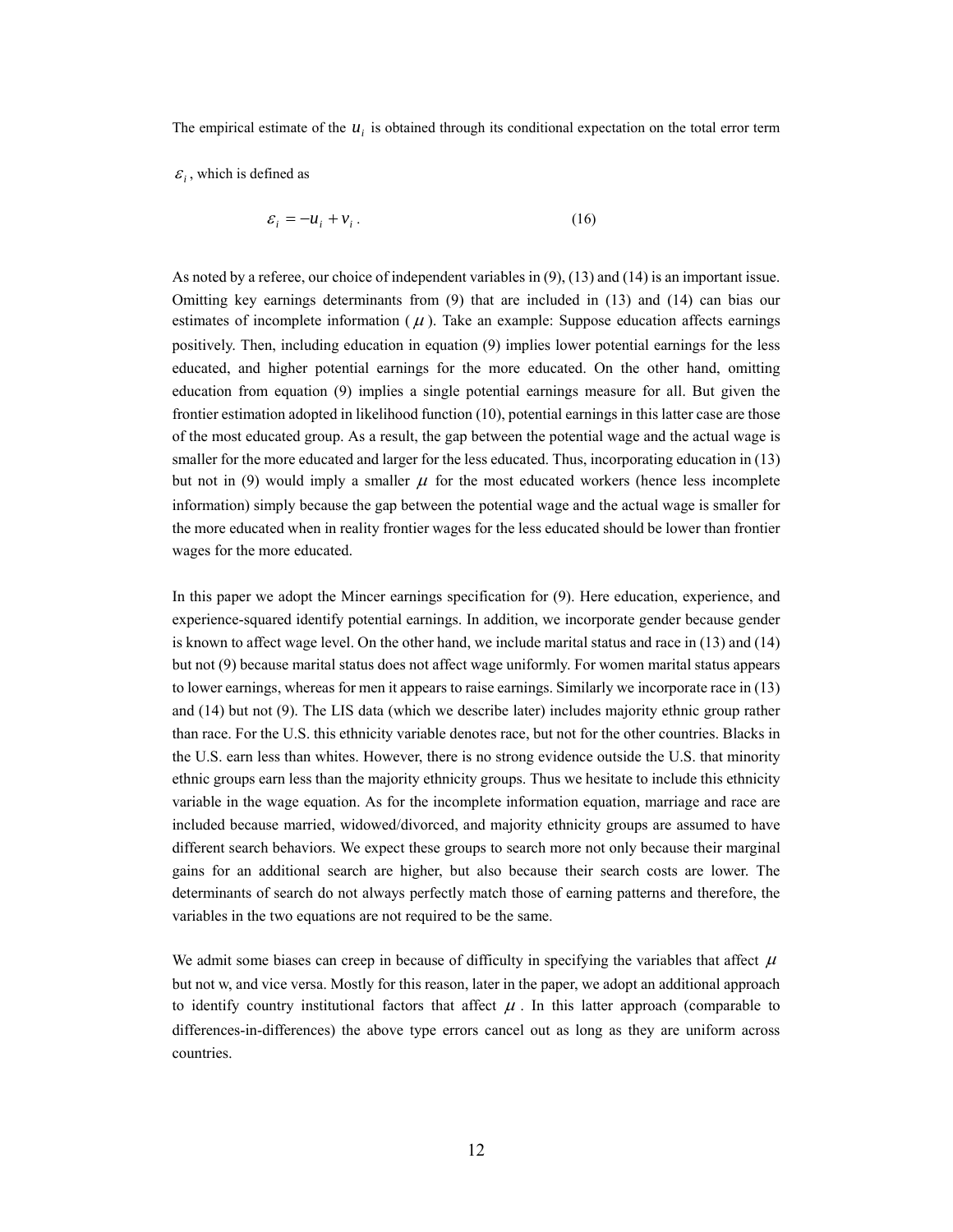Maximum likelihood is used to estimate equation (17), given assumptions (12) to (16).<sup>11</sup> The log likelihood function for a sample of N workers is

$$
\ln L(w_i^0 \mid \beta, \lambda, \sigma) = C - \sum_i \ln \sigma_i - \sum_i \ln \Phi(\frac{\mu_{ui}}{\sigma_{ui}}) + \sum_i \ln \Phi(\frac{\mu_{ui}}{\sigma_i \lambda_i} - \frac{\varepsilon_i \lambda_i}{\sigma_i}) - \frac{1}{2} \sum_i (\frac{\varepsilon_i + \mu_{ui}}{\sigma_i})^2
$$
\n(17)

where

$$
\sigma_i = (\sigma_{ui}^2 + \sigma_v^2)^{1/2}
$$
\n
$$
\lambda_i = \sigma_{ui} / \sigma_v
$$
\n(18)

As discussed above, we use  $1-E(\exp{\{-u_i\}}|\varepsilon_i)$  as a measure of a worker's incomplete information. The advantage of this measure is that it is bounded by  $(0,1)$ , which is easily interpreted as the proportion of the potential maximum wage a worker gives up due to the incomplete information. So the bigger the 1-  $E(\exp{-u_i}\vert \varepsilon_i)$ , the more incomplete one's knowledge of available wages. The formula to obtain each worker's incomplete information is

$$
1 - E(\exp\{-u_i\} \mid \varepsilon_i) = 1 - \frac{1 - \Phi[\sigma_{*_i} - (\widetilde{\mu}_i / \sigma_{*_i})]}{1 - \Phi[(-\widetilde{\mu}_i) / \sigma_{*_i}]} \cdot \exp\{(-\widetilde{\mu}_i) + \frac{1}{2}\sigma_{*_i}^2\}
$$
(20)

where

$$
\sigma_{*_{i}}^{2} = \sigma_{ui}^{2} \sigma_{v}^{2} / \sigma_{i}^{2}
$$
\n
$$
\tilde{\mu}_{i} = (-\sigma_{ui}^{2} \varepsilon_{i} + \mu_{ui} \sigma_{v}^{2}) / \sigma_{i}^{2}
$$
\n(22)

The estimate of incomplete information is the average of all workers' incomplete information. So each country year's incomplete information is

$$
\mu_j = \frac{1}{N_j} \sum_{i=1}^{N_j} \left[ 1 - E(\exp\{-u_i\} | \varepsilon_i) \right]
$$
 (23)

where  $N_i$  is the total number of workers for country year j.

**The Data** 

 $\overline{a}$ 

 $11$  See Stevenson (1980).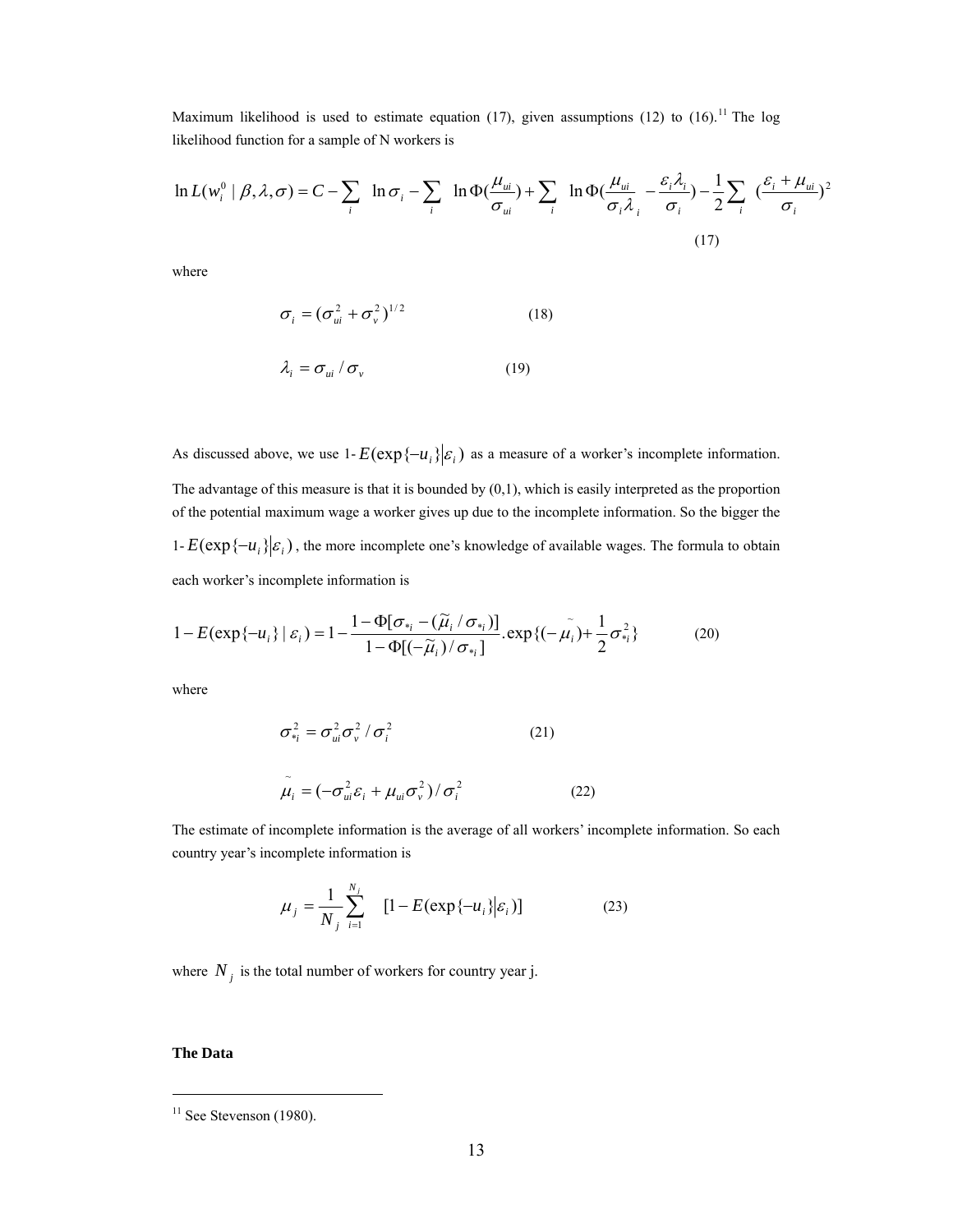Our first task is to compute each worker's incomplete information defined in equation (20), using the maximum likelihood estimation formulated in equation (17). In the LIS data, there are three data files for each country and year. We use the personal file, which has information on work status, personal income, education as well as other basic individual characteristics. For each of the 29 countries, the number of available years differs, ranging from one year for Estonia to nine years for Canada and the United States. For two reasons, we use only part of the available countries for the analysis. First, our final goal is to understand how institutional differences explain variations in incomplete information across countries. However, crucial variables to test hypotheses related to institutional perspectives are not available for all LIS countries and years. Generally LIS has sufficient data for many, but not all OECD countries. So for this reason we first restrict our analysis to the OECD countries and years, which contain the full complement of demographic information that we need for analysis. (We also include Israel – our only non-OECD country – because LIS contains the relevant information, and because this paper was also presented in Israel.) Second, we only include countries and years for which the nonlinear maximum likelihood estimation of equation (17) converged. Of the 23 potential OECD countries (and Israel), this left 11 countries for which we have sufficient data. They are the United States, Canada, the United Kingdom, Germany, Sweden, Finland, Ireland, Norway, Netherlands, Czech Republic and finally Israel. They span North America and all parts of Europe.

#### **Within Country Regression Results**

Summary statistics are provided in Table 1. For most countries and years, the average schooling is around 11 to 12 years, and the average potential experience is between 20 and 25 years. So, across these OECD countries, most workers have relatively comparable educational backgrounds, and are similar in age. Also, female workers constitute about half of the population interviewed. (Though, not shown in the table, a greater proportion of women did not work for pay.) The ethnicity variable depicts the proportion of the population constituting a country's majority racial or ethnic group. In the US, this is the proportion white. Married workers are around 60% of the population, and divorced or widowed workers are in the 5-20% range. Mean wages are contained in the last column, and are defined either as hourly wages or annual earnings, depending on the available data. We expect more variation in annual earnings because hourly wages fluctuate less as work hours vary. In the statistical analysis to follow, we add a dummy categorical variable to signify country-years with hourly wage data.

Table 2 contains the regression results of equation (9). Columns (1) and (2) give the country and year; columns (3) through (6) give the coefficient values for schooling, potential experience, potential experience-squared, and gender; and finally column (7) gives estimates of the extent of incomplete information obtained from equation (23). We begin by explaining Columns (3) through (6) since they reflect earnings function parameters typically obtained when estimating Mincer earnings functions.

The schooling variable coefficient depicts the average rate of return for an additional year of school. For more than half of the countries, this rate of return is increasing over time. (Only a few counties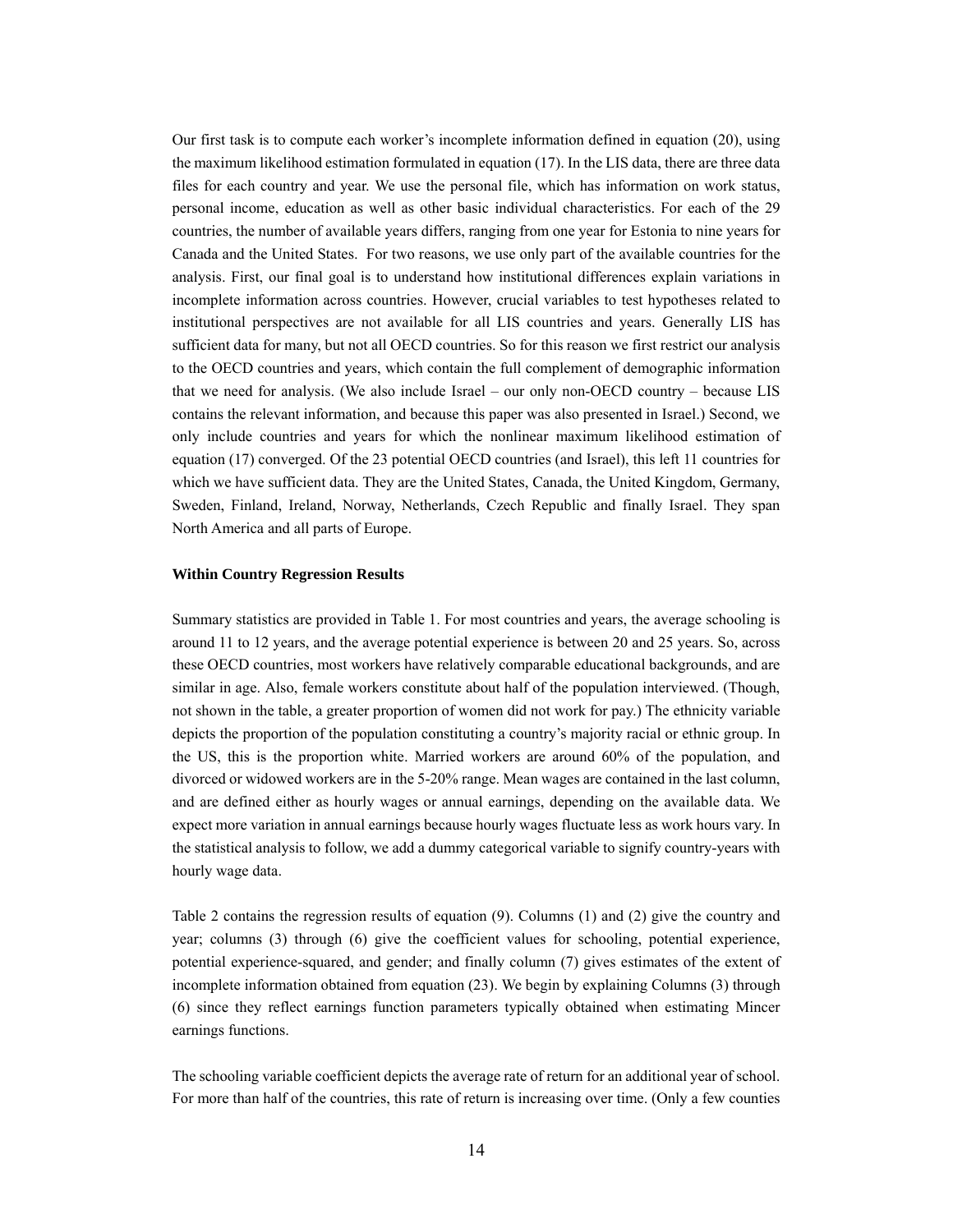have decreasing rates of return.) This pattern is consistent with other data sets as well as with technological change. It implies that the more educated absorb advanced technology easily, and that their rate of pay per year of schooling is increasing secularly.<sup>12</sup> The experience coefficients yield concave earning profiles, shown by the consistently negative squared-term. The female dummy variable is uniformly negative, suggesting that in all the countries (that we consider), women earn less than men, given adjustments for schooling and experience. Overall, these earnings function parameters are typical of those found in the literature.

Estimates of incomplete information, based on equation (23), are given in Column 7. They range from 0.16 to 0.58, but average about 0.3. This means that incomplete information causes the average worker to get about 30% less than his or her potential. An examination of the values indicates strong consistency within countries, since these values differ more country-to-country than within countries. Within countries incomplete information measures do not reveal any apparent time pattern. Incomplete information seems to be increasing in Sweden, Czechoslovakia, Finland, Germany, Netherlands and Israel, while in Norway it is decreasing. On the other hand, time trends are relatively flat for the United States, the United Kingdom, Canada and Ireland. Usually technological improvements mirror time trends. The lack of a time trend might suggest that technological improvements are not necessarily associated with decreasing incomplete information, as common sense might have implied. $13$ 

What factors affect the level and distribution of incomplete information within each country? To answer this question, we adopt Wang's (2002) method to compute marginal effects of  $\mu_{\mu}$ 's

covariates listed in equation (13) (Table 3) and  $\sigma_{ui}^2$ 's covariates given in equation (14) (Table 4).<sup>14</sup>

Beginning with Table 3, we see a number of trends. For example, the mostly negative marginal effects of school indicate that additional schooling reduces a worker's incomplete information. This finding is consistent with Stephenson's (1976) argument that workers with more education gather more wage information by searching more efficiently. Similarly, about three-quarters of the cases show married workers, and two-thirds of the cases show that widowed and divorced workers, have more information than singles. This result is consistent with higher married and widowed labor

l

 $12$  As schooling levels rise, the wage distribution becomes wider. Although a wider earnings distribution increases search gains, it need not imply more information since search costs also rise. Perhaps this is the reason we see no time trends regarding incomplete information.

<sup>&</sup>lt;sup>13</sup> Whereas technological improvement provides the opportunity for more search, the whole search process can become more overwhelming, making the job choice decision more complicated. For instance, by intensively searching through the internet, individuals decrease search costs. These decreased search costs might imply more search but less real information if, for example, wages are not posted. Thus technology could leave workers with less real information.

<sup>&</sup>lt;sup>14</sup> For the details, see equation (9) and equation (10) in Wang's paper.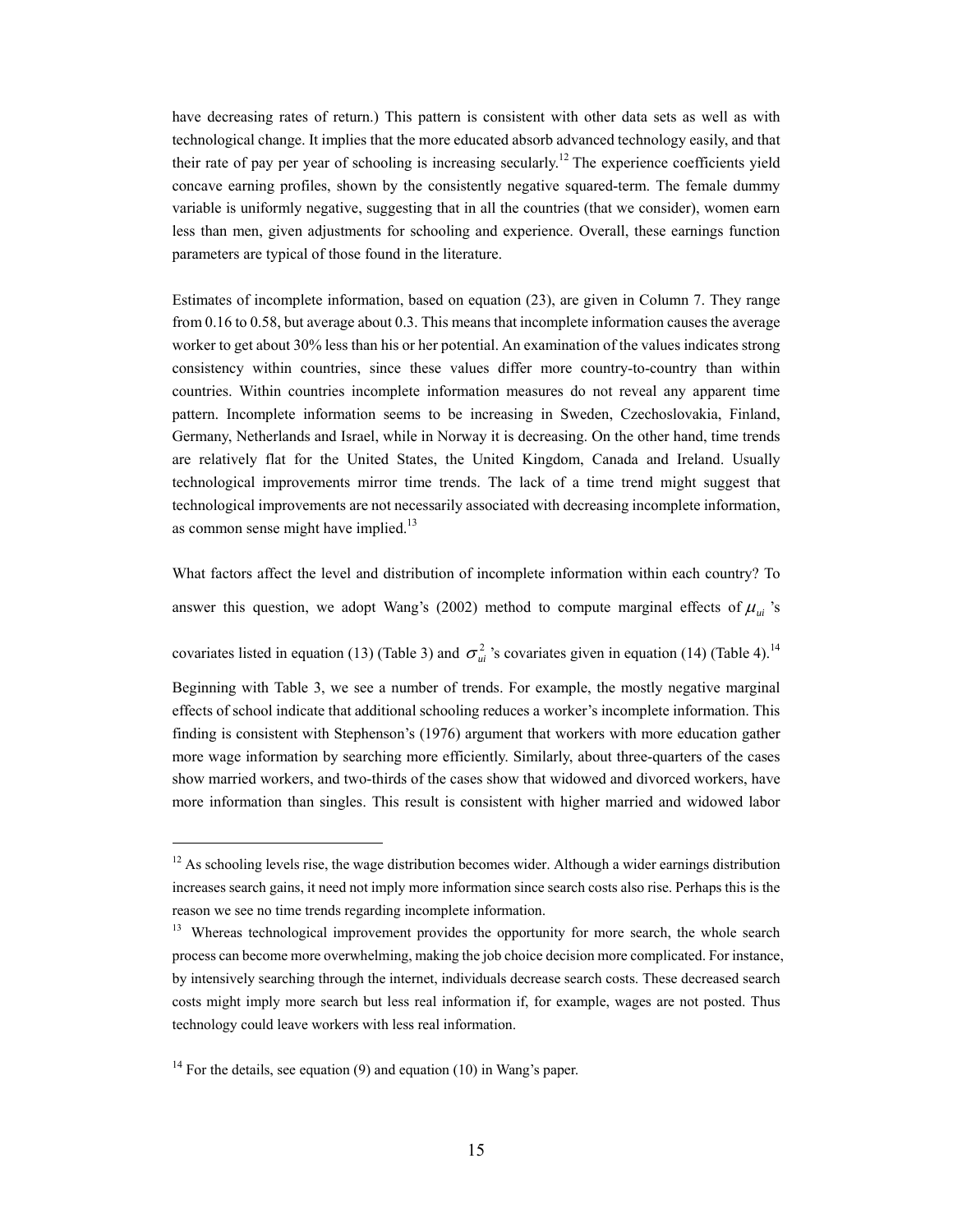force participation rates (Taubman, 1976), which leads to larger marginal gains from search.

Further, as hypothesized (McCall, 1973) blacks exhibit lower labor force participation and possibly higher search costs, so they might acquire less information than whites. In our international data, we show that on average minority ethnic groups have less complete information than majority groups, which is an extension of McCall's argument. Also, from Table 3, potential experience reduces workers' incomplete information in over 80% of the observations. Finally, incomplete information is larger among female workers than male workers, again consistent with less lifetime female labor force participation.

Another observation regarding these marginal effects in Table 3 is that the patterns are more consistent within a specific country, than across countries. As such, any covariate's marginal effect is likely to have a uniform sign within a particular country, but not necessarily across countries. This uniformity within countries underscores the importance of using cross-country institutional differences to explain how incomplete information differs from country-to-country.

Recall from equation (5) that  $\sigma_{ui}^2$  depicts the dispersion of incomplete information. How individual characteristics affect this dispersion is parameterized in equation (15). The impacts of these characteristics on  $\sigma_{ui}^2$  are given in Table 4. They indicate the degree incomplete information fluctuates across socioeconomic groups. As an example, take race. From Table 3, incomplete information is smaller for whites than for blacks. But, the negative ethnicity coefficient in Table 4 implies that whites exhibit smaller dispersion in incomplete information than blacks. This implies a relatively wider range in incomplete information for blacks than whites. Thus the variance of incomplete information is greater for blacks than whites. Similarly, though on average females garner less information in total, they exhibit greater variance in the amount of information they gather, as well. For the most part being older (having more potential experience) reduces this dispersion, as does being married or widowed, and as does having more education (except for the United Kingdom, Germany, The Netherlands and Israel).

# **Why Incomplete Information Differs Across Countries? An Examination of Institutional Factors**

So far we have estimated incomplete information and examined how it varies within countries. We have seen that an employee's characteristics, especially those characteristics affecting one's incentive to search, influence the amount of wage related information one acquires. However, a country's institutions may also be important, but identifying the impact of these institutions is difficult to discern with a limited number of cross-sections for a given country. For this reason, we now do a comparative analysis by contrasting institutional differences across each of the eleven countries to explain inter-country differences in incomplete information.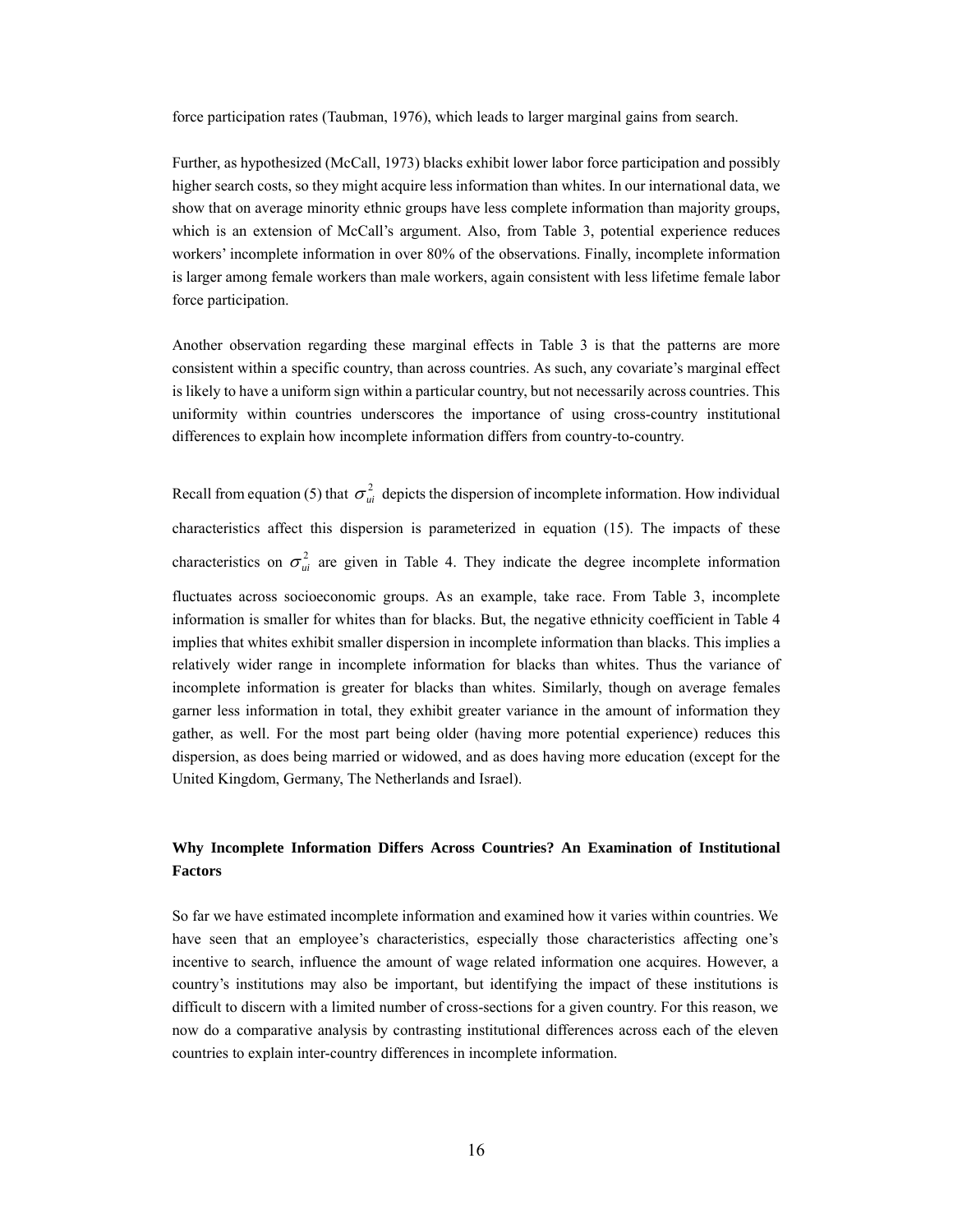#### **UI and Incomplete Information**

Perhaps unemployment insurance (UI) is the most studied institution regarding information and search. Ehrenberg and Oaxaca (1976), Jurajda and Tannery (2003), and numerous other studies find that UI increases unemployment duration, job search and post-unemployment wage. Hofler-Polachek (1985), Polachek-Yoon (1987) and Hofler-Murphy (1992) corroborate this result using one of the frontier estimation techniques described above. They find that having received UI leads to less incomplete information. As already mentioned, this finding is consistent with search theory explanations that UI subsidizes search costs leading to longer search, better wages, and more information (less incomplete information). Whereas these studies test this proposition with U.S. data, to the best of our knowledge, none examine other countries; nor do any do comparative analysis across countries. In what follows, we perform a comparative analysis using the eleven countries mentioned above. We test whether variations in UI are related to worker incomplete information.

To achieve this goal, we need UI information for these countries. One measure, found in the "OECD Employment Outlook," is a country's public expenditure as a percentage of GDP. The advantage of this measurement is that we have each country's actual expenditures on UI, instead of some nominal benefit measure that might not be implemented exactly for each worker. The disadvantage is that this measure might reflect a country's business cycle rather than how it subsides an individual's search. Because UI (as a proportion of GDP) is narrowly distributed (most of the UI expenditures are less than 2 percent of countries' GDP, with a few over 3 percent), we convert the UI variable to a logarithm. This assumption is consistent with UI's impact being nonlinear. A logarithmic specification implies a larger impact when UI is initially small, which is what we expect.

#### **Other Institutional Factors**

Besides UI, we examine several other institutional factors that might contribute to the explanation of workers' incomplete information. These variables are population density, proportion of employment in industry, rural population and the inflow of foreign workers. Information on each of these is obtained from World Bank data.

The first three variables get at how information is concentrated among the population. As such they reflect the costs of search, since we presume that search costs rise when information is dispersed more widely and harder to find. So for example, a more dense population implies quicker access to information networks. Also, a more dense population probably means that jobs are closer in proximity. A large rural population implies the opposite, namely sparse harder to find information, with jobs spread over wider distances. Sandell (1980) suggests that geographically concentrated opportunities lowers search costs, which prolongs search, and reduces incomplete information. In contrast to urban areas, rural regions are less concentrated with job opportunities, and therefore likely result in more incomplete information.

Unionization rates rise as a country's industrial employment increases (Polachek, 2004). Also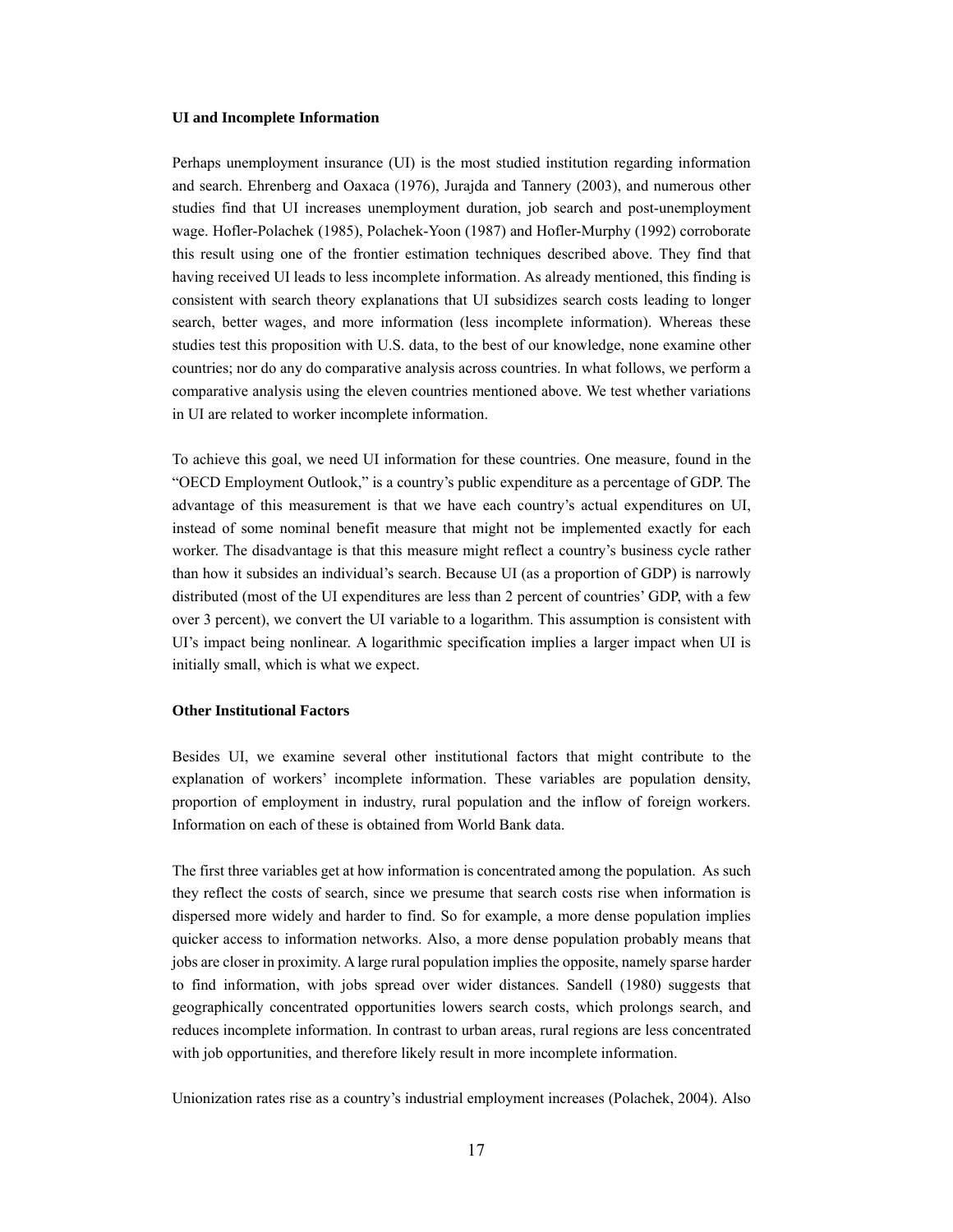unions provide information to employers and employees regarding wages and jobs (Polachek and Yoon, 1987) and unions compress wage distributions (Freeman, 1980). Thus because industrialized countries are more unionized, we expect workers in more industrial countries to be more informed and have *less* incomplete information.

Finally, we examine the inflow of foreign workers. A considerable body of research examines the relative success of immigrants. For example, past studies of U.S. immigration note that wages of newly arrived immigrants lag behind native wages (Chiswick, 1978), but that the assimilation process can cause earnings of the foreign born to eventually overtake U.S. natives (Chiswick, 1986), though there remains some debate on the issue (Borjas, 1985). In any case, the whole assimilation process involves increased acquisition of information on domestic labor markets, and the use of this information in the search process (Daneshvary, *et al*., 1992). Further, new lower-waged foreign workers, who come to a country with less initial knowledge of wage structures can affect the overall distribution of wages. Since generally, having less information implies that immigrant workers receive lower wages than natives, wage dispersion increases, as does skewness. Thus the effect of foreign workers is likely to be a more left-skewed earnings distribution, resulting from incomplete information (holding skills constant). But this result is not always found. A study of German immigrants, using data from 2000, finds natives and immigrants at about the same distance from the frontier (Lang, 2004). For this reason, the effect of foreign in-migration on incomplete information is still an open question.

Table 5 gives a detailed summary of these variables. Column (1) contains the variable name and definition. Column (2) contains the number of country-year cells for which data are available. Columns  $(3) - (6)$  contain summary statistics. Rows  $(1)$  through  $(7)$  contain statistics for each of the institutional variables just mentioned. Generally data are available for most of the time periods and countries. The exceptions are for UI (which is missing eight of 45 observations) and foreign worker inflows (which is missing 24 observations). This latter restriction necessitates running separate analysis of foreign worker inflow effects. Row (8) gives estimates of the incomplete information variable (obtained from Table 2). Because the effects of incomplete information are affected by using annual instead of hourly wages, we normalize those 18 observations that were based on annual instead of hourly wages. This normalization unifies the incomplete information measurement to make it consistent across counties so that inter-country comparisons can be made. These values are given in row  $(10)$ .<sup>15</sup>

### **Cross-country Analysis**

 $\overline{a}$ 

Cross-country regression results are given in Table 6. Country (and year) specific incomplete information measures derived from (23) are the dependent variables, and the country-specific institutional variables just described serve as independent variables. We present five models that explain incomplete information as a function of these institutional factors. Model (1)

<sup>&</sup>lt;sup>15</sup> We adjust the 18 incomplete information estimates by the hourly wage dummy coefficient in a regression of incomplete information on the hourly wage dummy variable.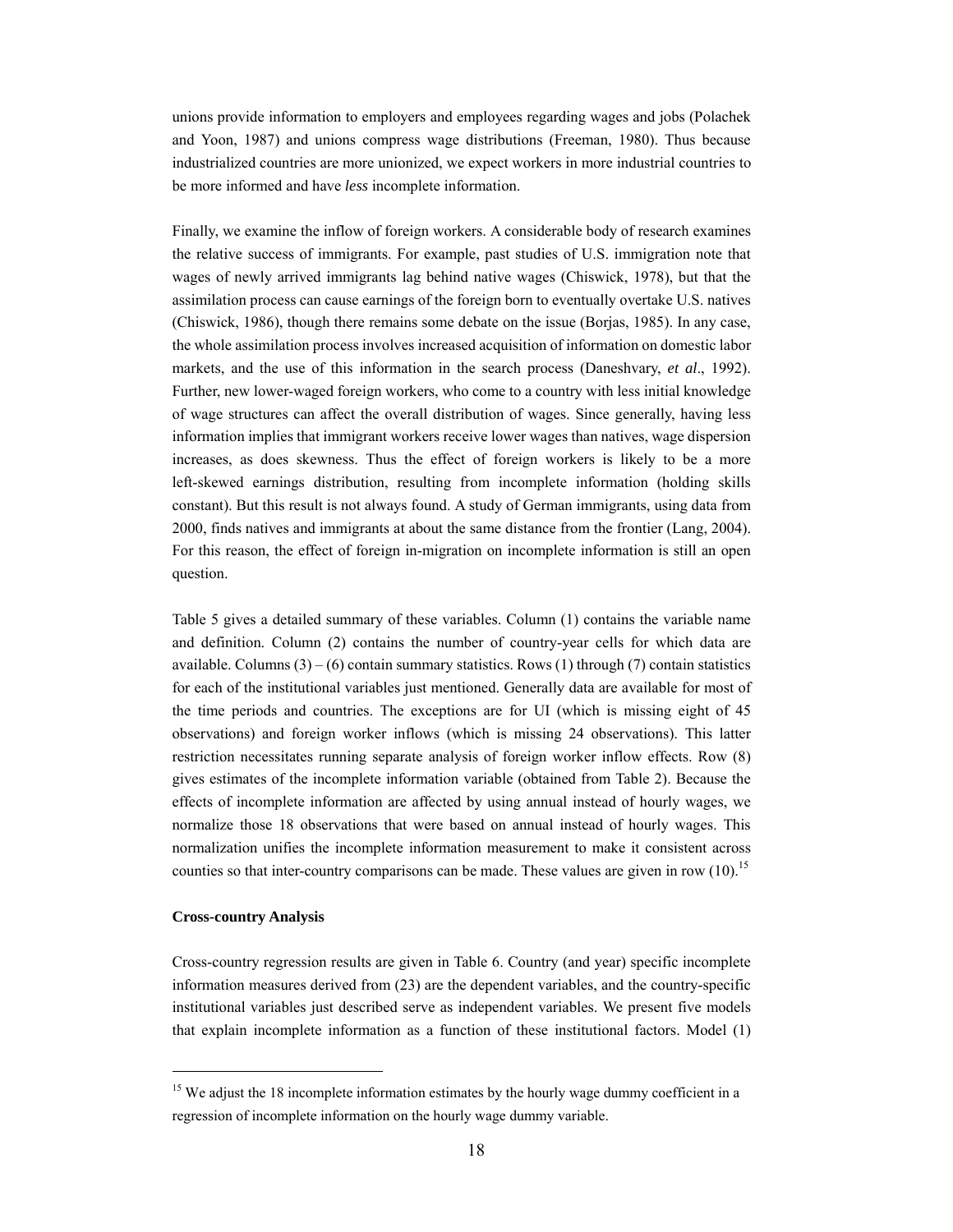concentrates on UI. Model (2) concentrates on the population density and industrial structure variables. Models (3) and (4) concentrate on the inflow of foreign workers. Finally, Model (5) integrates most of the institutional factors into one model.<sup>16</sup> We present four parameters for each independent variable. The first is the simple OLS coefficient. The second is the t-statistic based on the robust standard error. The third is the marginal effect caused by a one standard deviation change in the independent variable. Finally the fourth is an elasticity measure describing the percent change in incomplete information caused by a one percent change in the independent institutional characteristic. To distinguish between incomplete information variables derived from annual versus incomplete information measures derived from hourly wage data, we adjust for hours of work.<sup>17</sup>

The first model focuses on how UI impacts incomplete information. A one-unit increase in the logarithm of a country's UI expenditures (relative to GDP) reduces incomplete information by .05. This means that a one extra logarithm unit of UI spending (relative to GDP) induces workers to get 5% closer to their maximum attainable wage. The -.036 coefficient implies that a one standard deviation increase in a country's logarithm of UI (relative to GDP) causes workers to get 3.6% closer to their potential wage. Finally the -.048 elasticity measure indicates that a doubling of the logarithm of UI spending (from its mean value) leads to 4.8 percentage decrease in worker incomplete information (from its mean value). Most important, these coefficients substantiate search theory. Increasing UI reduces search costs. Lower search costs increase search leading to more worker information on the wage structure.

The second model focuses on population density, rural population, and industrial employment. If, as we postulate, each of these influences search costs, then we should expect these variables to have an effect on worker incomplete information. Indeed, this is precisely what we find. Both a more dense population and a high level of industrial employment provide information networks, and thus decrease incomplete information. A large rural population increases distances, thereby increasing information costs. This leads to decreases in employee information, and hence a greater level of employee incomplete information.

The marginal effect of a one standard deviation change in each of these three variables is very similar in magnitude (0.03). This means that a one standard deviation increase in either population density or industrial employment decreases a country's incomplete information by about  $10\%$ <sup>18</sup> Analogously, one could look at this another way: Incomplete information of about 0.30 (the mean reported in Table 5) implies that employees on average earn about 70% of their maximum possible wage. A one standard deviation increase in population density raises

 $\overline{a}$ 

<sup>&</sup>lt;sup>16</sup> Foreign worker inflows cannot be integrated because the limited number of observations on this variable precludes sufficient degrees of freedom. In addition, we eliminated the industrial employment variable because it becomes insignificant.

 $17$  This adjustment is omitted from Models (3) and (4) because each of the 21 observations contains incomplete information measures derived solely from hourly wage data.

<sup>&</sup>lt;sup>18</sup> According to Table 5, average adjusted employee incomplete information is about 0.30. A 0.03 change is about 10%.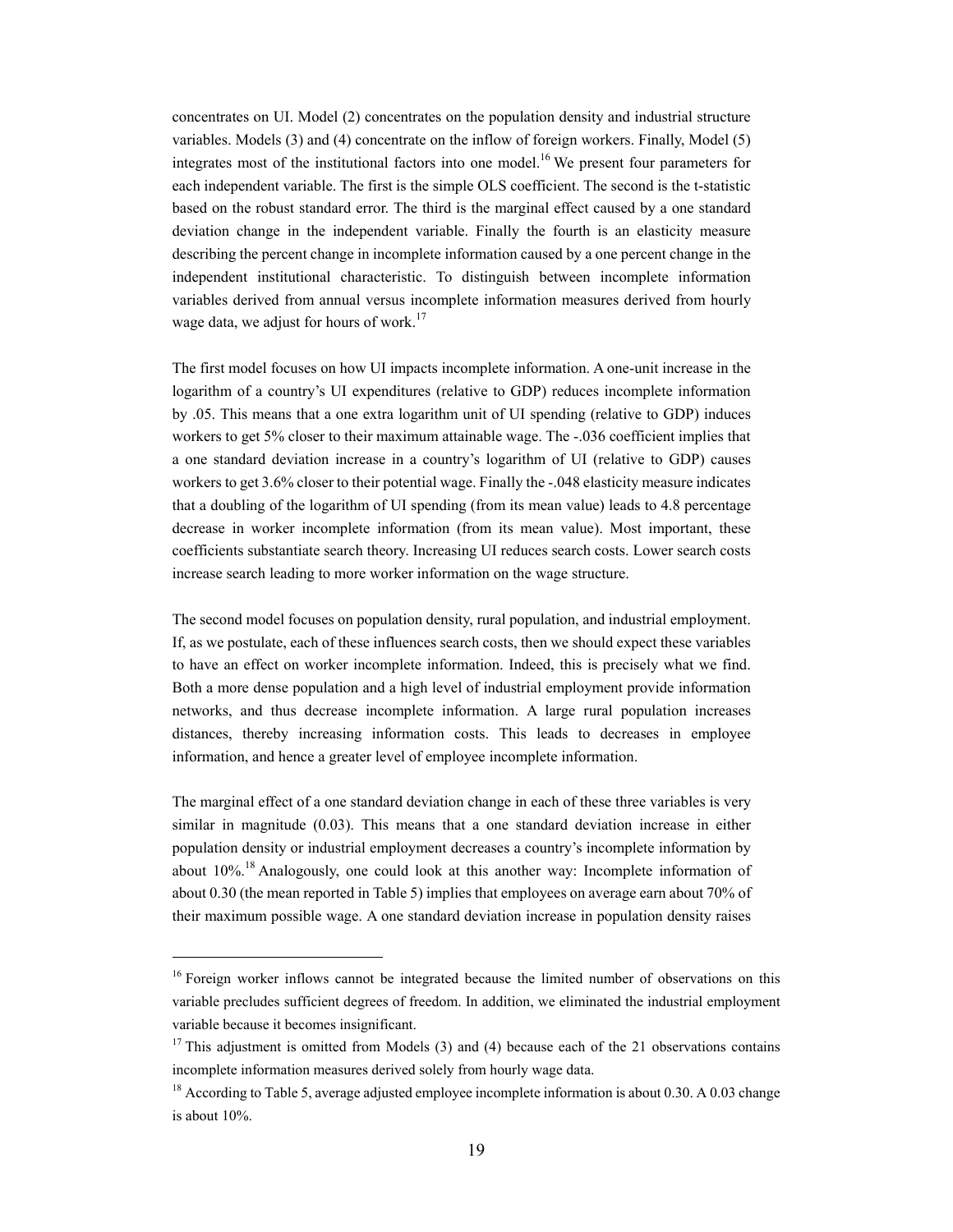employee information (lowers employee incomplete information) by about 10%. Thus workers in (a one standard deviation) denser area get wages 3% closer to their maximum. Though this analysis is performed across countries, it is well known that urban areas pay higher wages, and often for unexplainable reasons. Perhaps one reason is that better information networks lead to less employee incomplete information.<sup>19</sup>

Models (3) and (4) incorporate the inflow of foreign workers. Both these models show that a growing foreign workforce decreases worker information. A standard deviation increase in inflow of foreign workers yields a 3.7% wage loss in model (3) and a 2.4% loss in model (4). The elasticity measurements for these two models are .049 and .116 respectively. Thus doubling the inflow of foreign workers induces a 4.9% increase in incomplete information in model (3), and a 11.6% increase in model (4).<sup>20</sup> Thus, despite major contributions foreign workers probably contribute to a host country's economic development, they also affect the wage distribution, which becomes more skewed to the left. As such, the average worker receives a wage proportionally lower than the maximum available wage. These lower wages are consistent with an increase in incomplete information.

Combining all variables (Model (5)) does not alter the results.<sup>21</sup> Again, UI is associated with significantly increased worker wages, relative to potential wages. This is consistent with increased worker information. Also, a more dispersed population is associated with wages being lower relative to potential wages. In contrast with UI, this is consistent with *less* employee information.

From a policy perspective, these results show that a country can reduce its incomplete information through governmental efforts, such as spending more on UI. Also, from a policy perspective, the results are consistent with information dissemination being linked to economic development. As a country develops, its geographical structure often changes, so that rural (relative to urban) population is reduced. From the above coefficients, relative rural population reductions are associated with more worker information.

In making these claims, it is important to note that information rises because the overall wage

l

<sup>&</sup>lt;sup>19</sup> The large industrial employment and rural population elasticities (Table 6) at first surprised us. However, an examination of the means (or median for population density) and standard deviations of these variables reveals values respectively five-times the size and twice the size of their standard deviations. So these two elasticity measures are really very consistent with the marginal effects.

 $20$  More specifically, a doubling of foreign workers (i.e., a new inflow of 77,700 foreign workers for a country already with 77,700 (median value from Table 5) foreign workers and incomplete information of 0.359) will increase incomplete information by .018 units, which is 4.9% of .359. Similarly, increasing the proportion of foreign workers from 0.161% to 0.322% yields an increase in incomplete information by 0.142, which is 11.6% of 0.359.

 $21$  As noted in footnote #13, an insufficient number of observations precludes including the foreign worker inflow. The industrial employment variable has the correct sign, is statistically insignificant. Thus we also eliminate this variable in Model (5).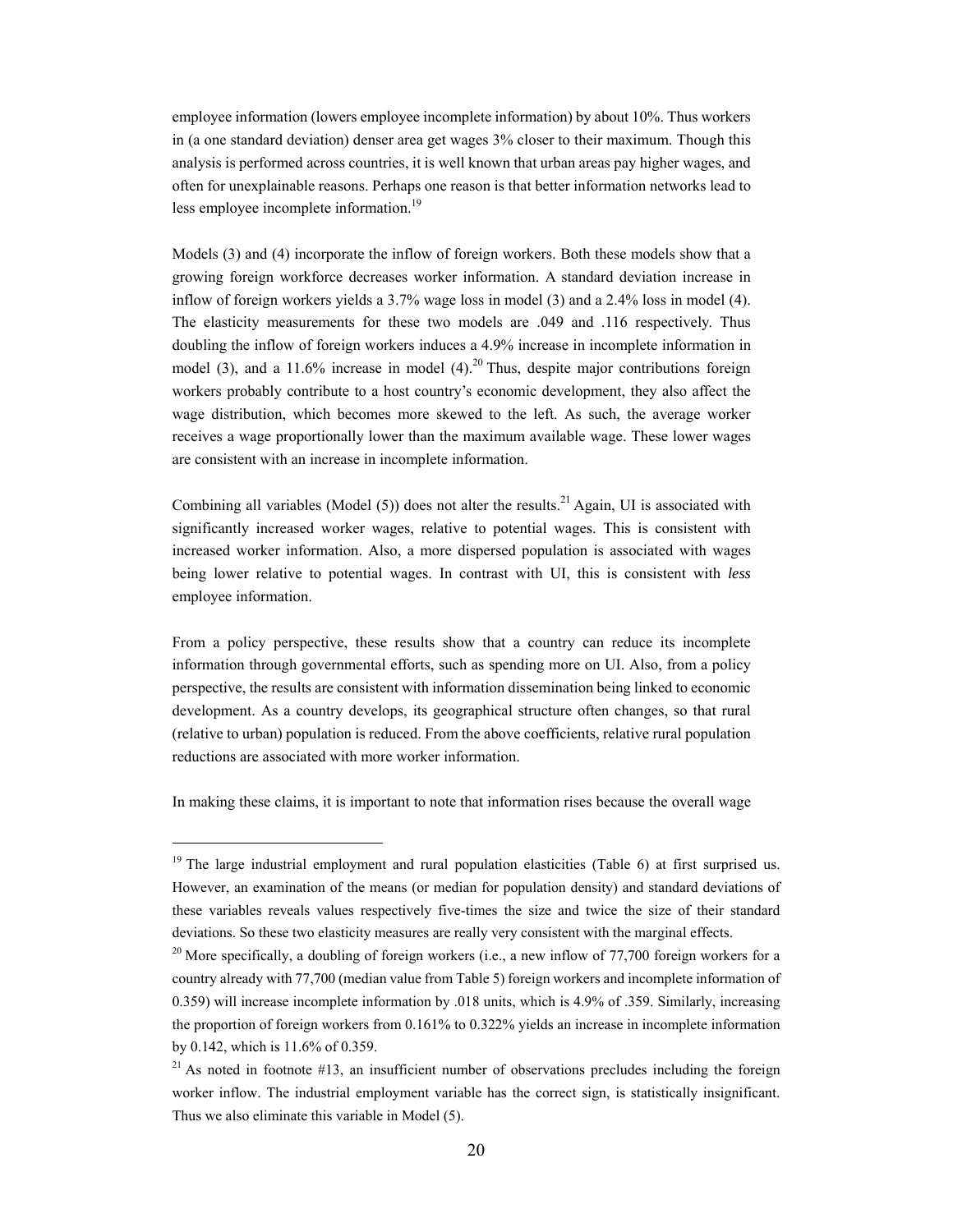distribution becomes more left-skewed, not because wages simply rise equally across the whole distribution. Thus, we are not making a trivial statement regarding development and wage levels. While it is very well known that economic development raises a society's wages, a rising overall wage does *not* constitute increasing information. By our original definition, incomplete information is based on changes in wage distribution skewness, and not on the distribution's overall mean wage level. Thus our proclaimed result goes beyond traditional development economics.

#### A Graphical Depiction

To get another view of the above results, we graph incomplete information against each of these explanatory variables (Figure 1 through Figure 6). Every observation is labeled by country name. Also, the graphs contain a fitted line mirroring each of the above model's predictions.

As easily seen, the cross-country predictions blatantly stand out. Nations with greater UI benefits (Figure 1) have less incomplete information (more employee information). Workers in more densely populated nations have less incomplete information (Figure 2). Nations with greater rural populations have more incomplete worker information (Figure 3). Industrialized nations have less incomplete information (Figure 4). Finally, nations with a greater influx of foreign workers have more incomplete information (Figures 5 and 6).

One interesting observation is noted from these graphs. Within-country results are not always as strong as the between country results. Take incomplete information versus the logarithm of UI (Figure 1). Whereas greater UI decreases incomplete information in the US, Canada, the UK, Israel, the Netherlands, Ireland and Sweden, it does not in Norway, Finland and Germany.<sup>22</sup> Rather, these latter within-country patterns seem to indicate rising incomplete information as UI increases. These few counter examples imply that UI alone does not explain all changes of the within country incomplete information. Perhaps UI must be examined in conjunction with welfare policies, given the preponderance of Scandinavian countries among this latter group.

Probably because a country's population density and rural population change very slowly over short time periods, we observe similarly anomalous results for within-country comparisons in Figure 2 and Figure 3. As a result, we observe almost no within-country relationship in these Figures, even though the between country relation is significant.

On the other hand, the within country observations follow the cross-country trends in Figures 4, 5 and 6. Incomplete information decreases within a country when its industrial employment increases (Figure 4). Incomplete information tends to rise with inflows of foreign workers (Figures 5 and 6).

 $\overline{a}$ 

 $^{22}$  Missing UI data preclude plotting Czechoslovakia in the Firgure.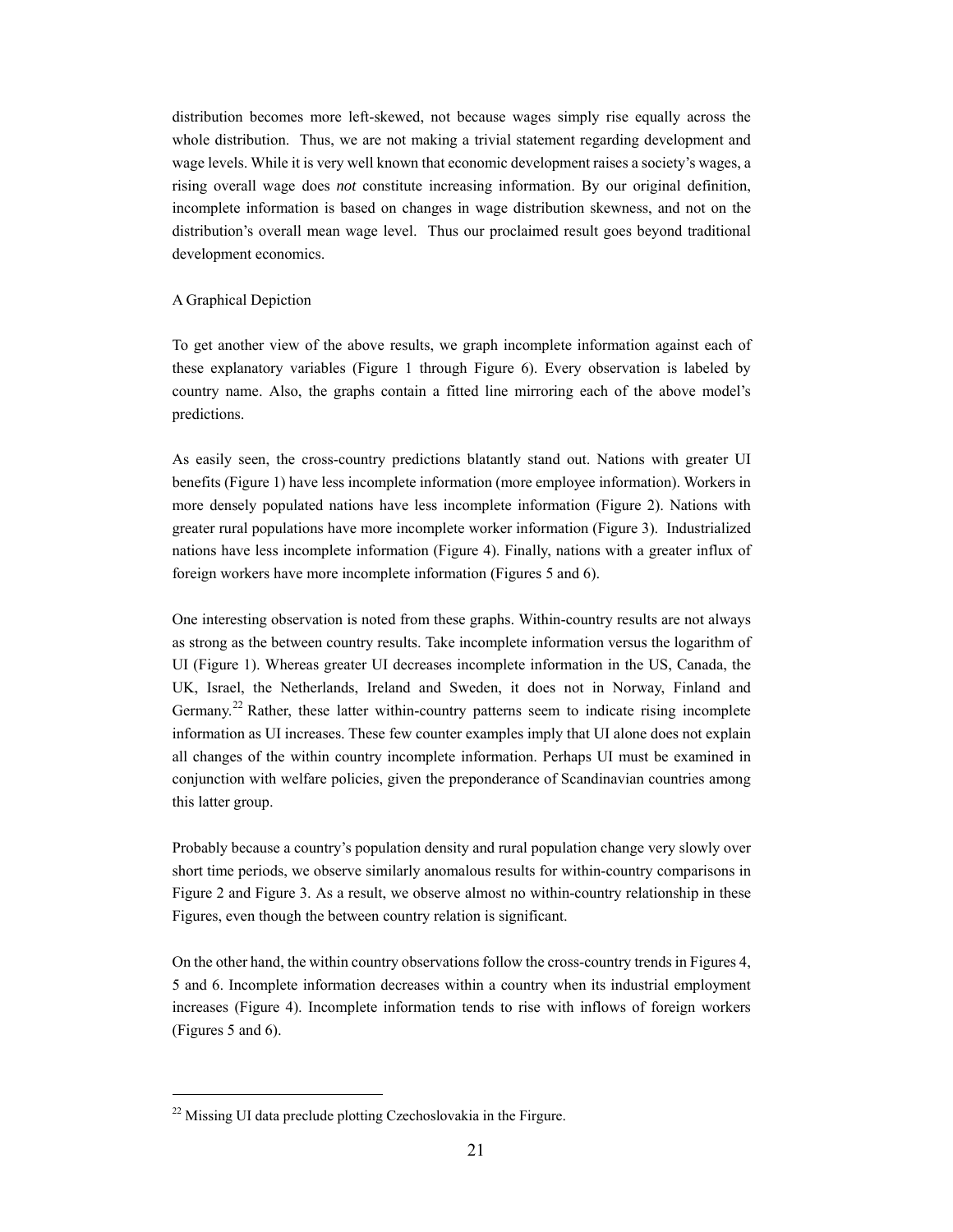#### **Conclusion**

In this paper, we define a tractable procedure to measure incomplete information in the labor market. The procedure is based on econometric frontier estimation techniques, and is consistent with search theory. It is an improvement over past measures because it holds individual characteristics constant and nets out random effects.

We apply the technique to eleven countries over various years. We find incomplete information leads workers to receive on average about 30-35% less pay than they otherwise would have earned, had they information on what each firm paid. Generally married men and women suffer less from incomplete information than the widowed or divorced, and singles suffer the most. Women suffer more than men do. Schooling and labor market experience reduce these losses. But institutions within a country matter, as well. For example, we find that workers in countries that strongly support unemployment insurance (UI) receive wages closer to their potential. Doubling UI decreases incomplete information and results in 5% higher wages. A more dense population reduces search costs leading to less incomplete information and higher wages. A more industrial economy disseminates wage information better, so that workers exhibit less incomplete information. Finally, we examined the effect of foreign worker inflows on incomplete information. Data within countries, as well as data from a cross-country comparison, yield comparable results. Foreign worker inflows skew wages to the left. In the short-run they increase incomplete information, and at the same time they reduce average wage levels.

In reaching these conclusions it is important to note that we achieve our estimates of incomplete information based on the skewness of the wage distribution and not on wage levels. Thus, whereas we find that individual characteristics such as race, gender and work experience lead to higher wage levels in their own rite (i.e., these variables have a direct effect), they also do so through their effects on incomplete information. Similarly whereas we find that a country's institutional characteristics such as commitment to UI, sanctions against foreign workers, or a more developed industrial structure directly raise wages, these country characteristics also do so through their effects on incomplete information. These latter effects of incomplete information on wage level are obtained from wage distribution skewness, and not from symmetric movements in the entire wage distribution.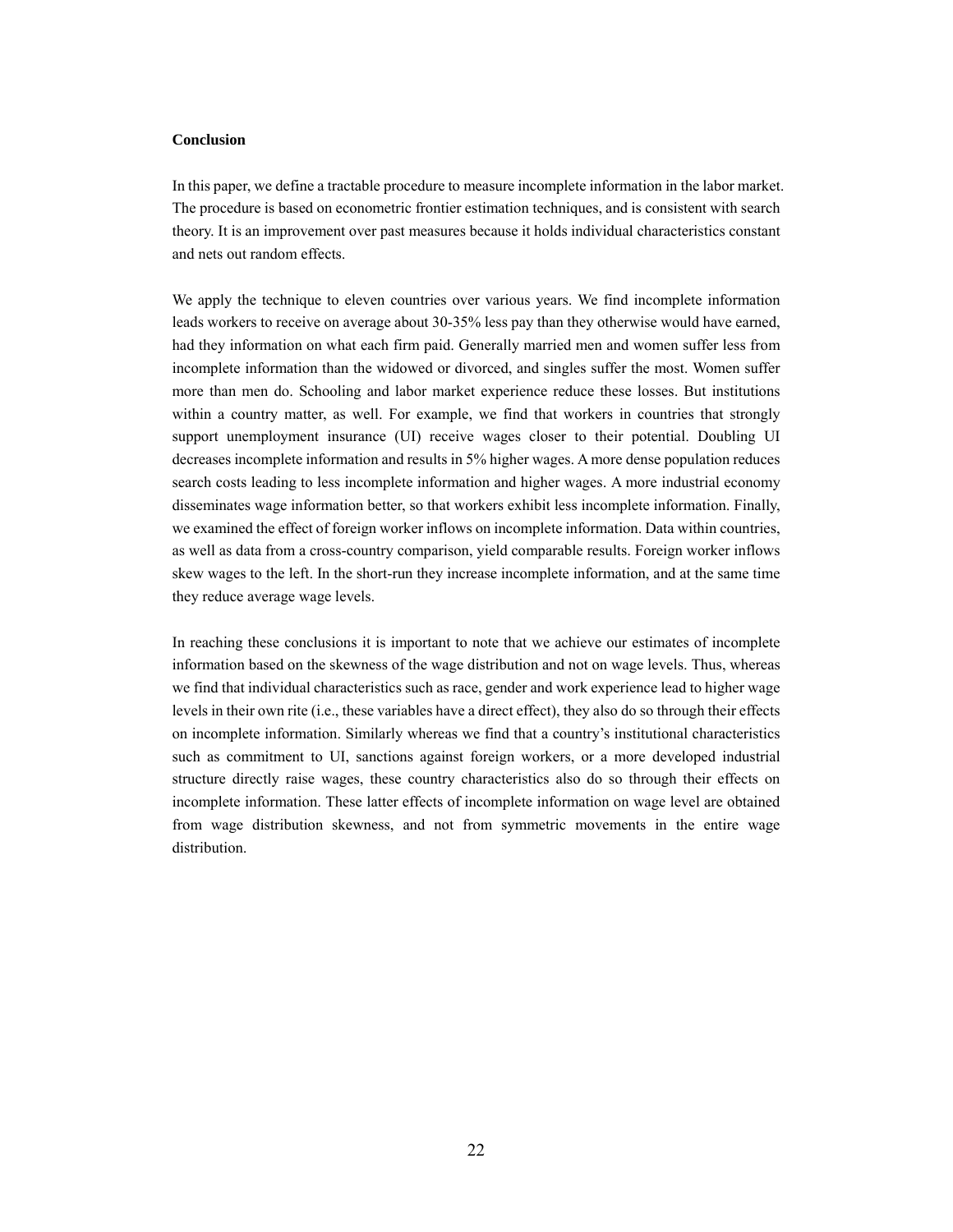|           |      |               | <b>Potential</b>  |        | Majority         |                | <b>Divorced</b> |          | <b>Sample</b> |
|-----------|------|---------------|-------------------|--------|------------------|----------------|-----------------|----------|---------------|
| Country   | Year | <b>School</b> | <b>Experience</b> | Female | <b>Ethnicity</b> | <b>Married</b> | Widowed         | Wage     | <b>Size</b>   |
| $CN*$     | 1981 | 11.117        | 21.813            | 0.172  |                  |                |                 | 10.452   | 9063          |
| $CN*$     | 1987 | 10.822        | 24.353            | 0.519  |                  | 0.618          | 0.124           | 12.131   | 11976         |
| $CN*$     | 1991 | 11.646        | 25.152            | 0.517  |                  | 0.636          | 0.126           | 15.110   | 20514         |
| $CN*$     | 1994 | 11.984        | 25.164            | 0.521  |                  | 0.619          | 0.135           | 16.020   | 39635         |
| $CN*$     | 1997 | 12.066        | 26.507            | 0.513  |                  | 0.646          | 0.130           | 14.716   | 33052         |
| $CN*$     | 1998 | 12.492        | 25.488            | 0.513  |                  | 0.487          | 0.229           | 15.256   | 36566         |
| $CN*$     | 2000 | 13.288        | 18.450            | 0.487  |                  | 0.529          | 0.201           | 16.080   | 32548         |
| CZ        | 1992 | 11.804        | 20.900            | 0.471  |                  | 0.733          | 0.103           | 518.575  | 18910         |
| CZ        | 1996 | 10.413        | 23.784            | 0.466  | 0.992            | 0.694          | 0.108           | 1140.721 | 31435         |
| FI        | 1987 | 9.351         | 22.222            | 0.474  | 0.933            | 0.614          | 0.073           | 63344.97 | 18793         |
| FI        | 1991 | 9.706         | 22.374            | 0.486  | 0.939            | 0.629          |                 | 85465.26 | 17444         |
| FI        | 1995 | 11.145        | 21.195            | 0.493  | 0.948            | 0.586          | 0.106           | 88175.4  | 12822         |
| FI        | 2000 | 11.693        | 22.208            | 0.491  | 0.942            | 0.584          | 0.082           | 112289.7 | 14137         |
| $GE*$     | 1984 | 7.638         | 29.046            | 0.511  | 0.821            | 0.638          | 0.125           | 19.146   | 4844          |
| $GE*$     | 1989 | 8.483         | 28.992            | 0.504  | 0.804            | 0.634          | 0.132           | 25.493   | 3914          |
| $GE*$     | 1994 | 8.780         | 29.558            | 0.519  | 0.813            | 0.649          | 0.135           | 34.482   | 5849          |
| $GE*$     | 2000 | 12.607        | 27.399            | 0.516  | 0.937            | 0.629          | 0.196           | 24.574   | 5537          |
| IE*       | 1994 | 9.481         | 29.716            | 0.500  | 0.997            | 0.628          | 0.105           | 5.035    | 2762          |
| IE*       | 1995 | 9.471         | 30.007            | 0.501  | 0.993            | 0.621          | 0.108           | 5.217    | 2396          |
| IE*       | 1996 | 9.492         | 29.905            | 0.495  | 0.995            | 0.611          | 0.116           | 5.239    | 2327          |
| IS        | 1992 | 12.531        | 19.813            | 0.452  | 0.473            | 0.755          | 0.058           | 38082.47 | 5429          |
| IS        | 1997 | 12.019        | 22.691            | 0.514  | 0.431            | 0.602          | 0.108           | 64932.53 | 5817          |
| $NL^*$    | 1983 | 9.881         | 22.597            | 0.102  |                  | 0.793          | 0.053           | 21.685   | 2162          |
| $\rm NL$  | 1987 | 9.417         | 20.573            | 0.361  |                  | 0.677          | 0.046           | 41329.14 | 3054          |
| NL        | 1991 | 11.615        | 17.760            | 0.396  |                  | 0.64           | 0.048           | 40200.91 | 3828          |
| $NL*$     | 1994 | 10.868        | 26.795            | 0.526  |                  | 0.648          | 0.113           | 26.229   | 4707          |
| $NL^*$    | 1999 | 12.693        | 19.441            | 0.463  |                  | 0.612          | 0.071           | 29.216   | 5110          |
| NW        | 1991 | 11.485        | 19.930            | 0.470  |                  | 0.554          | 0.061           | 115304.8 | 12786         |
| NW        | 1995 | 11.804        | 21.152            | 0.479  |                  | 0.571          | 0.074           | 150085.6 | 13538         |
| NW        | 2000 | 12.734        | 20.755            | 0.486  | 0.939            | 0.551          | 0.082           | 209902.6 | 19214         |
| <b>SW</b> | 1992 | 11.144        | 25.180            | 0.492  | 0.965            | 0.802          |                 | 145644.9 | 15623         |
| <b>SW</b> | 1995 | 10.740        | 24.248            | 0.495  | 0.973            | 0.765          |                 | 157548.8 | 16828         |
| <b>SW</b> | 2000 | 12.207        | 22.140            | 0.491  | 0.961            | 0.501          | 0.084           | 189576   | 17235         |
| UK        | 1986 | 10.482        | 21.153            | 0.429  |                  |                |                 | 8121.4   | 6251          |
| UK*       | 1991 | 10.744        | 21.295            | 0.478  |                  | 0.659          | 0.140           | 6.277    | 6398          |
| UK*       | 1994 | 10.283        | 31.504            | 0.528  |                  | 0.615          | 0.225           | 7.295    | 21659         |
| UK*       | 1995 | 11.094        | 22.043            | 0.504  |                  | 0.649          | 0.180           | 7.474    | 5472          |
| US        | 1969 | 11.491        | 20.311            | 0.421  | 0.885            | 0.658          | 0.099           | 5566.403 | 15715         |
| US*       | 1974 | 11.327        | 23.539            | 0.535  | 0.815            | 0.610          | 0.151           | 4.650    | 12087         |
| US*       | 1979 | 12.804        | 20.336            | 0.472  |                  |                |                 | 6.703    | 15470         |
| $US^*$    | 1986 | 12.227        | 23.362            | 0.535  | 0.785            | 0.554          | 0.175           | 9.737    | 13048         |
| US*       | 1991 | 12.429        | 24.408            | 0.532  | 0.745            | 0.540          | 0.195           | 10.467   | 19636         |
| $US^*$    | 1994 | 12.598        | 24.130            | 0.531  | 0.733            | 0.517          | 0.203           | 11.962   | 79323         |
| US*       | 1997 | 12.675        | 25.060            | 0.532  | 0.719            | 0.549          | 0.194           | 13.795   | 64369         |
| $US^*$    | 2000 | 12.818        | 25.219            | 0.521  | 0.701            | 0.581          | 0.158           | 15.320   | 63890         |

**Table 1: Mean of the Variables from the Individual Country-Year Regressions\*\*** 

Data Source: Luxembourg Income Study

\* Denotes countries with hourly wage, otherwise with annual wage data are given.

\*\*The mean is based on those in the population with positive wages (earnings). Missing variables are denoted as blanks,

Variable definitions:

School is average years of schooling; Potential Experience is average years of working experience, calculated by age-school-6;

Female is a gender dummy, 1 for female and 0 otherwise;

Majority Ethnicity is ethnicity dummy, 1 for majority ethnic group and 0 otherwise;

Married is marital status dummy, 1 for married and 0 otherwise;

Divorced/Widowed is a marital status dummy, 1 for divorced/widowed and 0 otherwise;

Wage is average wage, either specified as hourly wage or annual earnings.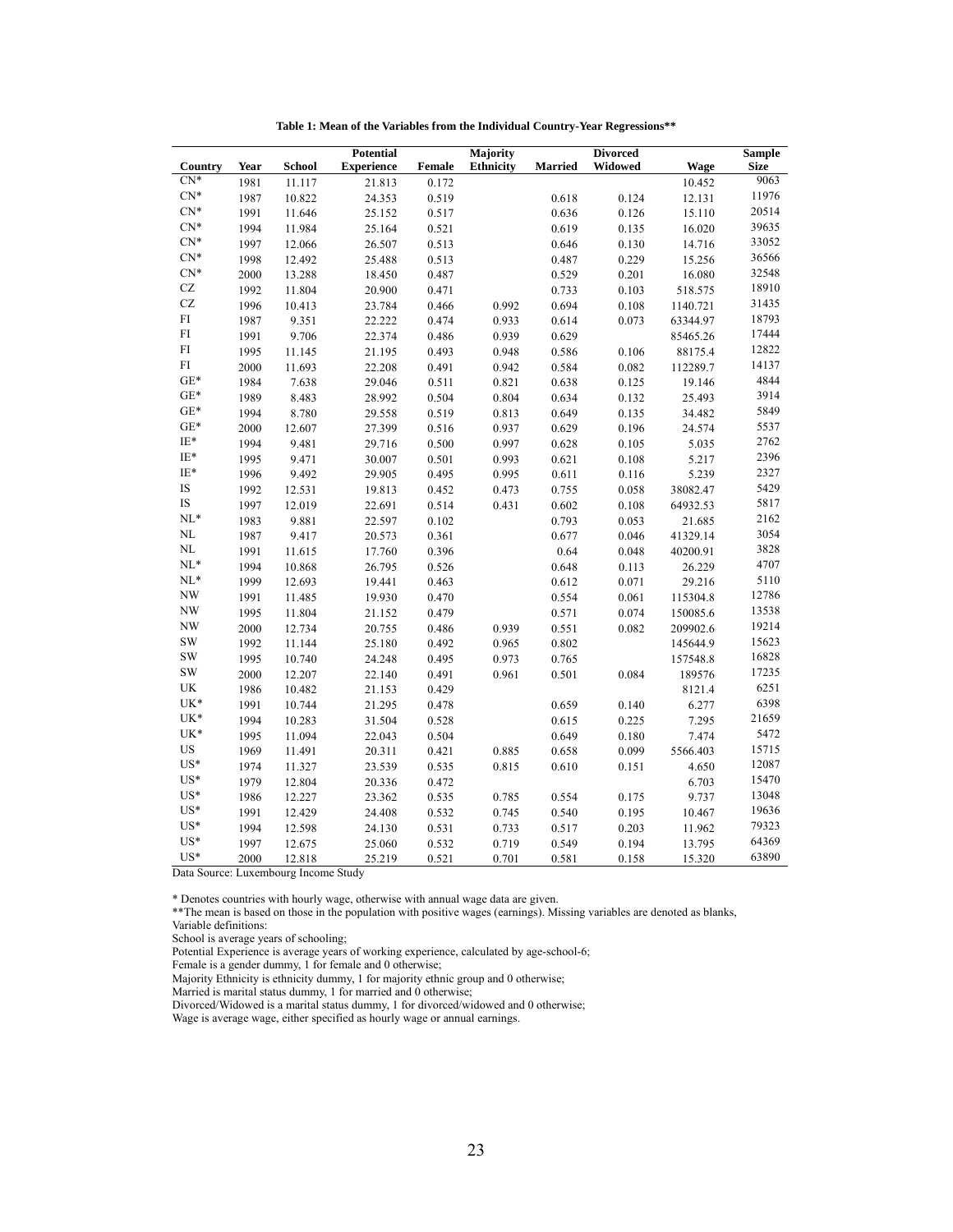#### **Table 2: Within Country Regression Results**

|                         |      |               | Potential         | <b>Experience</b> |          | Incomplete         |
|-------------------------|------|---------------|-------------------|-------------------|----------|--------------------|
| Country                 | Year | <b>School</b> | <b>Experience</b> | <b>Square</b>     | Female   | <b>Information</b> |
| $\overline{\text{CN*}}$ | 1981 | 0.050         | 0.024             | $-0.0003$         | $-0.276$ | 0.281              |
| $CN*$                   | 1987 | 0.066         | 0.031             | $-0.0004$         | $-0.205$ | 0.377              |
| $CN*$                   | 1991 | 0.067         | 0.021             | $-0.0002$         | $-0.211$ | 0.347              |
| $CN*$                   | 1994 | 0.070         | 0.024             | $-0.0002$         | $-0.202$ | 0.348              |
| $CN*$                   | 1997 | 0.080         | 0.024             | $-0.0002$         | $-0.204$ | 0.347              |
| $CN*$                   | 1998 | 0.103         | 0.036             | $-0.0004$         | $-0.322$ | 0.251              |
| $CN*$                   | 2000 | 0.098         | $-0.006$          | 0.0002            | $-0.314$ | 0.340              |
| CZ                      | 1992 | 0.077         | 0.023             | $-0.0004$         | $-0.324$ | 0.259              |
| CZ                      | 1996 | 0.093         | 0.020             | $-0.0003$         | $-0.321$ | 0.274              |
| FI                      | 1987 | 0.082         | 0.066             | $-0.0009$         | $-0.413$ | 0.535              |
| FI                      | 1991 | 0.083         | 0.056             | $-0.0007$         | $-0.383$ | 0.536              |
| FI                      | 1995 | 0.067         | 0.043             | $-0.0005$         | $-0.381$ | 0.563              |
| FI                      | 2000 | 0.065         | 0.043             | $-0.0005$         | $-0.421$ | 0.563              |
| $GE*$                   | 1984 | 0.089         | 0.030             | $-0.0004$         | $-0.243$ | 0.252              |
| $GE*$                   | 1989 | 0.073         | 0.021             | $-0.0002$         | $-0.169$ | 0.267              |
| $GE*$                   | 1994 | 0.067         | 0.013             | $-.0001**$        | $-0.151$ | 0.281              |
| $GE*$                   | 2000 | 0.105         | 0.020             | $-0.0002$         | $-0.187$ | 0.357              |
| IE*                     | 1994 | 0.098         | 0.041             | $-0.0004$         | $-0.116$ | 0.324              |
| IE*                     | 1995 | 0.087         | 0.038             | $-0.0004$         | $-0.128$ | 0.312              |
| IE*                     | 1996 | 0.091         | 0.038             | $-0.0004$         | $-0.110$ | 0.353              |
| IS                      | 1992 | 0.105         | 0.048             | $-0.0006$         | $-0.486$ | 0.320              |
| IS                      | 1997 | 0.128         | 0.042             | $-0.0005$         | $-0.514$ | 0.341              |
| $NL^*$                  | 1983 | 0.083         | 0.048             | $-0.0006$         | $-0.081$ | 0.156              |
| NL                      | 1987 | 0.084         | 0.061             | $-0.0008$         | $-0.172$ | 0.256              |
| NL                      | 1991 | 0.064         | 0.038             | $-0.0005$         | $-0.239$ | 0.398              |
| $NL*$                   | 1994 | 0.060         | 0.025             | $-0.0002$         | $-0.046$ | 0.275              |
| $NL^*$                  | 1999 | 0.065         | 0.026             | $-0.0003$         | $-0.058$ | 0.297              |
| NW                      | 1991 | 0.074         | 0.042             | $-0.0007$         | $-0.416$ | 0.581              |
| NW                      | 1995 | 0.069         | 0.046             | $-0.0007$         | $-0.436$ | 0.527              |
| NW                      | 2000 | 0.073         | 0.046             | $-0.0008$         | $-0.460$ | 0.484              |
| <b>SW</b>               | 1992 | 0.068         | 0.037             | $-0.0005$         | $-0.437$ | 0.445              |
| <b>SW</b>               | 1995 | 0.076         | 0.041             | $-0.0006$         | $-0.443$ | 0.469              |
| <b>SW</b>               | 2000 | 0.092         | 0.036             | $-0.0005$         | $-0.392$ | 0.471              |
| UK                      | 1986 | 0.093         | 0.046             | $-0.0007$         | $-0.396$ | 0.304              |
| UK*                     | 1991 | 0.141         | 0.028             | $-0.0004$         | $-0.405$ | 0.187              |
| UK*                     | 1994 | 0.156         | 0.028             | $-0.0003$         | $-0.390$ | 0.207              |
| UK*                     | 1995 | 0.161         | 0.018             | $-.0001**$        | $-0.368$ | 0.204              |
| <b>US</b>               | 1969 | 0.087         | 0.028             | $-0.0004$         | $-0.533$ | 0.495              |
| $US*$                   | 1974 | 0.076         | 0.028             | $-0.0004$         | $-0.390$ | 0.345              |
| US*                     | 1979 | 0.074         | 0.018             | $-0.0002$         | $-0.476$ | 0.288              |
| $US^*$                  | 1986 | 0.092         | 0.035             | $-0.0004$         | $-0.292$ | 0.365              |
| US*                     | 1991 | 0.098         | 0.030             | $-0.0004$         | $-0.275$ | 0.405              |
| $US^*$                  | 1994 | 0.113         | 0.035             | $-0.0004$         | $-0.257$ | 0.396              |
| $US^*$                  | 1997 | 0.118         | 0.034             | $-0.0004$         | $-0.301$ | 0.384              |
| US*                     | 2000 | 0.116         | 0.027             | $-0.0003$         | $-0.307$ | 0.384              |

Data Source: Luxembourg Income Study

The dependent variable is hourly wage for countries with  $*$ ; otherwise the dependent variable is annual earnings.

Coefficients with \*\* are not statistically significant at 5% p-value level, otherwise are statistically significant at least 5% p-value level.

Variable Definitions:

School denotes the rate of return to an additional year of schooling in equation (9);

Potential Experience is experience coefficient in equation (9);

Experience Square is experience square coefficient in equation (9);

Female is the female dummy variable coefficient in equation (9), 1 for female and 0 otherwise;

As computed from equation (23), incomplete Information is expressed as a percentage of potential maximum wages.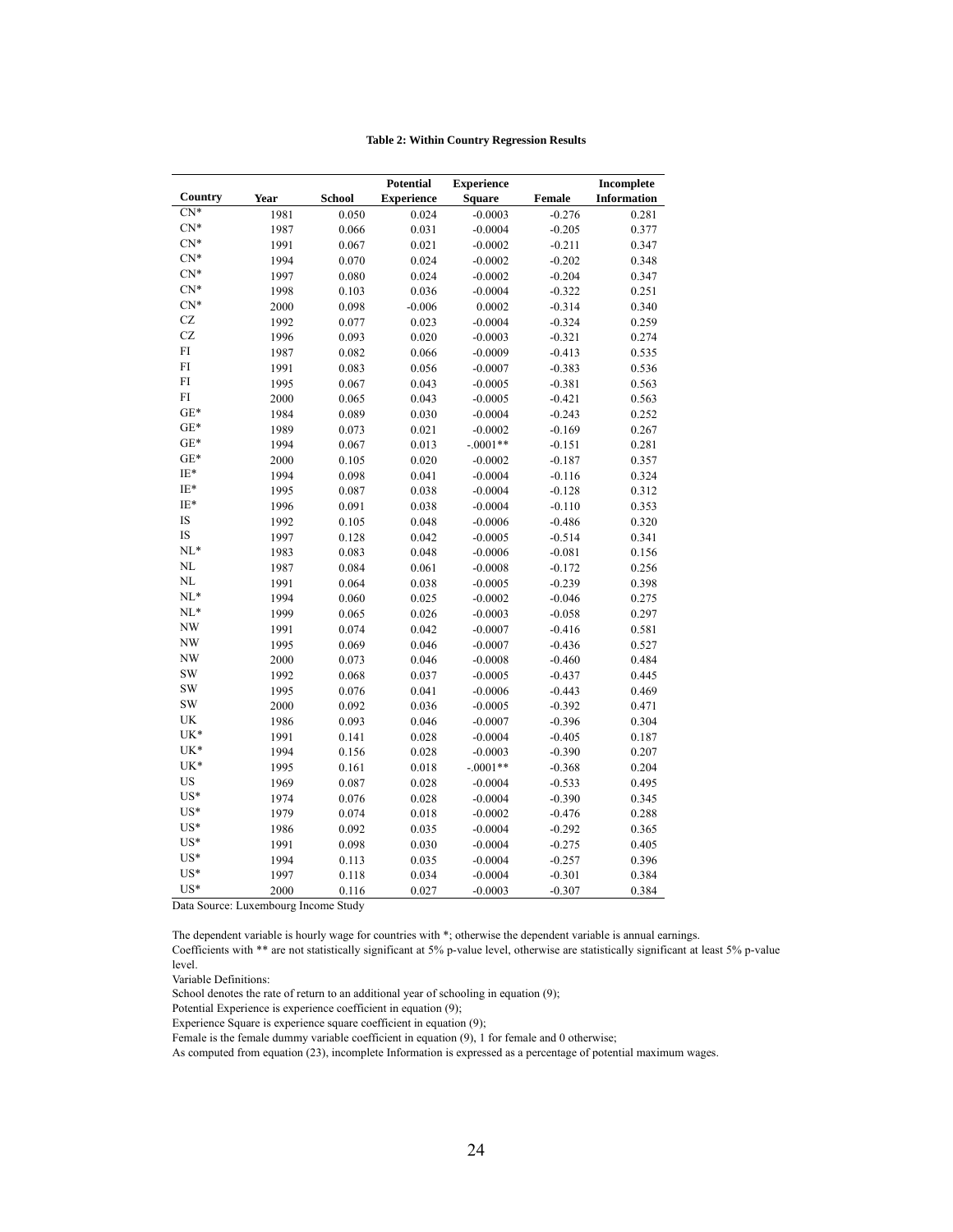|                                 |              |                |                | Divorced/            | Majority             |          | Potential         |
|---------------------------------|--------------|----------------|----------------|----------------------|----------------------|----------|-------------------|
| Country                         | Year         | Female         | <b>Married</b> | Widowed              | Ethnicity            | School   | <b>Experience</b> |
| $CN*$                           | 1981         | 0.139          |                |                      |                      | $-0.005$ | $-0.002$          |
| $CN*$                           | 1987         | 0.100          | $-0.162$       | $-0.107$             |                      | $-0.106$ | $-0.006$          |
| $CN^*$                          | 1991         | 0.135          | $-0.077$       | $-0.143$             |                      | $-0.016$ | $-0.008$          |
| $CN*$                           | 1994         | 0.093          | $-0.088$       | $-0.021$             |                      | $-0.012$ | $-0.010$          |
| $CN*$                           | 1997         | 0.120          | $-0.076$       | $-0.098$             |                      | $-0.007$ | $-0.011$          |
| $CN^*$                          | 1998         | $-0.049$       | $-0.057$       | 0.060                |                      | 0.027    | 0.009             |
| $CN*$                           | 2000         | $-0.059$       | $-0.077$       | $-0.022$             |                      | 0.012    | $-0.012$          |
| $\operatorname{CZ}$             | 1992         | 0.034          | 0.004          | $-0.004$             |                      | $-0.002$ | $-0.015$          |
| $\operatorname{CZ}$             | 1996         | 0.073          | $-0.026$       | $-0.006$             | $-0.119$             | 0.004    | $-0.010$          |
| ${\rm FI}$                      | 1987         | $-0.262$       | 0.038          | $-0.245$             | 0.016                | $-0.081$ | $-0.016$          |
| ${\rm FI}$                      | 1991         | $-0.236$       | 0.081          |                      | 0.018                | $-0.076$ | $-0.034$          |
| FI                              | 1995         | $-0.142$       | 0.097          | $-0.032$             | 0.032                | $-0.059$ | $-0.044$          |
| ${\rm FI}$                      | 2000         | $-0.173$       | 0.134          | $-0.067$             | $-0.040$             | $-0.061$ | $-0.036$          |
| $GE*$                           | 1984         | 0.095          | $-0.132$       | $-0.344$             | $-0.059$             | 0.010    | $-0.042$          |
| $GE*$                           | 1989         | 0.165          | $-0.045$       | 0.142                | 0.059                | 0.014    | $-0.039$          |
| $GE*$                           | 1994         | 0.083          | 0.053          | 0.032                | 0.138                | 0.008    | $-0.027$          |
| $GE*$                           | 2000         | 0.089          | 0.032          | 0.067                | 0.035                | 0.006    | $-0.019$          |
| $\rm IE^*$                      | 1994         | 0.219          | $-0.267$       | $-0.198$             | $-0.298$             | $-0.008$ | 0.003             |
| $\rm IE^*$                      | 1995         | 0.170          | $-0.270$       | $-0.041$             | $-0.258$             | $-0.008$ | 0.001             |
| $\rm IE^*$                      | 1996         | 0.256          | $-0.276$       | $-0.068$             | $-0.063$             | $-0.007$ | 0.007             |
| IS                              | 1992         | 0.132          | $-0.042$       | 0.005                | $-0.162$             | 0.034    | $-0.001$          |
| IS                              | 1997         | 0.040          | $-0.156$       | 0.088                | $-0.215$             | 0.035    | $-0.018$          |
| $NL^*$                          | 1983         | 0.069          | $-0.236$       | $-0.389$             |                      | 0.012    | 0.006             |
| $\rm NL$                        | 1987         | 0.198          | $-0.162$       | 0.107                |                      | 0.015    | 0.009             |
| $\rm NL$                        | 1991         | 0.486          | $-0.958$       | $-0.804$             |                      | $-0.044$ | $-0.055$          |
| $NL*$                           | 1994         | 0.227          | $-0.713$       | $-0.930$             |                      | $-0.014$ | $-0.013$          |
| $NL^*$                          | 1999         | 0.141          | $-0.577$       | $-0.196$             |                      | $-0.021$ | $-0.028$          |
| NW                              | 1991         | $-0.230$       | 0.031          | 0.429                |                      | $-0.055$ | $-0.043$          |
| NW                              | 1995         | $-0.170$       | $-0.065$       | 0.350                |                      | $-0.054$ | $-0.050$          |
| NW                              | 2000         | $-0.119$       | $-0.011$       | 0.067                | $-0.152$             | $-0.049$ | $-0.031$          |
| SW<br>SW                        | 1992         | $-0.003$       | $-0.086$       |                      | $-0.184$             | $-0.025$ | $-0.006$          |
| <b>SW</b>                       | 1995         | $-0.019$       | $-0.112$       |                      | $-0.389$             | $-0.034$ | $-0.034$          |
| $\ensuremath{\text{UK}}\xspace$ | 2000         | 0.086          | 0.031          | 0.119                | $-0.336$             | $-0.003$ | $-0.058$          |
| UK*                             | 1986         | 0.247          |                |                      |                      | 0.014    | 0.006             |
| UK*                             | 1991         | $-0.107$       | $-0.042$       | $-0.049$             |                      | 0.034    | $-0.001$          |
| $\mathrm{UK}^*$                 | 1994         | $-0.023$       | 0.071          | 0.079                |                      | 0.050    | 0.004             |
| US                              | 1995         | $-0.058$       | $-0.020$       | $-0.005$             |                      | 0.048    | $-0.001$          |
| US*                             | 1969         | 0.452          | $-0.200$       | $-0.183$             | $-0.228$             | $-0.046$ | $-0.056$          |
| $US*$                           | 1974         | 0.154          | $-0.147$       | $-0.080$             | $-0.072$             | $-0.006$ | $-0.028$          |
| $US*$                           | 1979         | $-0.015$       |                |                      |                      | 0.005    | $-0.002$          |
| $US^*$                          | 1986         | 0.136          | $-0.201$       | $-0.183$             | $-0.069$             | $-0.013$ | $-0.021$          |
| US*                             | 1991<br>1994 | 0.175<br>0.134 | $-0.128$       | $-0.006$<br>$-0.005$ | $-0.088$<br>$-0.067$ | $-0.017$ | $-0.020$          |
| US*                             | 1997         |                | $-0.134$       |                      |                      | $-0.012$ | $-0.020$          |
| US*                             |              | 0.093          | $-0.128$       | $-0.015$             | $-0.067$             | $-0.008$ | $-0.020$          |
|                                 | 2000         | 0.073          | $-0.157$       | $-0.035$             | $-0.069$             | $-0.012$ | $-0.020$          |

**Table 3: Marginal Effect of Covariates on E(U) by Country and Year\*\*** 

Data Source: Luxembourg Income Study

\* Denotes computations based on hourly wage; otherwise computation based on with annual earnings.

\*\* Marginal effect for each country year is the average marginal effect of individual workers within that country year.

Definitions of variables in Table 3:

Female is the gender dummy variable in equation (13), 1 for female and 0 otherwise;

Married is the marital status dummy variable in equation (13), 1 for married and 0 otherwise;

Divorced/Widowed is the marital status dummy variable in equation (13), 1 for divorced/widowed and 0 otherwise; Majority Ethnicity is the race/ethnicity dummy in equation (13 ), 1 for majority ethnic group and 0 otherwise;

School is the years of schooling variable in equation (13);

Potential Experience is the years of working experience in equation (13), calculated as age-school-6.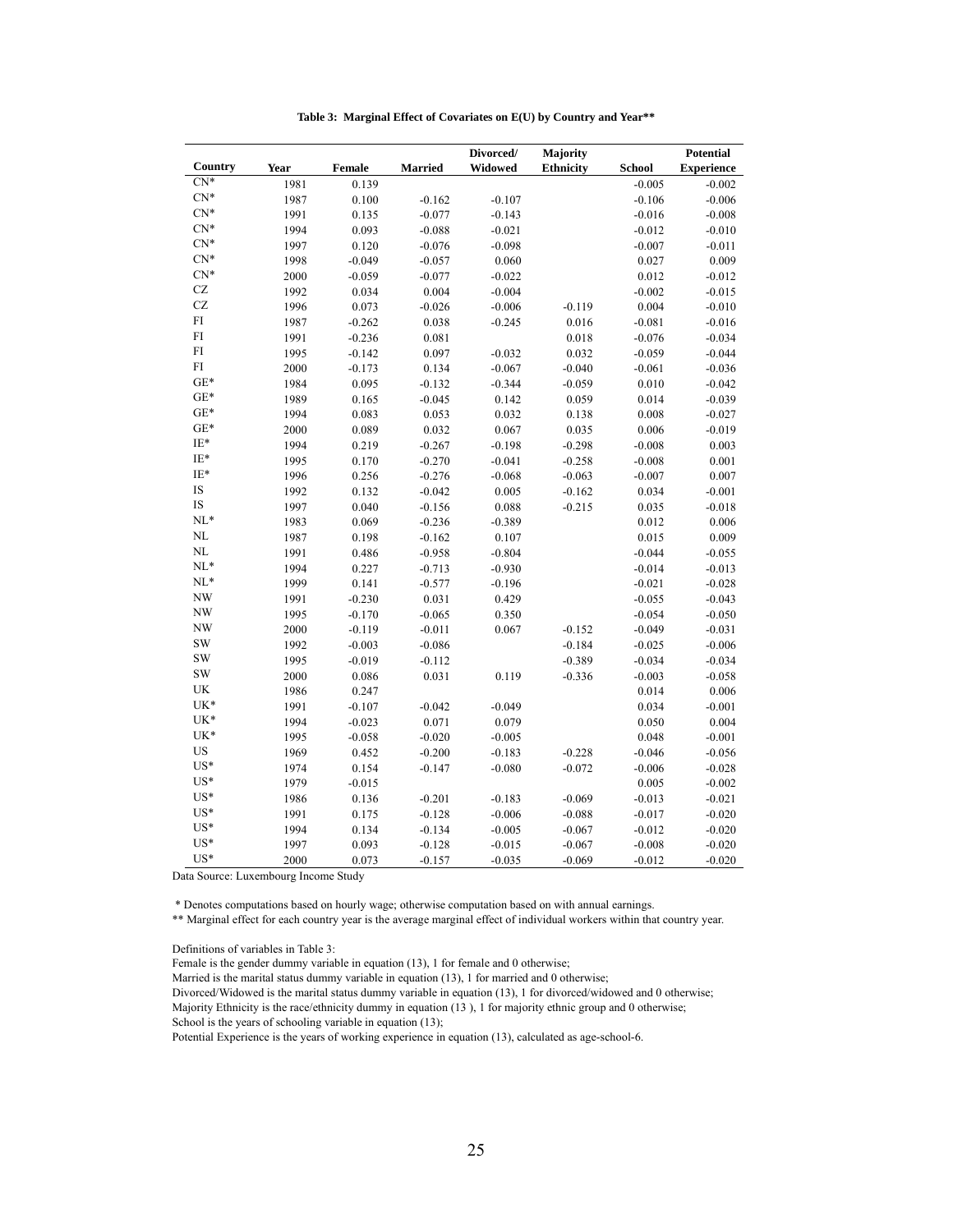|                     |              |                |                   | Divorced/         | Majority         |                | <b>Potential</b>  |
|---------------------|--------------|----------------|-------------------|-------------------|------------------|----------------|-------------------|
| Country             | Year         | Female         | <b>Married</b>    | Widowed           | <b>Ethnicity</b> | <b>School</b>  | <b>Experience</b> |
| $CN*$               | 1981         | 0.119          |                   |                   |                  | $-0.004$       | $-0.002$          |
| $CN*$               | 1987         | 0.074          | $-0.338$          | $-0.208$          |                  | $-0.029$       | $-0.014$          |
| $CN^*$              | 1991         | 0.190          | $-0.117$          | $-0.209$          |                  | $-0.025$       | $-0.015$          |
| $CN^*$              | 1994         | 0.115          | $-0.145$          | $-0.030$          |                  | $-0.022$       | $-0.022$          |
| $CN*$               | 1997         | 0.159          | $-0.117$          | $-0.155$          |                  | $-0.016$       | $-0.026$          |
| $CN*$               | 1998         | 0.004          | 0.076             | 0.067             |                  | 0.013          | 0.005             |
| $CN^*$              | 2000         | 0.001          | $-0.009$          | 0.001             |                  | 0.007          | 0.003             |
| CZ                  | 1992         | 0.023          | 0.012             | 0.001             |                  | $-0.002$       | $-0.020$          |
| $\operatorname{CZ}$ | 1996         | 0.062          | $-0.005$          | 0.004             | $-0.107$         | $-0.002$       | $-0.017$          |
| ${\rm FI}$          | 1987         | $-0.741$       | 0.230             | $-0.485$          | 0.005            | 0.138          | 0.031             |
| FI                  | 1991         | $-0.653$       | 0.319             |                   | 0.000            | $-0.127$       | $-0.006$          |
| FI                  | 1995         | $-0.380$       | 0.197             | $-0.112$          | 0.010            | 0.002          | 0.051             |
| ${\rm FI}$          | 2000         | $-0.475$       | 0.420             | 0.015             | $-0.236$         | $-0.003$       | 0.050             |
| $GE*$<br>$GE*$      | 1984         | 0.128          | 0.011             | $-0.048$          | $-0.051$         | 0.023          | $-0.006$          |
| $GE*$               | 1989         | 0.174          | 0.060             | 0.097             | 0.051            | 0.014          | $-0.006$          |
| $GE*$               | 1994         | 0.099          | 0.093             | 0.097             | 0.130            | 0.016          | $-0.001$          |
| $\rm IE^*$          | 2000         | 0.116          | 0.171             | 0.145             | 0.047            | 0.003          | $-0.001$          |
| $\rm IE^*$          | 1994         | 0.364          | $-0.365$          | $-0.263$          | $-0.444$         | $-0.012$       | 0.007             |
| IE*                 | 1995         | 0.324          | $-0.308$          | $-0.052$          | $-0.400$         | $-0.010$       | 0.010             |
| IS                  | 1996         | 0.545          | $-0.450$          | $-0.097$          | $-0.148$         | $-0.012$       | 0.019             |
| <b>IS</b>           | 1992<br>1997 | 0.148          | $-0.043$          | 0.006             | $-0.179$         | 0.038          | $-0.001$          |
| $\mathrm{NL}^*$     | 1983         | 0.163          | $-0.122$          | 0.216             | $-0.381$         | 0.063          | 0.001             |
| $\rm NL$            | 1987         | 0.031<br>0.539 | $-0.081$<br>0.110 | $-0.142$<br>0.125 |                  | 0.005<br>0.020 | 0.003<br>0.014    |
| $\rm NL$            | 1991         | 0.978          | $-0.343$          | $-0.211$          |                  | $-0.032$       | $-0.022$          |
| $NL*$               | 1994         | 0.332          | $-0.360$          | $-0.480$          |                  | $-0.007$       | $-0.002$          |
| $NL^*$              | 1999         | 0.130          | $-0.448$          | $-0.144$          |                  | $-0.017$       | $-0.022$          |
| NW                  | 1991         | $-0.527$       | 0.567             | 0.946             |                  | $-0.056$       | $-0.001$          |
| NW                  | 1995         | $-0.352$       | $-0.071$          | 0.278             |                  | $-0.053$       | $-0.024$          |
| NW                  | 2000         | $-0.199$       | $-0.074$          | 0.030             | $-0.281$         | $-0.058$       | $-0.021$          |
| <b>SW</b>           | 1992         | 0.003          | $-0.167$          |                   | $-0.393$         | $-0.057$       | $-0.025$          |
| <b>SW</b>           | 1995         | $-0.041$       | $-0.219$          |                   | $-0.761$         | $-0.048$       | $-0.041$          |
| <b>SW</b>           | 2000         | 0.188          | $-0.090$          | 0.042             | $-0.600$         | 0.013          | $-0.052$          |
| UK                  | 1986         | 0.511          |                   |                   |                  | 0.020          | 0.013             |
| UK*                 | 1991         | $-0.001$       | $-0.008$          | $-0.008$          |                  | 0.014          | 0.002             |
| UK*                 | 1994         | 0.015          | 0.079             | 0.080             |                  | 0.038          | 0.009             |
| UK*                 | 1995         | 0.002          | 0.012             | 0.002             |                  | 0.022          | 0.006             |
| $_{\rm US}$         | 1969         | 0.986          | 0.008             | $-0.046$          | $-0.402$         | $-0.013$       | $-0.012$          |
| $US^*$              | 1974         | 0.210          | $-0.206$          | $-0.112$          | $-0.099$         | $-0.009$       | $-0.039$          |
| US*                 | 1979         | $-0.012$       |                   |                   |                  | 0.004          | $-0.001$          |
| $US*$               | 1986         | 0.177          | $-0.493$          | $-0.424$          | $-0.133$         | $-0.039$       | $-0.057$          |
| $US^*$              | 1991         | 0.429          | $-0.213$          | $-0.018$          | $-0.146$         | $-0.006$       | 0.001             |
| $_{\rm US*}$        | 1994         | 0.287          | $-0.224$          | $-0.039$          | $-0.109$         | $-0.001$       | $-0.012$          |
| US*                 | 1997         | 0.188          | $-0.224$          | $-0.044$          | $-0.120$         | $-0.005$       | $-0.024$          |
| $US*$               | 2000         | 0.154          | $-0.244$          | $-0.085$          | $-0.109$         | $-0.004$       | $-0.011$          |

**Table 4: Marginal Effect of Covariates on V(U) by Country and Year\*\*** 

Data Source: Luxembourg Income Study

\* Denotes computations based on hourly wage; otherwise computation based on with annual earnings.

\*\* Marginal effect for each country year is the average marginal effect of individual workers within that country year. Definitions of variables in Table 4:

Female is the gender dummy variable in equation (14), 1 for female and 0 otherwise;

Married is the marital status dummy variable in equation (14), 1 for married and 0 otherwise;

Divorced/Widowed is marital status dummy variable in equation (14), 1 for divorced/widowed and 0 otherwise; Majority Ethnicity is race/ethnicity dummy variable in equation (14), 1 for majority ethnic group and 0 otherwise; School is the years of schooling in equation (14);

Potential Experience is the years of working experience in equation (14), calculated by age-school-6.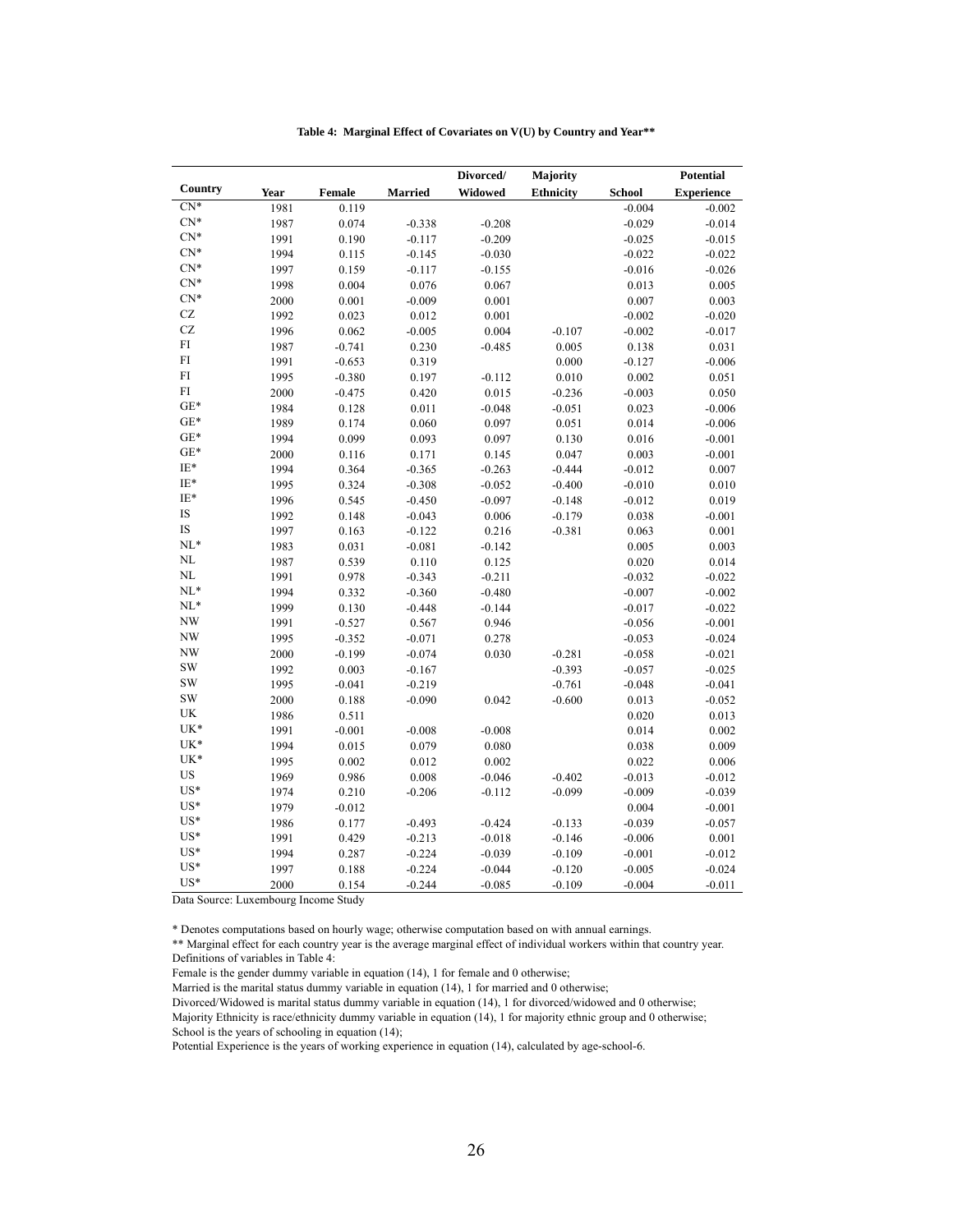# **Table 5: Statistic Summary of the Variables from the Cross Country Regressions**

| <b>Variable</b>                                               | Number of<br><b>Observations</b> | Mean    | <b>Standard</b><br><b>Deviation</b> | <b>Minimum</b> | <b>Maximum</b> |
|---------------------------------------------------------------|----------------------------------|---------|-------------------------------------|----------------|----------------|
| Unemployment Insurance (Expenditure as a<br>Percentage of GDP | 37                               | 1.779   | 1.181                               | 0.26           | 5.6            |
| Log of Unemployment Insurance                                 | 37                               | 0.352   | 0.722                               | $-1.347$       | 1.723          |
| Population Density (People Per sq km)                         | 45                               | 28.542* | 147.464                             | 2.7000         | 466.499        |
| Industrial<br>Employment<br>(%<br>of<br>Total<br>Employment)  | 42                               | 27.764  | 5.644                               | 21.5           | 45.1           |
| Rural Population (% of Total Population)                      | 45                               | 22.107  | 9.822                               | 8.841          | 42.283         |
| Inflow of Foreign Worker (in Thousands)                       | 21                               | 77.700* | 184.707                             | 3.8            | 742.3          |
| Inflow of Foreign Worker (% of Total<br>Population)           | 21                               | 0.161   | 0.108                               | 0.033          | 0.412          |
| Incomplete Information                                        | 45                               | 0.359   | 0.108                               | 0.156          | 0.581          |
| Hourly Wage Dummy (1 for Hourly Wage)                         | 45                               | 0.600   | 0.495                               | $\mathbf{0}$   | $\mathbf{1}$   |
| Adjusted Incomplete Information                               | 45                               | 0.309   | 0.088                               | 0.130          | 0.455          |

Data Source: Incomplete information is from Table 2; UI is from OECD Employment Outlook; the remaining variables are from World Bank data.

\* denotes median.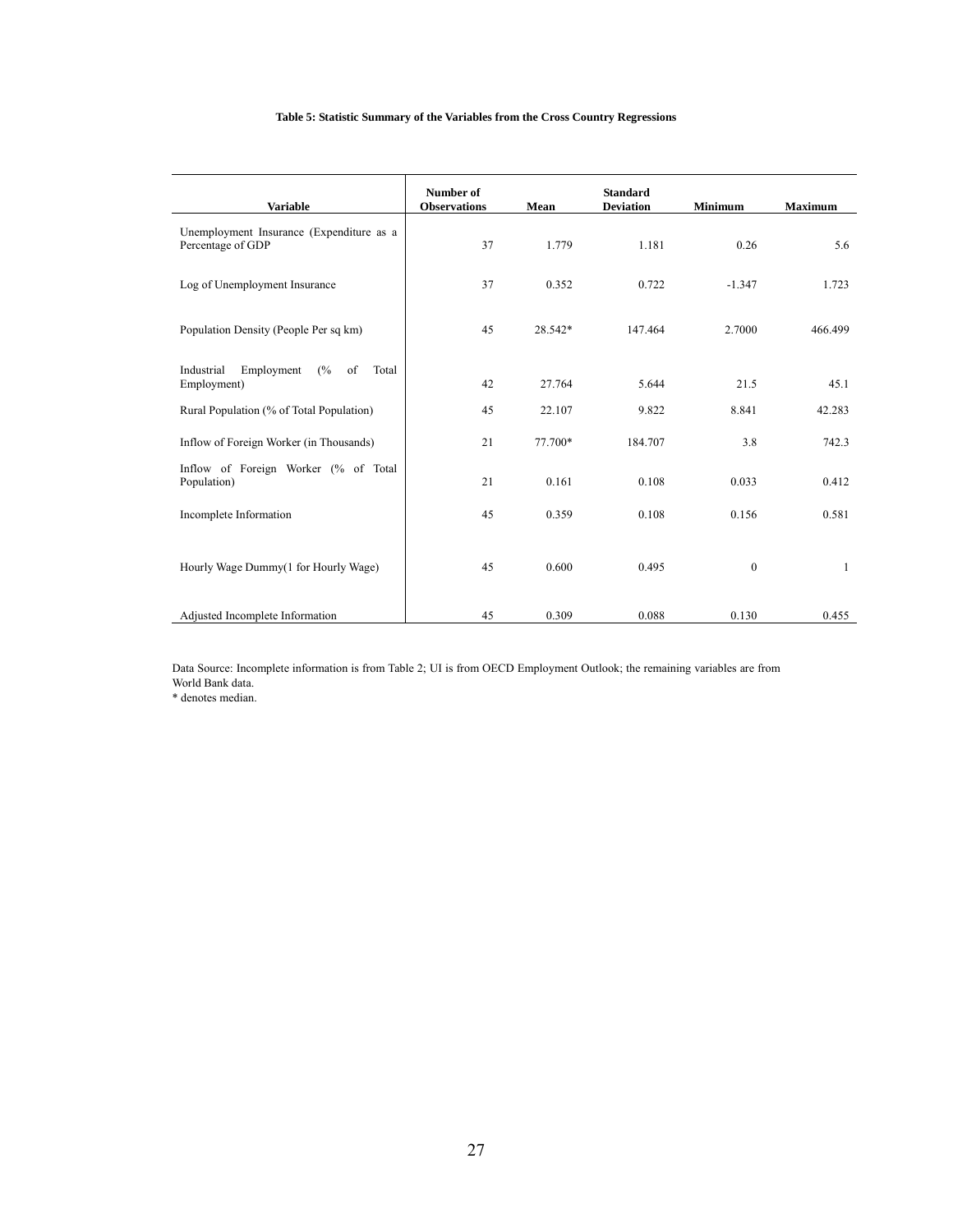|                                       | Model 1     | Model 2        | Model 3 | Model 4  | Model 5       |
|---------------------------------------|-------------|----------------|---------|----------|---------------|
| Constant                              | 0.487       | 0.570          | 0.287   | 0.279    | 0.414         |
|                                       | (20.62)     | (8.94)         | (17.01) | (10.23)  | (12.00)       |
| Wage Definition Dummy                 | $-0.161$    | $-0.128$       |         |          | $-0.138$      |
|                                       | $(-5.82)$   | $(-6.86)$      |         |          | $(-7.12)$     |
| Log of UI                             | $-0.050$    |                |         |          | $-0.022$      |
|                                       | $(-3.82)$   |                |         |          | $(-1.99)$     |
|                                       | $[-.036]$   |                |         |          | $[-.016]$     |
|                                       | $\{-.048\}$ |                |         |          | $\{-.021\}$   |
| Population Density                    |             | $-0.0002$      |         |          | $-0.0002$     |
|                                       |             | $(-2.63)$      |         |          | $(-1.70)$     |
|                                       |             | $[-.030]$      |         |          | $[-.028]$     |
|                                       |             | $\{-0.016\}$ * |         |          | $\{-.015\}$ * |
| Rural Population                      |             | 0.003          |         |          | 0.003         |
|                                       |             | (2.65)         |         |          | (3.05)        |
|                                       |             | $[.030]$       |         |          | [.031]        |
|                                       |             | ${.184}$       |         |          | ${.180}$      |
| <b>Industrial Employment</b>          |             | $-0.006$       |         |          |               |
|                                       |             | $(-2.64)$      |         |          |               |
|                                       |             | $[-034]$       |         |          |               |
|                                       |             | ${-.464}$      |         |          |               |
| Inflow<br>of<br>Foreign<br>Workers(in |             |                | 0.0002  |          |               |
| Thousands)                            |             |                | (3.30)  |          |               |
|                                       |             |                | [.037]  |          |               |
| Inflow<br>Workers<br>of<br>Foreign    |             |                | ${049}$ |          |               |
| (Proportion of Total Population)      |             |                |         | 0.226    |               |
|                                       |             |                |         | (2.03)   |               |
|                                       |             |                |         | $[.023]$ |               |
|                                       |             |                |         | ${.116}$ |               |
| N                                     | 37          | 42             | 21      | 21       | 37            |
| R-squared                             | 0.5185      | 0.7301         | 0.2922  | 0.1391   | 0.7787        |
| Probability>F                         | 0.0000      | 0.0000         | 0.0038  | 0.0561   | 0.0000        |

**Table 6: Regression Results of Country Attributes on Country workers' Average Incomplete Information of Wages (Robust Standard Error Used; T Value in Parentheses)** 

Note: [ ] contains the marginal effect of a standard deviation change in the variable.

{ } contains the elasticity defined as: Elasticity=  $\frac{\partial y}{\partial y}$ , where  $\overline{y}$  and  $\overline{x}$  are the means (or medians indicated by  $\partial x / \bar{x}$ 

\*) of the dependent variable and the independent variable respectively.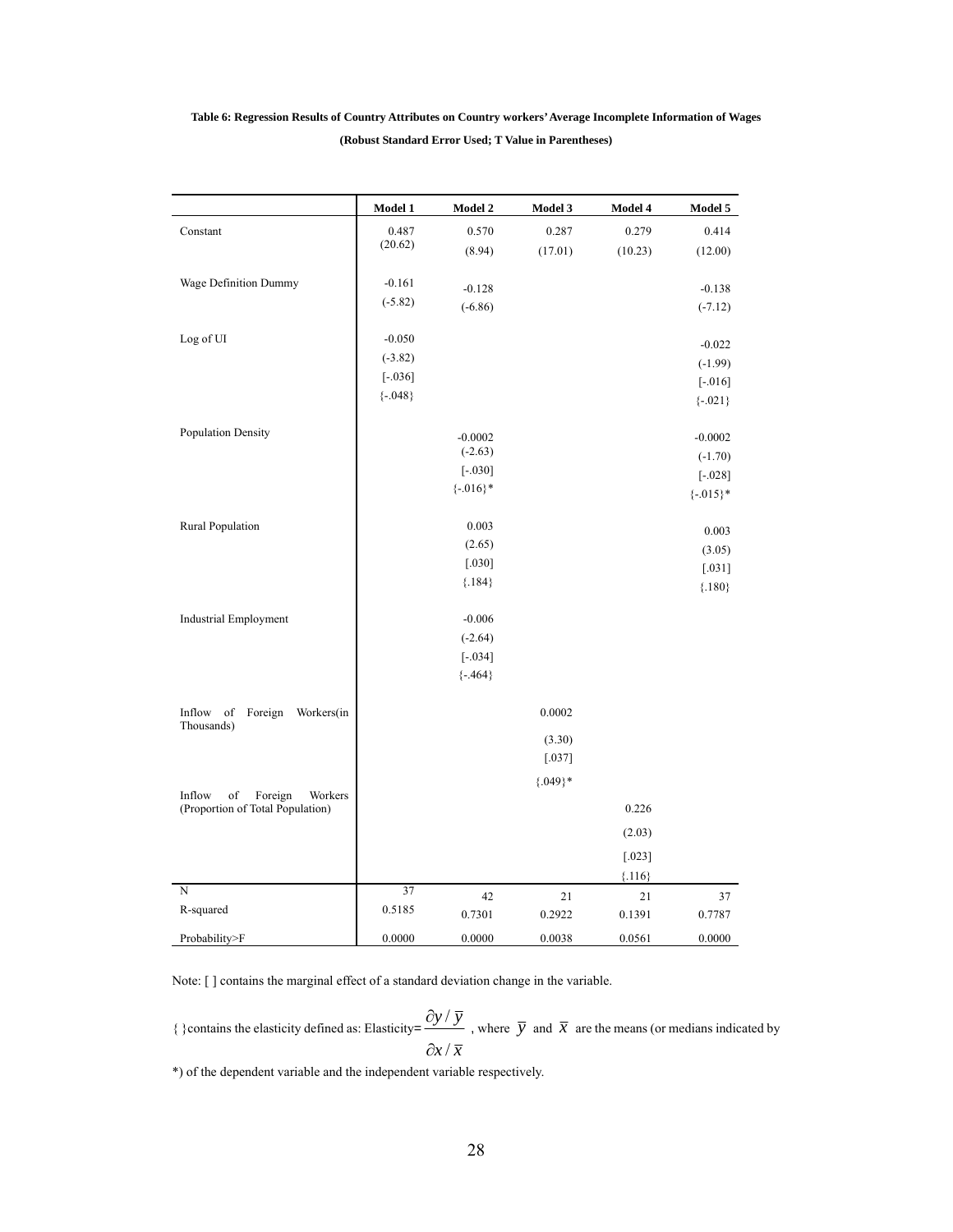

**Figure 1: Adjusted Incomplete Information versus Logarithm of UI.**

**Figure 2: Adjusted Incomplete Information versus Population Density.** 

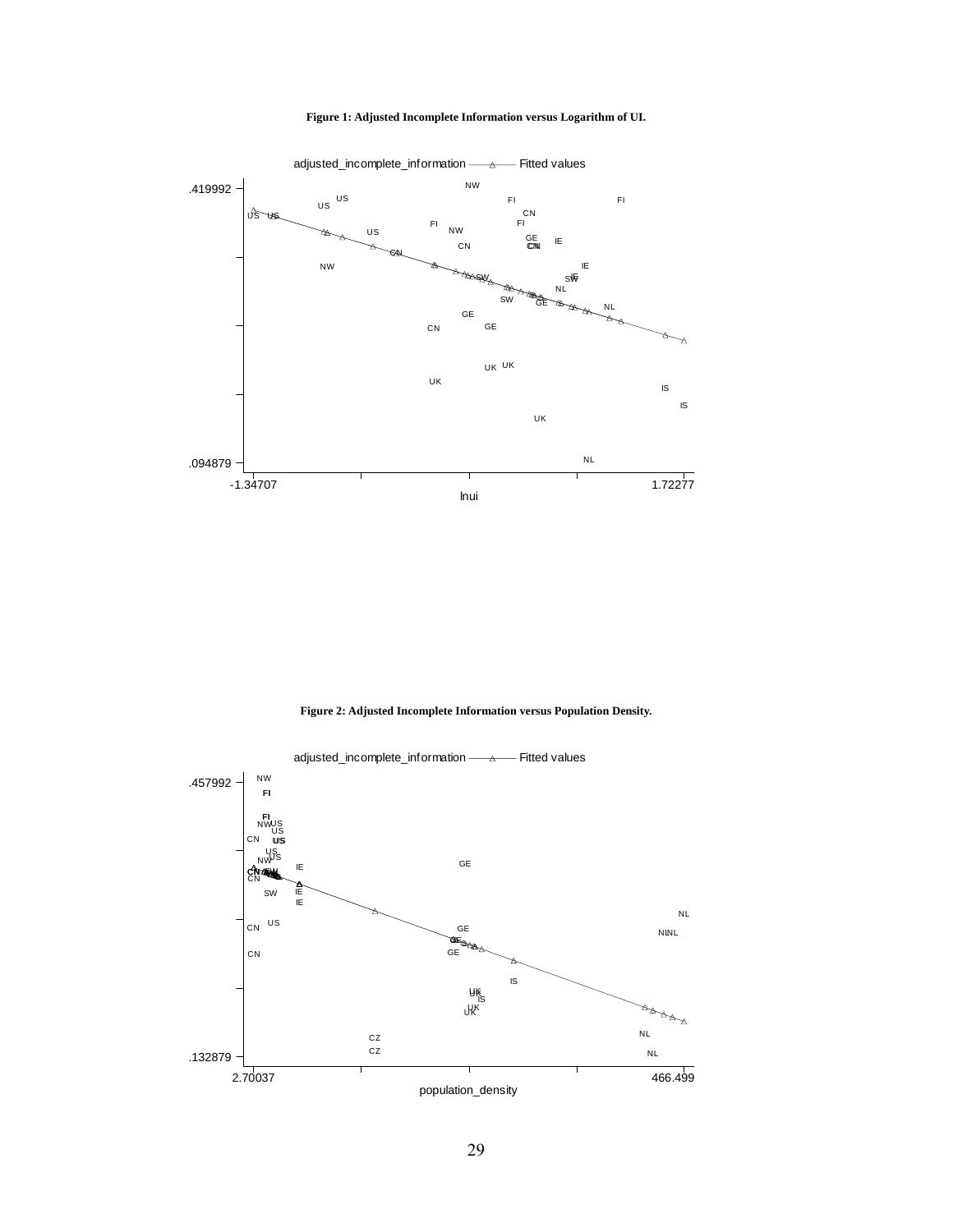

# **Figure 3: Adjusted Incomplete Information versus Rural Population.**

**Figure 4: Adjusted Incomplete Information versus Industrial Employment.** 

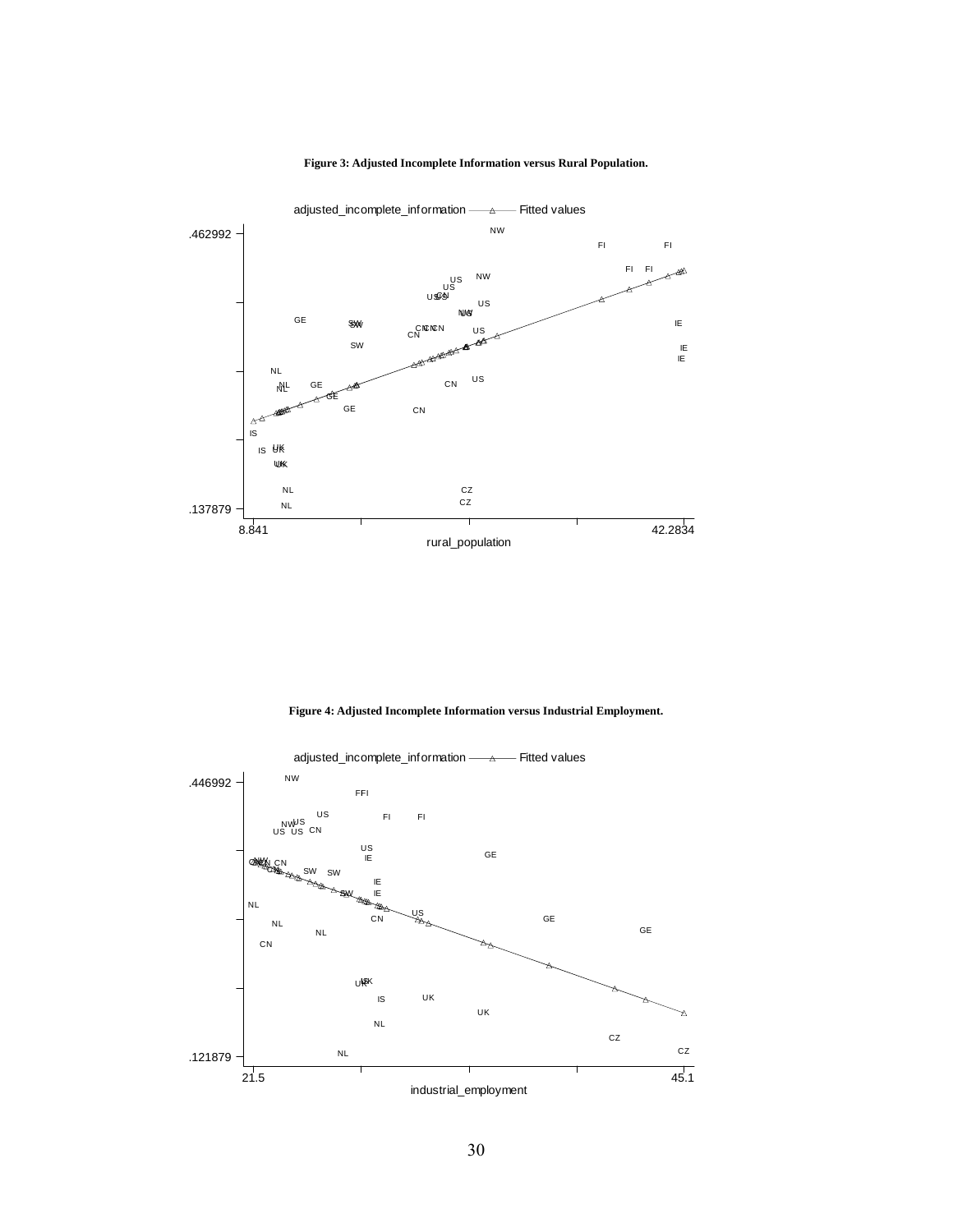



**Figure 6: Adjusted Incomplete Information versus Proportional Inflow of Foreign Workers** 

.

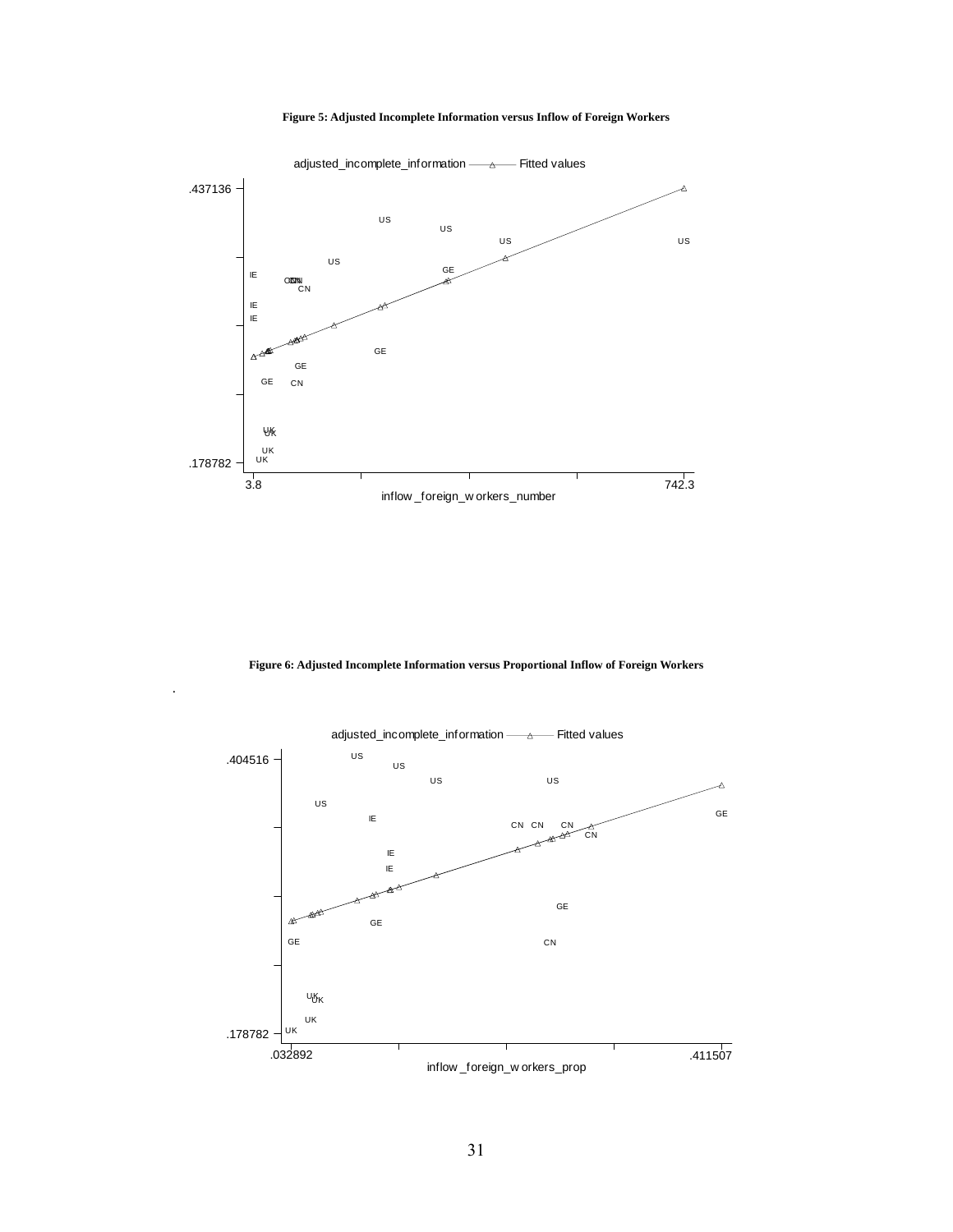#### **REFERENCES**

Aigner, Dennis, Lovell, C. Knox and Schmidt, Peter (1977) "Formulation and Estimation of Stochastic Frontier Production Function Models," *Journal of Econometrics* 6:21-38.

Arellano, Manuel; Bentolila, Samuel ; Bover, Olympia (1998). "Unemployment Duration, Benefit Duration and the Business Cycle," C.E.P.R. Discussion Paper 1840.

Arnold, Michael A. (2000) "Costly Search, Capacity Constraints, and Bertrand Equilibrium Price Dispersion," *International Economic Review* 41(1): 117-31.

Beach C. M. and Kaliski, S. (1983) The Impact of the 1979 Unemployment Insurance Amendments," *Canadian Public Policy* 9: 164-73.

Bester, Helmut (1986) "Bargaining, Search Costs and Equilibrium Price Distribution," University of Bonn, Germany, Discussion Paper Serie A.

Borjas, George (1985) "Assimilation, Changes in Cohort Quality, and the Earnings of Immigrants," *Journal of Labor Economics*, 3:463-89.

Bound, John and Krueger, Alan B. (1991) "The Extent of Measurement Error in Longitudinal Earnings Data: Do Two Wrongs Make a Right?" *Journal of Labor Economics*, 9(1): 1-24.

Burdett, Kenneth and Judd, Kenneth L. (1983) "Equilibrium Price Dispersion," *Econometrica* 51(4): 955-69.

Card, David and Levine, Phillip B. (1998) "Extended Benefits and the Duration of UI Spells: Evidence from the New Jersey Extended Benefit Program," National Bureau of Economic Research, Inc, NBER Working Papers: 6714.

Chiswick, Barry (1978) "The Effect of Americanization on the Earnings of Foreign Born Men," *Journal of Political Economy*, 86:897—921.

Chiswick, Barry (1986) "Is the New Immigrant Less Skilled Than The Old?" *Journal of Labor Economics* 4::897-921.

Daneshvary, Nasser; Herzog, Henry; Hofler, Richard; and Schlottmann, Alan (1992) "Job Search and Immigrant Assimilation: An Earnings Frontier Approach," *Review of Economics and Statistics*, 74(3): 482-92.

Ehrenberg, Ronald and Oaxaca, Ronald. (1976) "Unemployment insurance, duration of unemployment and subsequent wage gain," *American Economic Review:* 754-766.

Fougere, D., Pradel, J., and Roger, M. (1998) "The Influence of the State Employment Service on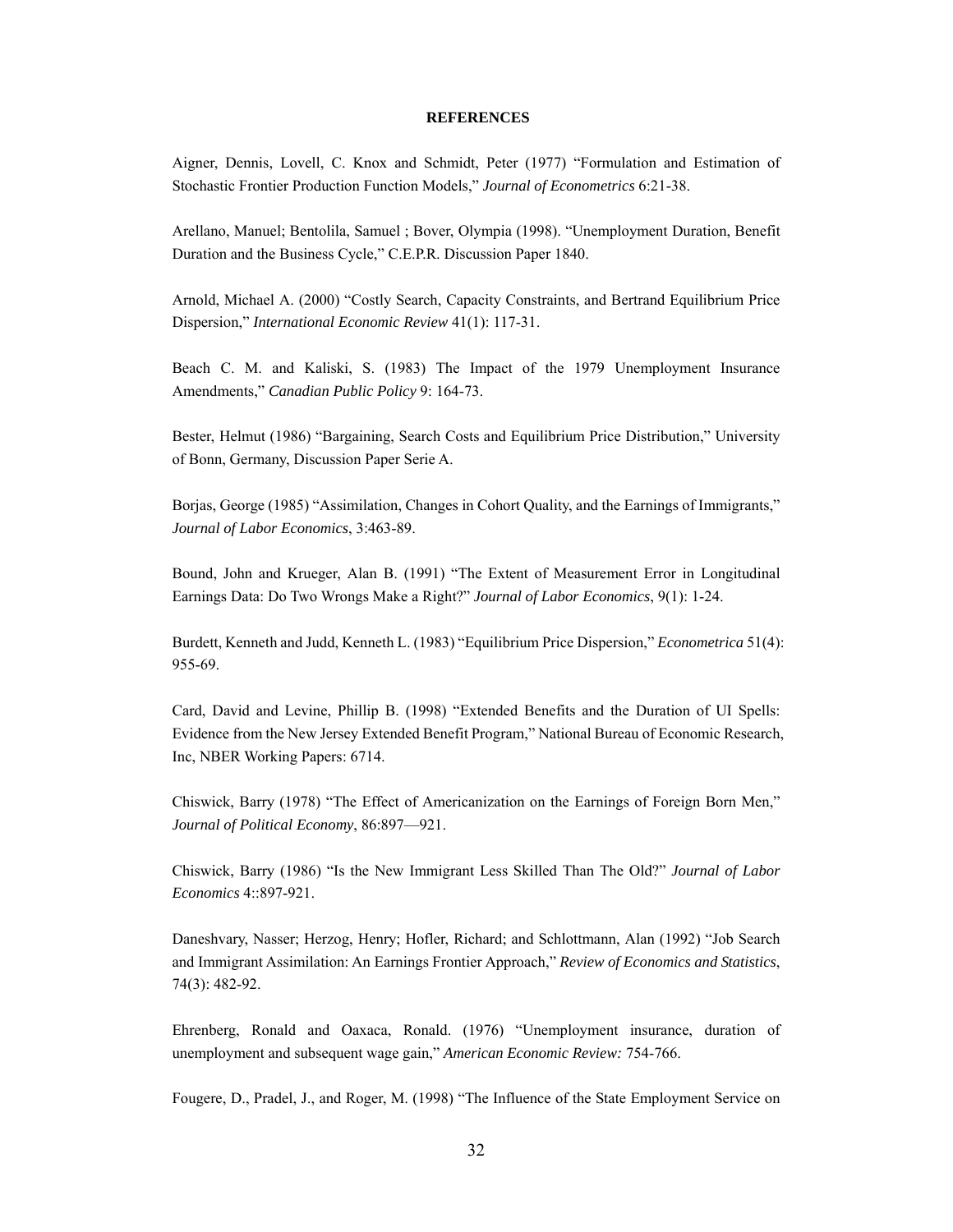the Search Effort and on the Probability of Leaving Unemployment," Institut National de la Statistique et des Etudes Economiques Working Paper.

Freeman, R. (1980) "Unionism and the dispersion of wages," *Industrial and Labor Relations Review*: 3-23.

Gaynor, Martin and Polachek, Solomon (1994) "Measuring Information in the Market: An Application to Physician Services," *Southern Economic Journal* 60(4):815-31.

Gong, Byeong-Ho and Sickles, Robin (1992) "Finite Sample Evidence On The Performance Of Stochastic Frontiers And Data Envelopment Analysis Using Panel Data," *Journal of Econometrics* 51(1-2): 259-284

Gonzalo, Maria Teresa (2002). "A New Look at the UI Effect on Transitions from Unemployment into Wage Employment in Spain: The Limited Duration of the UI Benefits Entitlement," *Applied Economics* 34(17): 2177-87.

Groot, Wim and Oosterbeek, Hessel (1994) "Stochastic Reservation and Offer Wages," *Labour Economics* 1(3/4): 383-90.

Ham, John and Rea, Samuel (1987) "Unemployment Insurance and Male Unemployment Duration in Canada," *Journal of Labor Economics* 5(3): 325-53.

Heckman, James and Solomon Polachek (1974). "Empirical Evidence on the Functional Form of the Earnings-Schooling Relationship," *Journal of the American Statistical Association*, 69: 350-54

Hofler, Richard and Murphy, Kevin J. (1992) "Underpaid and Overworked: Measuring the Effect of Imperfect Information on Wages," *Economic Inquiry*, 30(3): 511-29.

Hofler, Richard and Polachek, Solomon. (1985) "A New Approach for Measuring Wage Ignorance in the Labor Market," *Journal of Economics and Business*: 267-276.

Jurajda, Štĕpán and Tannery, Frederick J. (2003) "Unemployment Durations and Extended Unemployment Benefits in Local Labor Markets," *Industrial and Labor Relations Review* 56(2): 324-48.

Kamiya, Kazuya and Sato, Takashi (2004) "Equilibrium Price Dispersion in a Matching Model with Divisible Money," *International Economic Review* 45(2): 413-30.

Katz, Eliakim and Ziderman, Adrian (1986) "Incomplete Information, Non-wage Benefits and Desirable-Worker Self Selection," *Australian Economic Papers* 25(47): 252-56

Kumbhakar, Subal and Lovell, C. A. Knox. (2000). *Stochastic Frontier Analysis*. Cambridge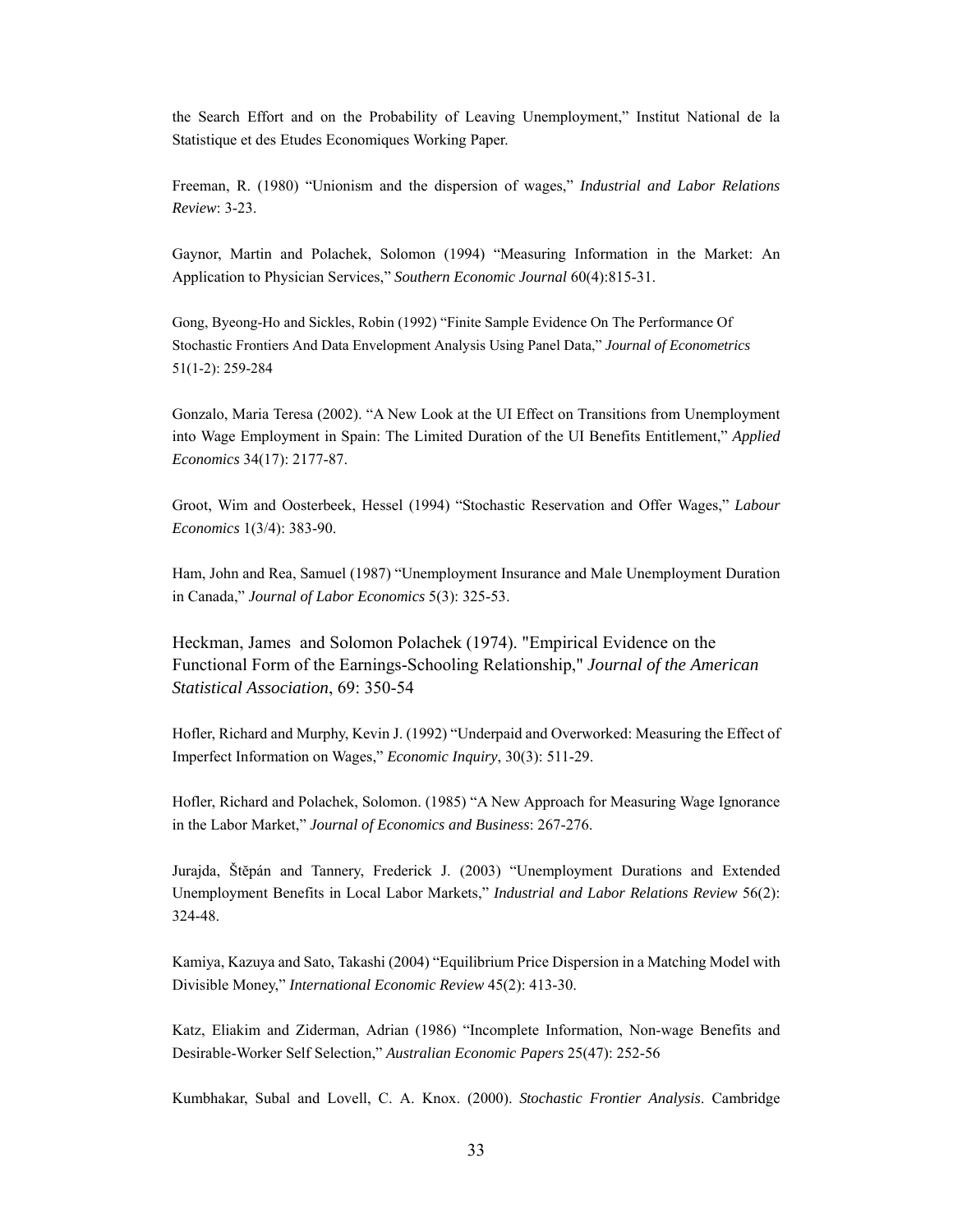University Press.

Lach, Saul and Tsiddon, Daniel (1992) "The Behavior of Prices and Information: An Empirical Analysis of Dissaggregated Price Data," *Journal of Political Economy*, 100(2): 349-389.

Lang, Guenter (2004) "How Different Are Wages from Wage Potentials? Analyzing the Earnings Disadvantage of Immigrants in Germay," Institute for Economics Discussion Paper #256, Universitaet Augsburg.

McCall, John (1970) "Economics of Information and Job Search," *Quarterly Journal of Economics*, 84:113-26.

McCall, John (1973) *Income Mobility, Racial Discrimination and Economic Growth.* Lexington: D.C. Health.

Meeusen, W. and van den Broeck, J. (1977) "Efficiency Estimation form Cobb-Douglas Production Functions and Composed Errors," *International Economic Review* 18(2): 434-44.

Meyer, Bruce (1990) "Unemployment Insurance and Unemployment Spells," *Econometrica* 58(4): 757-82.

Micklewright, John and Nagy, Gyula (1995) "Unemployment Insurance and Incentives in Hungary," C.E.P.R. Discussion Papers, CEPR Discussion Papers: 1118.

Mincer, Jacob. (1974). *Schooling, Experience and Earnings*. New York: Columbia University Press for the NBER.

Moffitt, Robert and Nicholson, Walter (1982) "The Effect of Unemployment Insurance on Unemployment: The Case of Federal Supplemental Benefits," *Review of Economics and Statistics* 64(1): 1-11.

Mortenson, Dale (1970) "Job Search, the Durationof Unemployment, and the Phillips Curve," *American Economic Review*, 60(5): 847-62.

Murphy, Kevin and Welch, Finis (1990) "Empirical Age-Earnings Profiles," *Journal of Labor* Economics, 8(2): 202-29.

Nelson, Phillip (1970) "Information and Consumer Behavior," *Journal of Political Economy*, 78:311-29.

Olson, Jerome, Schmidt, Pter, and Waldman Donald (1980) "A Monte Carlo Study of Estimators of Stochastic Frontier Production Functions," *Journal of Econometrics* 13(1): 67-82.

Polachek, Solomon (2004) "What Can We Learn About the Decline in Union Membership From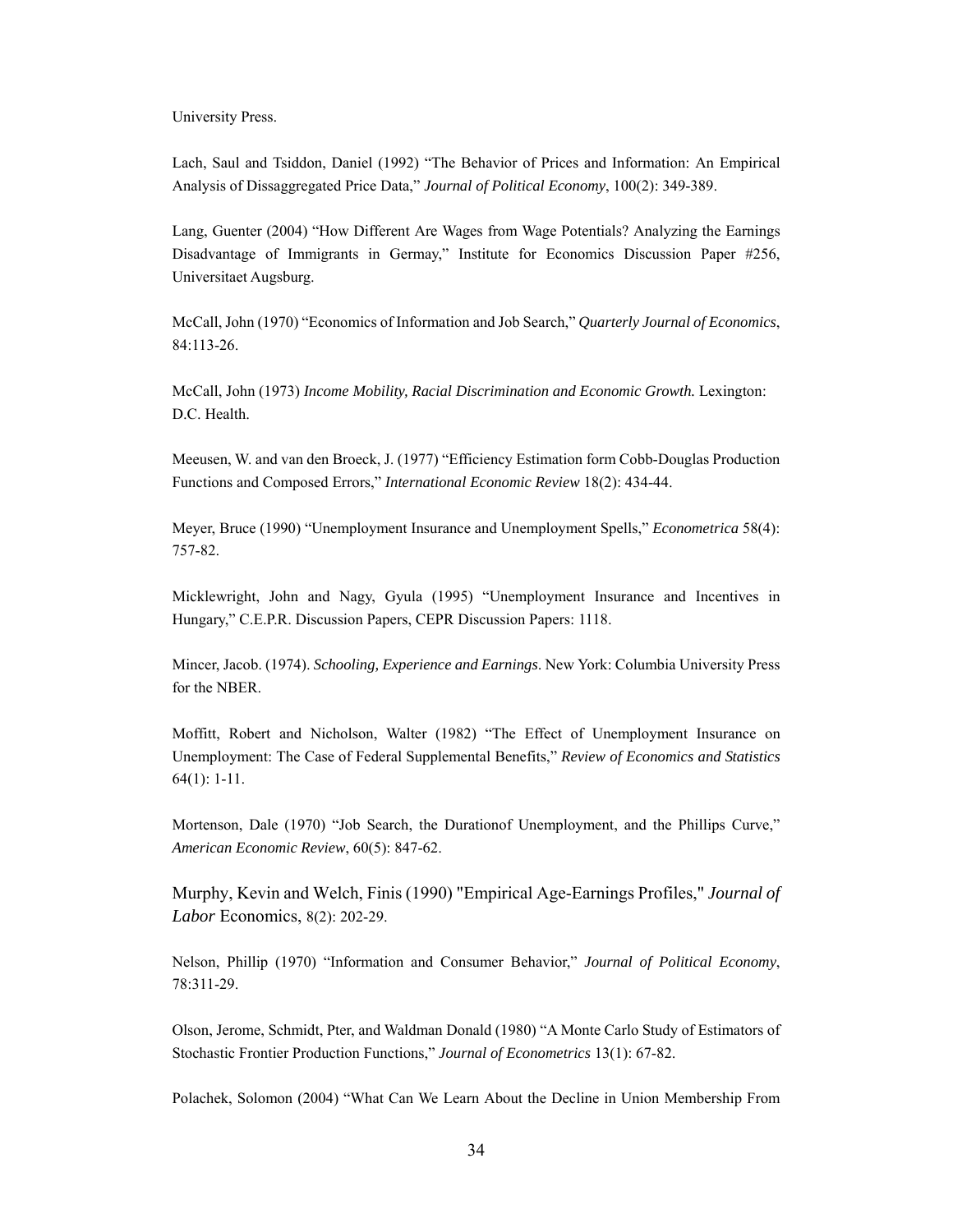International Data?" in *Changing Roles of Unions: New Forms of Representation*, P. Wunnava, ed. (Armonk, NY: M.E. Sharpe), pp. 362-377.

Polachek, Solomon and Horvath, Francis (1977) "A Life Cycle Approach to Migration: Analysis of the Perspicacious Peregrinator," *Research in Labor Economics* 1:103-49.

Polachek, Solomon and Robst, John (1998) "Employee Labor Market Information: Comparing Direct World Of Work Measures Of Workers' Knowledge To Stochastic Frontier Estimates," *Labour Economics*: 231-242.

Polachek, Solomon and Yoon, Bong Joon (1987) "A Two-Tiered Earnings Frontier Estimation of Employer and Employee Information in the Labor Market," *Review of Economics and Statistics*, 296-302.

Polachek, Solomon and Yoon, Bong Joon (1996) "Panel Estimates of a Two-Tiered Earnings Frontier," *Journal of Applied Econometrics*, 11(2): 169-178.

Reinganum, Jennifer F. (1980) "A Simple Model of Equilibrium Price Dispersion," *Journal of Political Economy* 87(4): 851-58

Royston, P. (1991) "Comment on sg.3 and An Improved D'Agostino Test," *Stata Technical Bulletin,* 3:23-24.

Sandell, Steven. (1980) "Job search by unemployed women: Determinants of the asking wage," *Industrial and Labor Relations Review*: 368-378.

Schmidt, P. and Lin, T. (1984) "Simple Tests pf Alternative Specifications in Stochastic Frontier Models," *Journal of Econometrics*, 24(3): 349-361.

Sorensen, Alan T. (2000) "Equilibrium Price Dispersion in Retail Markets for Prescription Drugs," *Journal of Political Economy* 108(4): 833-50.

Stata Corporation (2001) Stata Statistical Software: Release 7.0. Reference Annual (College Station: Texas), pp 226-228.

Stephenson, S.P. (1976) "The Economics Of Youth Job Search Behavior," *Review of Economics and Statistics*: 104-111.

Stevenson, R.E. 1980. "Likelihood Functions for Generalized Stochastic Frontier Estimation," *Journal of Econometrics* 13(1): 57-66.

Stigler, George (1961) "The Economics of Information," *Journal of Political Economy*, 69(3): 213-25.